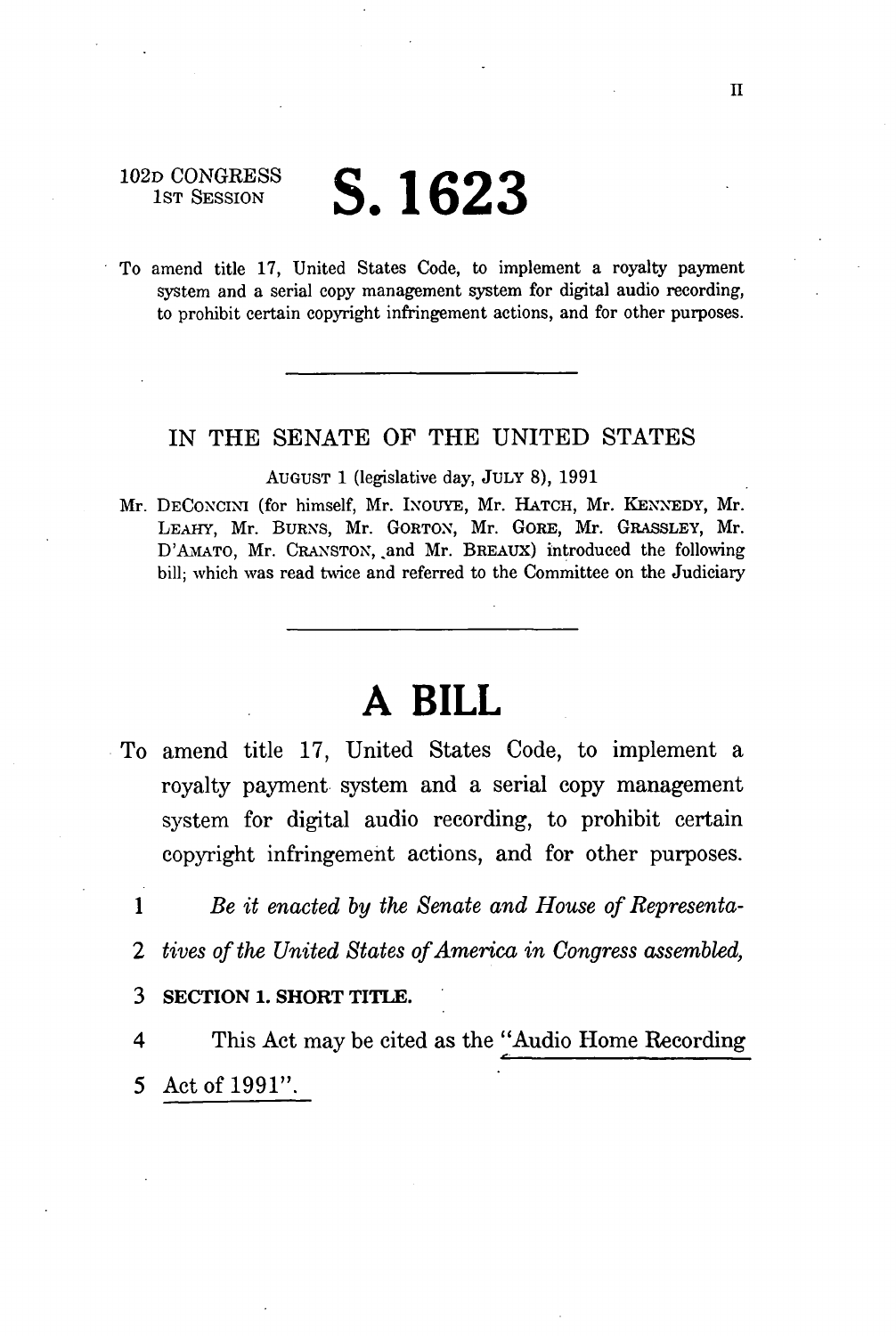# 1 SEC. 2. IMPORTATION, MANUFACTURE, AND DISTRIBUTION

# **2 OF DIGITAL AUDIO RECORDING DEVICES 3 AND MEDIA.**

4 Title 17, United States Code, is amended by adding

5 at the end the following:

# **6 "CHAPTER 10—DIGITAL AUDIO RECORDING**

# **7 DEVICES AND MEDIA**

#### "SUBCHAPTER A—DEFINITIONS, PROHIBITION OF CERTAIN INFRINGEMENT ACTIONS, AND RULES OF CONSTRUCTION

"Sec.

"1001. Definitions.

"1002. Prohibition on certain infringement actions.

"1003. Effect on other rights and remedies with respect to private home copying or otherwise.

#### "SUBCHAPTER B—ROYALTY PAYMENTS

"1011. Obligation to make royalty payments.

"1012. Royalty payments.

"1013. Deposit of royalty payments and deduction of expenses.

"1014. Entitlement to royalty payments.

"1015. Procedures for distributing royalty payments.

"1016. Negotiated collection and distribution arrangements.

#### "SUBCHAPTER C—THE SERIAL COPY MANAGEMENT SYSTEM

"1021. Incorporation of the serial copy management system.

"1022. Implementing the serial copy management system.

#### "SUBCHAPTER D—REMEDIES

"1031. Civil remedies.

"1032. Binding arbitration.

### 8 "SUBCHAPTER A—DEFINITIONS, PROHIBITION

# 9 OF CERTAIN INFRINGEMENT ACTIONS, AND

# 10 RULES OF CONSTRUCTION

# 11 **"§ 1001. Definitions**

**12** "As used in this chapter, the following terms and 13 their variant forms mean the following:

**•S 1623 is**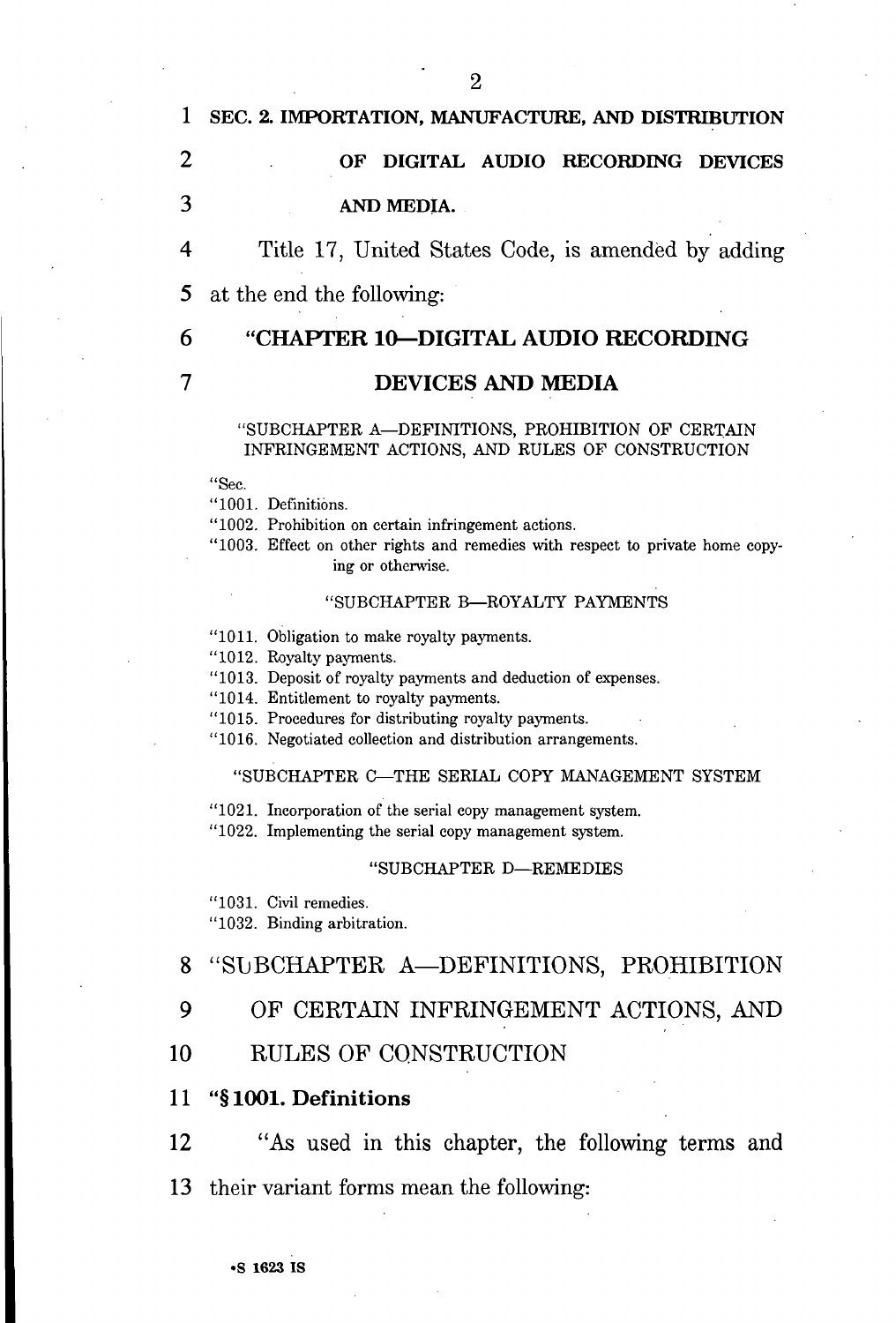1 "(1) A 'digital audio copied recording' is a re-2 production in a digital recording format of a phono-3 record, whether that reproduction is made directly 4 from another phonorecord or indirectly from a trans-5 mission.

 $6$  "(2) A 'digital audio interface device' is any 7 machine or device, now known or later developed, 8 whether or not included with or as part of some 9 other machine or device, that supplies a digital audio 10 signal through a nonprofessional interface, as the 11 term 'nonprofessional interface' is used in the Digi-12 tal Audio Interface Standard in part I of the techni-13 cal reference document or as otherwise defined by 14 the Secretary of Commerce under section 1022(b).

15 "(3) A 'digital audio recording device' is any 16 machine or device, now known or later developed, 17 whether or not included with or as part of some 18 other machine or device, the recording function of 19 which is designed or marketed for the primary pur-20 pose of, and that is capable of, making a digital 21 audio copied recording for private use, except for—

22 "(A) professional model products, and 23 "(B) dictation machines, answering ma-24 chines, and other audio recording equipment 25 that is designed and marketed primarily for the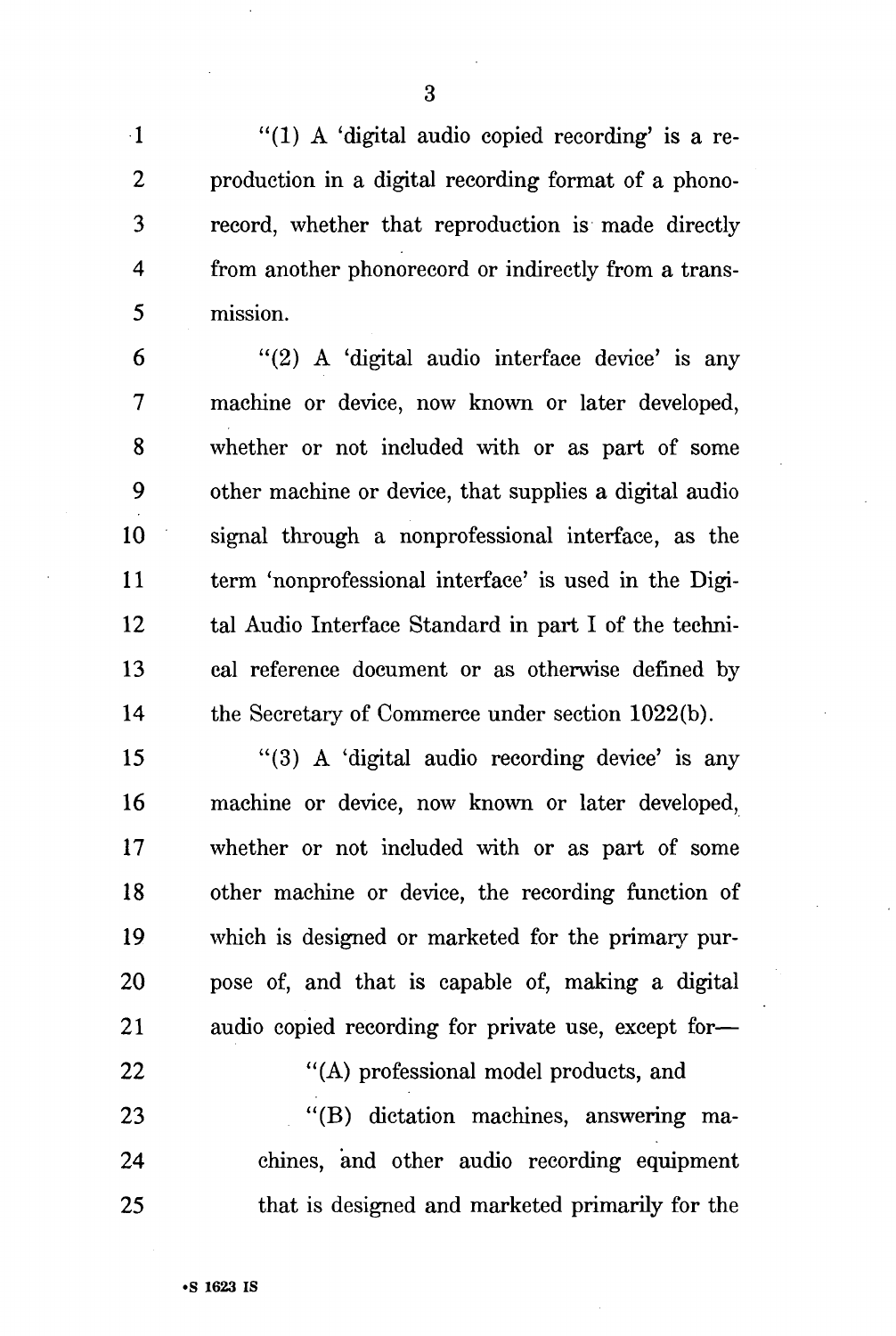1 creation of sound recordings resulting from the 2 fixation of nonmusical sounds.

 $3$  "(4)(A) A 'digital audio recording medium' is 4 any material object, now known or later developed, 5 in a form commonly distributed for use by individ-6 uals (such as magnetic digital audio tape cassettes, 7 optical discs, and magneto-optical discs), that is pri-8 marily marketed or most commonly used by consum-9 ers for the purpose of making digital audio copied 10 recordings by use of a digital audio recording device.

11 "(B) Such term does not include any material 12 object—

13 "(i) that embodies a sound recording at 14 the time it is first distributed by the importer 15 or manufacturer, unless the sound recording 16 has been so embodied in order to evade the obli-17 gations of section 1011 of this title; or

18 "(ii) that is primarily marketed and most 19 commonly used by consumers either for the 20 purpose of making copies of motion pictures or 21 other audiovisual works or for the purpose of 22 making copies of nonmusical literary works, in-23 eluding, without limitation, computer programs 24 or data bases.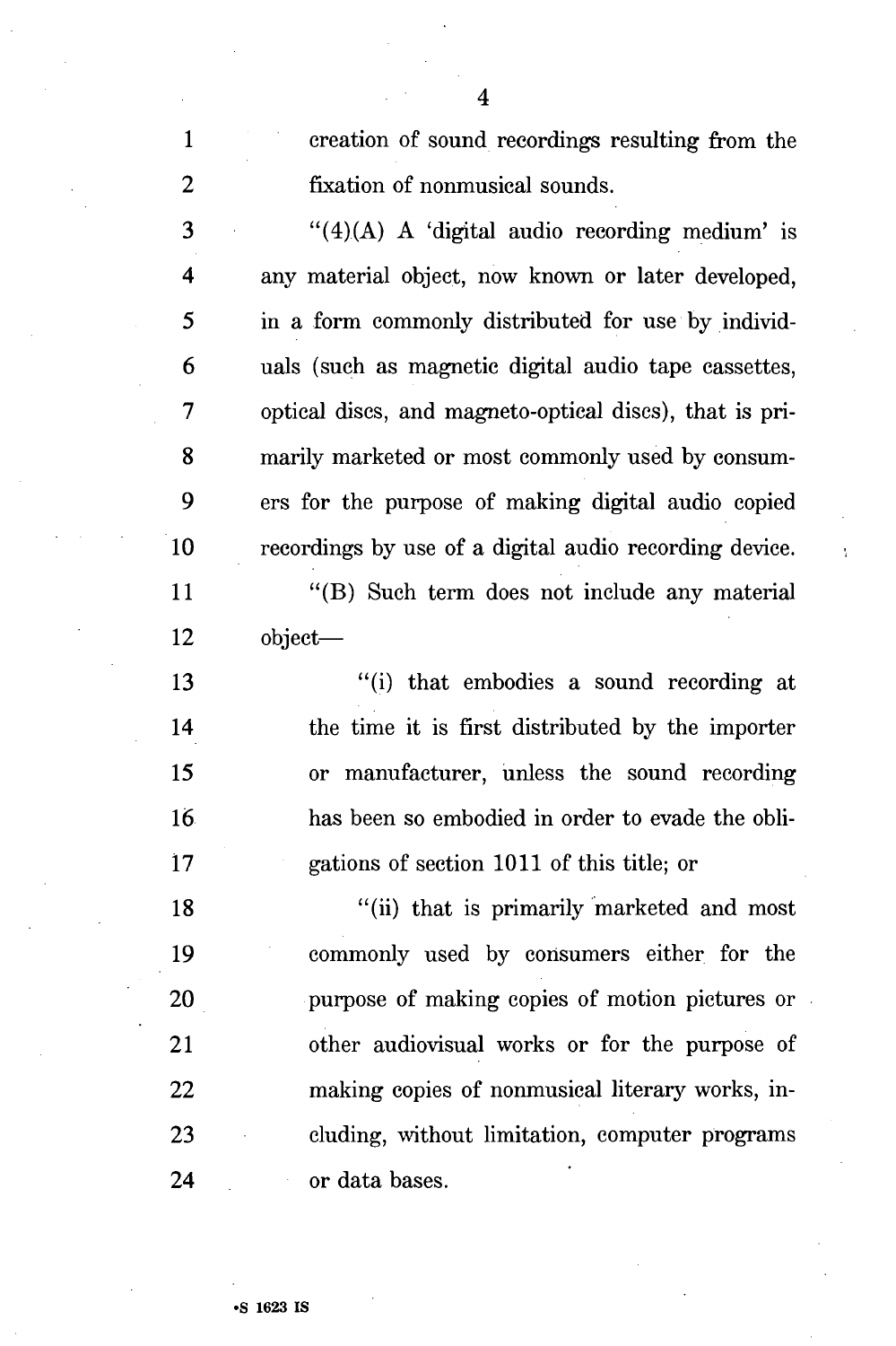1 "(5) 'Distribute' means to sell, resell, lease, or 2 assign a product to consumers in the United States, 3 or to sell, resell, lease, or assign a product in the 4 United States for ultimate transfer to consumers in 5 the United States.

# 6  $\frac{4}{6}$  (6) An 'interested copyright party' is —

7 "(A) the owner of the exclusive right under 8 section 106(1) of this title to reproduce a sound 9 recording of a musical work that has been em-10 bodied in a phonorecord lawfully made under 11 this title that has been distributed to the public;

12 "(B) the legal or beneficial owner of, or 13 the person that controls, the right to reproduce 14 in a phonorecord a musical work that has been 15 embodied in a phonorecord lawfully made under 16 this title that has been distributed to the public; 17 or

18 "(C) any association or other 19 organization—

20 "(i) representing persons specified in 21 subparagraph (A) or (B), or

22 "(ii) engaged in licensing rights in 23 musical works to music users on behalf of 24 writers and publishers.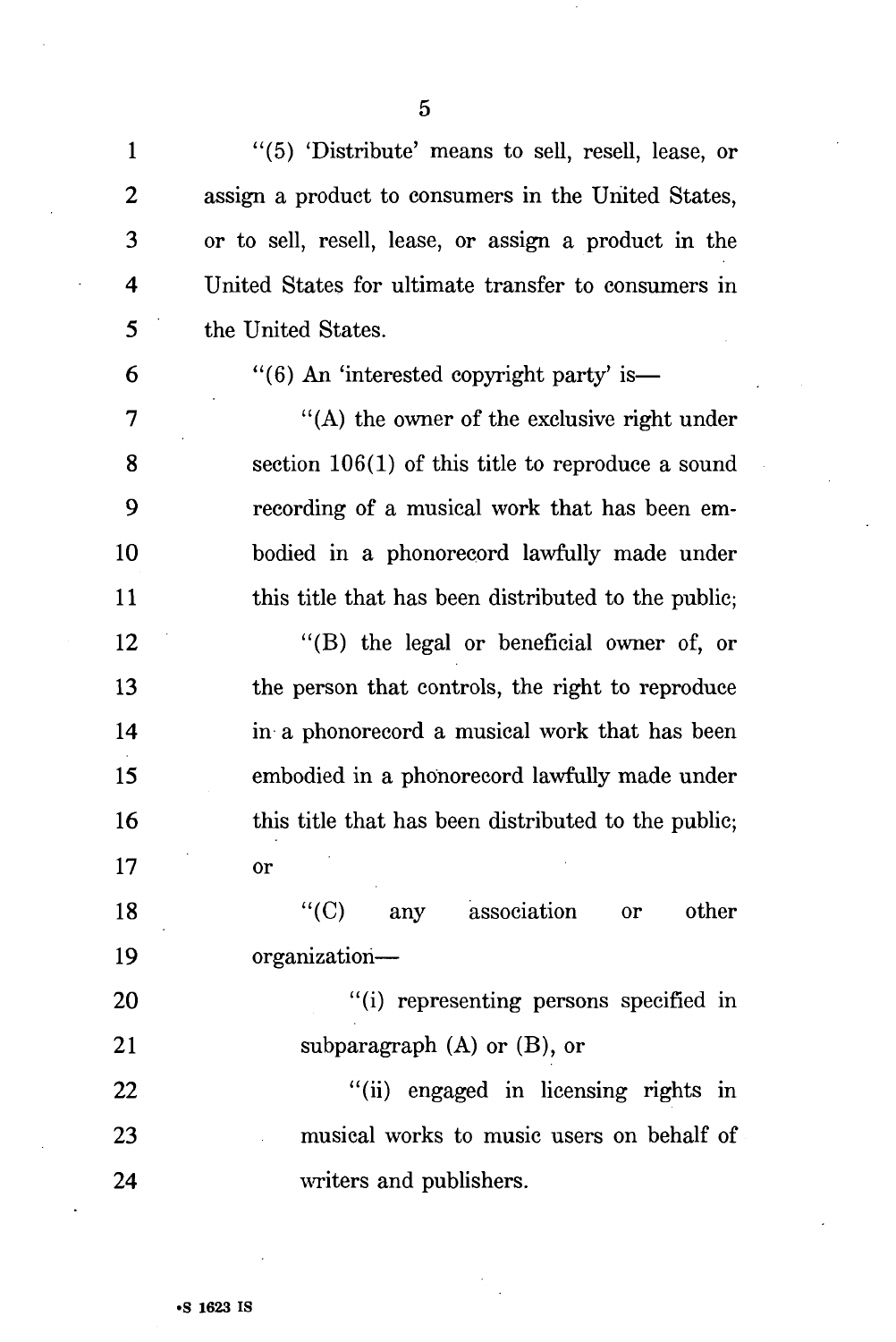1 "(7) An 'interested manufacturing party' is any 2 person that imports or manufactures any digital 3 audio recording device or digital audio recording me-4 dium in the United States, or any association of 5 such persons. 6 "(8) 'Manufacture' includes the production or 7 assembly of a product in the United States. 8 "(9) A 'music publisher' is a person that is au-9 thorized to license the reproduction of a particular 10 musical work in a sound recording. 11  $\frac{1}{10}$  (10)(A) A 'professional model product' is an 12 audio recording device— 13 "(i) that is capable of sending a digital 14 audio interface signal in which the channel sta-15 tus block flag is set as a 'professional' interface, 16 in accordance with the standards and specifica-17 tions set forth in the technical reference docu-18 ment or established under an order issued by 19 the Secretary of Commerce under section 20 1022(b); 21 "(ii) that is clearly, prominently, and per-22 manently marked with the letter 'P' or the word 23 'professional' on the outside of its packaging, 24 and in all advertising, promotional, and descrip-

25 tive literature, with respect to the device, that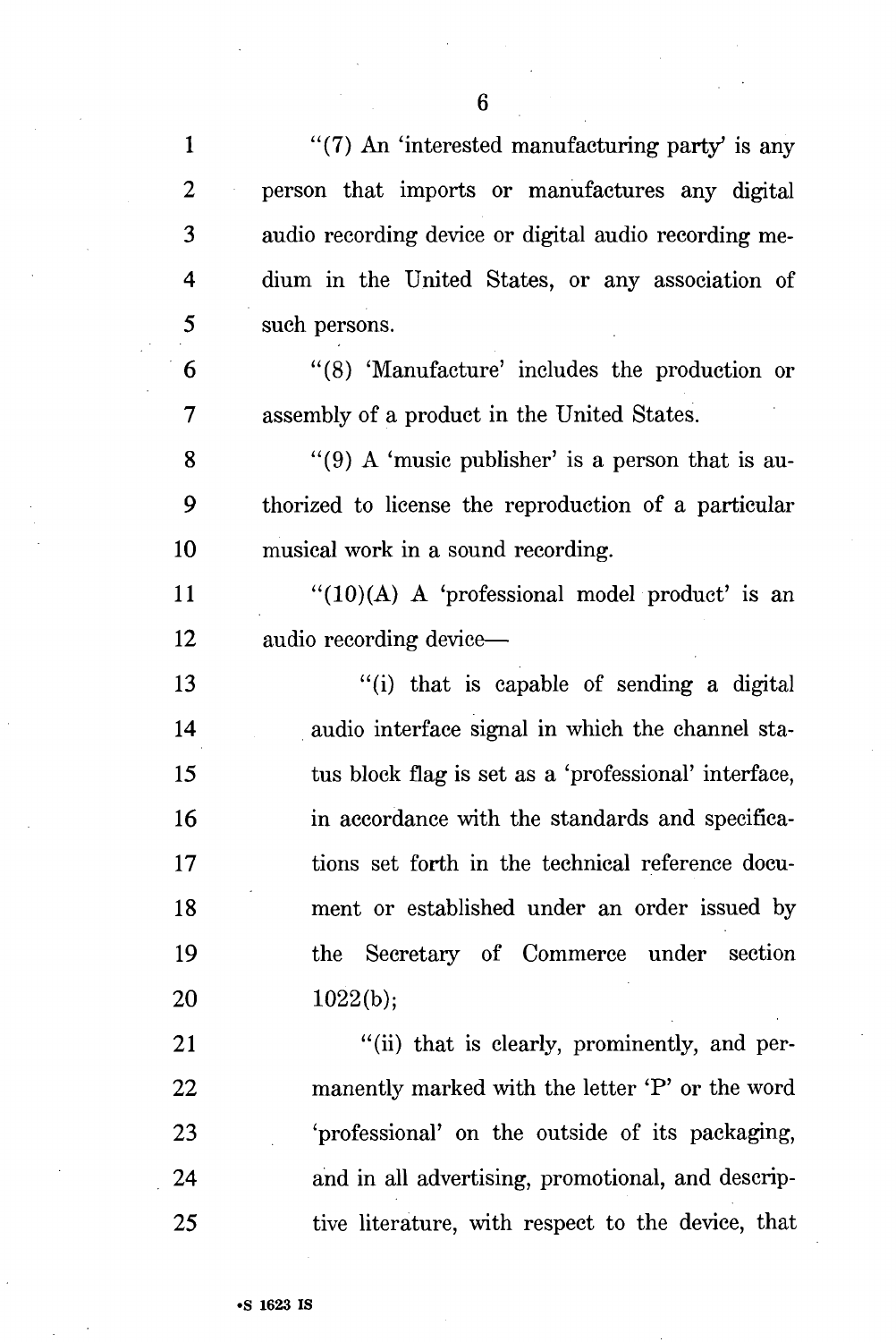| $\mathbf{1}$ | is available or provided to persons other than       |
|--------------|------------------------------------------------------|
| 2            | the manufacturer or importer, its employees, or      |
| 3            | its agents; and                                      |
| 4            | "(iii) that is designed, manufactured, mar-          |
| 5            | keted, and intended for use by recording profes-     |
| 6            | sionals in the ordinary course of a lawful busi-     |
| 7            | ness.                                                |
| 8            | "(B) In determining whether an audio record-         |
| 9            | ing device meets the requirements of subparagraph    |
| 10           | $(A)(iii)$ , factors to be considered shall include— |
| 11           | "(i) whether it has features used by re-             |
| 12           | cording professionals in the course of a lawful      |
| 13           | business, including features such as-                |
| 14           | "(I) a data collection and reporting                 |
| 15           | system of error codes during recording and           |
| 16           | playback;                                            |
| 17           | "(II) a record and reproduce format                  |
| 18           | providing 'read after write' and 'read after         |
| 19           | read';                                               |
| 20           | "(III) a time code reader and genera-                |
| 21           | tor conforming to the standards set by the           |
| 22           | Society of Motion Picture and Television             |
| 23           | Engineers for such readers and generators;           |
| 24           | and                                                  |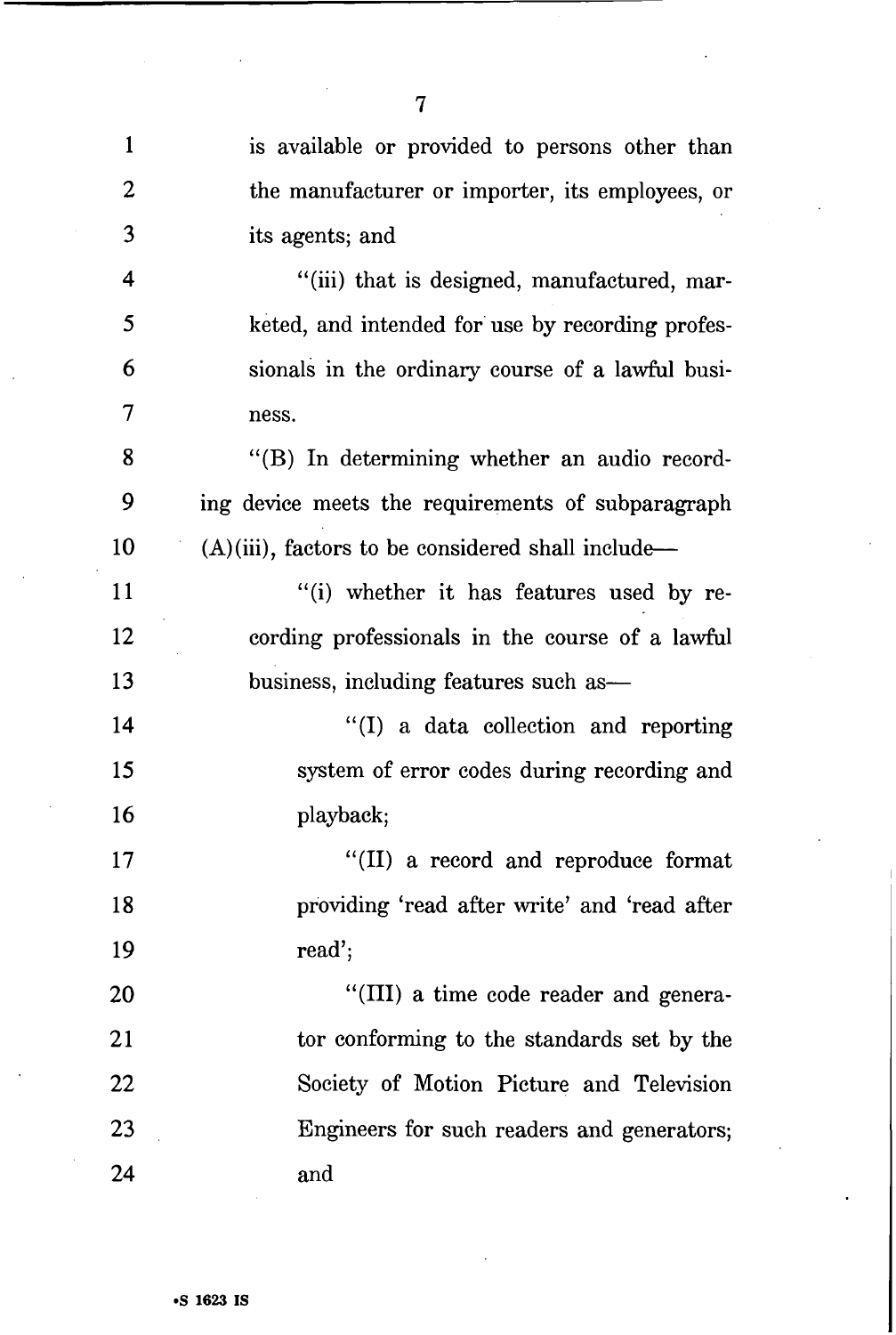| $\mathbf{1}$            | "(IV) a professional input/output                  |
|-------------------------|----------------------------------------------------|
| $\mathbf{2}$            | interface, both digital and analog, conform-       |
| 3                       | ing to standards set by audio engineering          |
| $\overline{\mathbf{4}}$ | organizations for connectors, signaling for-       |
| 5                       | mats, levels, and impedances;                      |
| 6                       | "(ii) the nature of the promotional materi-        |
| 7                       | als used to market the audio recording device;     |
| 8                       | "(iii) the media used for the dissemination        |
| 9                       | of the promotional materials, including the in-    |
| 10                      | tended audience;                                   |
| 11                      | "(iv) the distribution channels and retail         |
| 12                      | outlets through which the device is disseminat-    |
| 13                      | ed;                                                |
| 14                      | "(v) the manufacturer's or importer's price        |
| 15                      | for the device as compared to the manufactur-      |
| 16                      | er's or importer's price for digital audio record- |
| 17                      | ing devices implementing the Serial Copy Man-      |
| 18                      | agement System;                                    |
| 19                      | "(vi) the relative quantity of the device"         |
| 20                      | manufactured or imported as compared to the        |
| 21                      | size of the manufacturer's or importer's market    |
| 22                      | for professional model products;                   |
| 23                      | "(vii) the occupations of the purchasers of        |
| 24                      | the device; and                                    |
| 25                      | "(viii) the uses to which the device is put.       |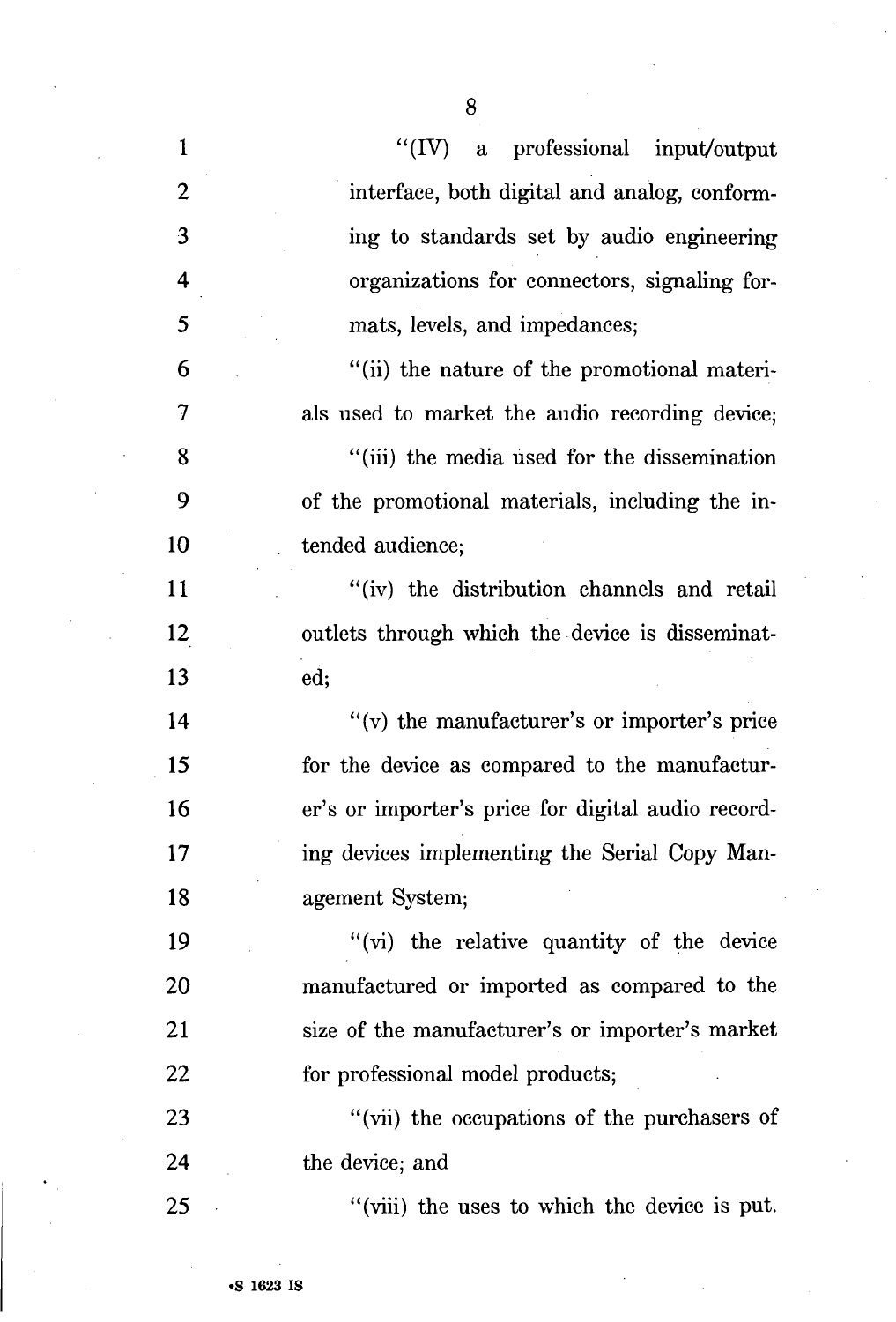1 "(11) The 'Register' is the Register of Copy-2 rights.

3 "(12) The 'Serial Copy Management System' 4 means the system for regulating serial copying by 5 digital audio recording devices that is set forth in 6 the technical reference document or in an order of 7 the Secretary of Commerce under section 1022(b), 8 or that conforms to the requirements of section 9  $1021(a)(1)(C)$ .

10 "(13) The 'technical reference document' is the 11 document entitled 'Technical Reference Document 12 for Audio Home Recording Act of 1991,' as such 13 document appears in the report of the Committee on 14 the Judiciary to the Senate reporting favorably the 15 bill which upon enactment made the amendment 16 adding this chapter.

17  $\frac{17}{2}$  (14)(A) The 'transfer price' of a digital audio 18 recording device or a digital audio recording medium 19 is—

20 "(i) in the case of an imported product, 21 the actual entered value at United States Cus-22 toms (exclusive of any freight, insurance, and 23 applicable duty), and

24 "(ii) in the case of a domestic product, the 25 manufacturer's transfer price (FOB the manu-

 $S$  1623 IS  $-2$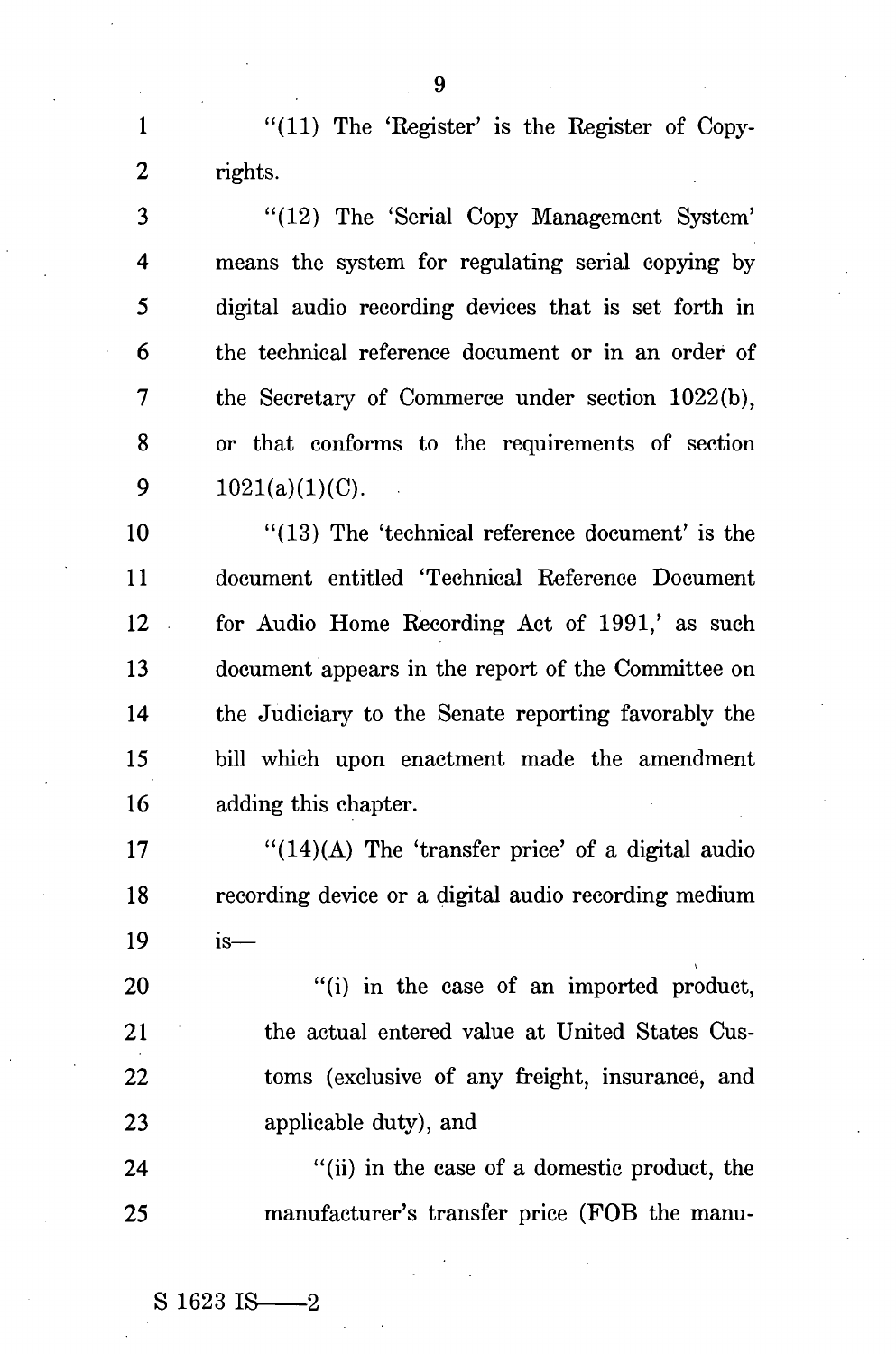1 facturer, and exclusive of any direct sales taxes 2 or excise taxes incurred in connection with the 3 sale).

4 "(B) Where the transferor and transferee are 5 related entities or within a single entity, the transfer 6 price shall not be less than a reasonable arms-length 7 price under the principles of the regulations adopted 8 pursuant to section 482 of the Internal Revenue 9 Code of 1986, or any successor provision to such 10 section 482.

 $11$  "(15) A 'transmission' is any audio or audiovis-12 ual transmission, now known or later developed, 13 whether by a broadcast station, cable system, 14 multipoint distribution service, subscription service, 15 direct broadcast satellite, or other form of analog or 16 digital communication.

17 "(16) The 'Tribunal' is the Copyright Royalty 18 Tribunal.

19  $"$ (17) A 'writer' is the composer or lyricist of 20 a particular musical work.

21 "(18) The terms 'analog format', 'copyright 22 status', 'category code', 'generation status', and 23 'source material', mean those terms as they are used 24 in the technical reference document.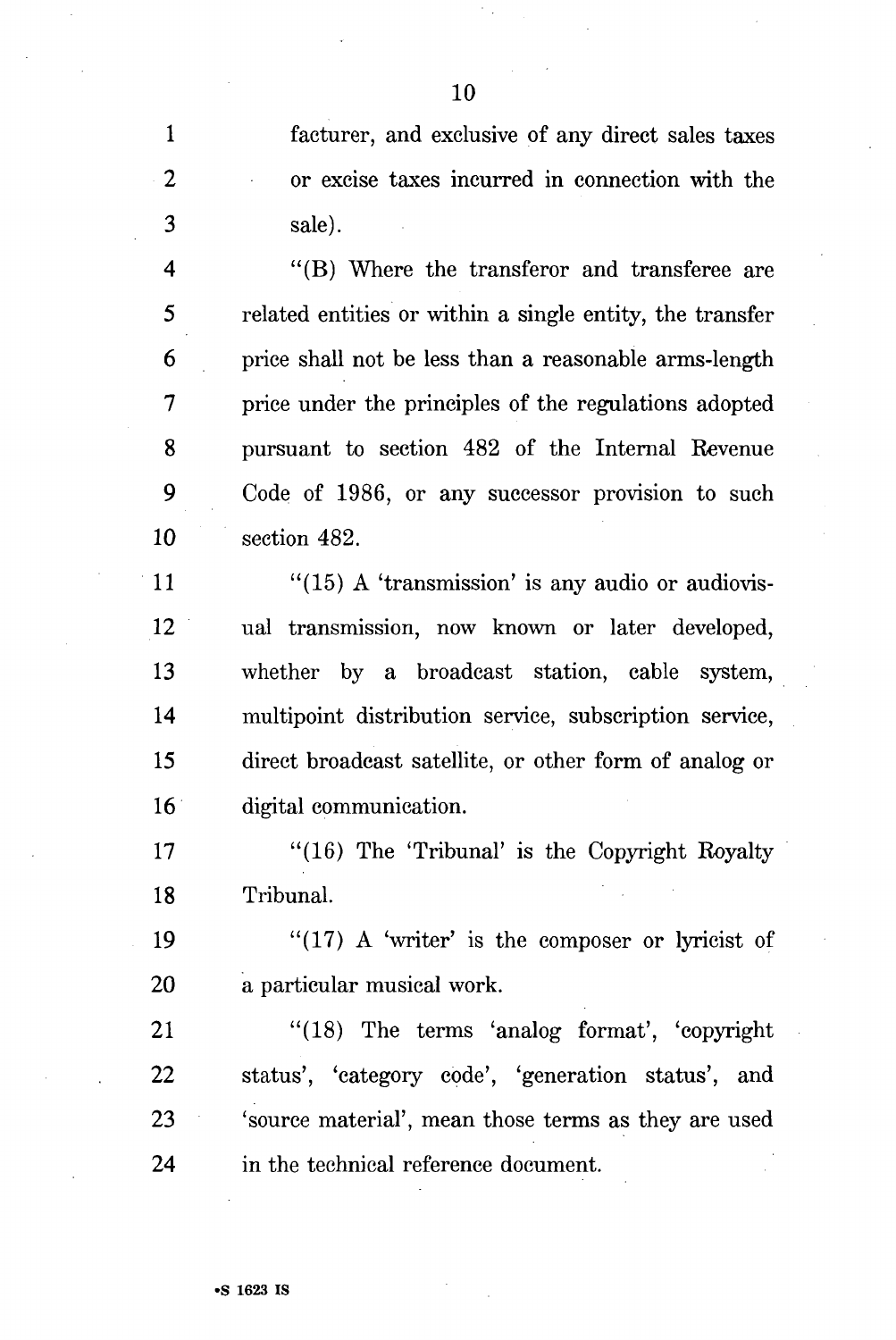11

# 1 "§ 1002. Prohibition on certain infringement actions

2 "(a) CERTAIN ACTIONS PROHIBITED.

3 "(1) GENERALLY.—No action may be brought 4 under this title, or under section 337 of the Tariff 5 Act of 1930, alleging infringement of copyright 6 .based on the manufacture, importation, or distribu-7 tion of a digital audio recording device or a digital 8 audio recording medium, or an analog audio record-9 ing device or analog audio recording medium, or the 10 use of such a device or medium for making 11 phonorecords. However, this subsection does not 12 apply with respect to any claim against a person for 13 infringement by virtue of the making of one or more 14 copies or phonorecords for direct or indirect com-15 mercial advantage.

16  $\cdot$  (2) EXAMPLE.—For purposes of this section, 17 the copying of a phonorecord by a consumer for pri-18 vate, noncommercial use is not for direct or indirect 19 commercial advantage, and is therefore not action-20 able.

21 "(b) EFFECT OF THIS SECTION.—Nothing in this 22 section shall be construed to create or expand a cause of 23 action for copyright infringement except to the extent such 24 a cause of action otherwise exists under other chapters 25 of this title or under section 337 of the Tariff Act of 1930,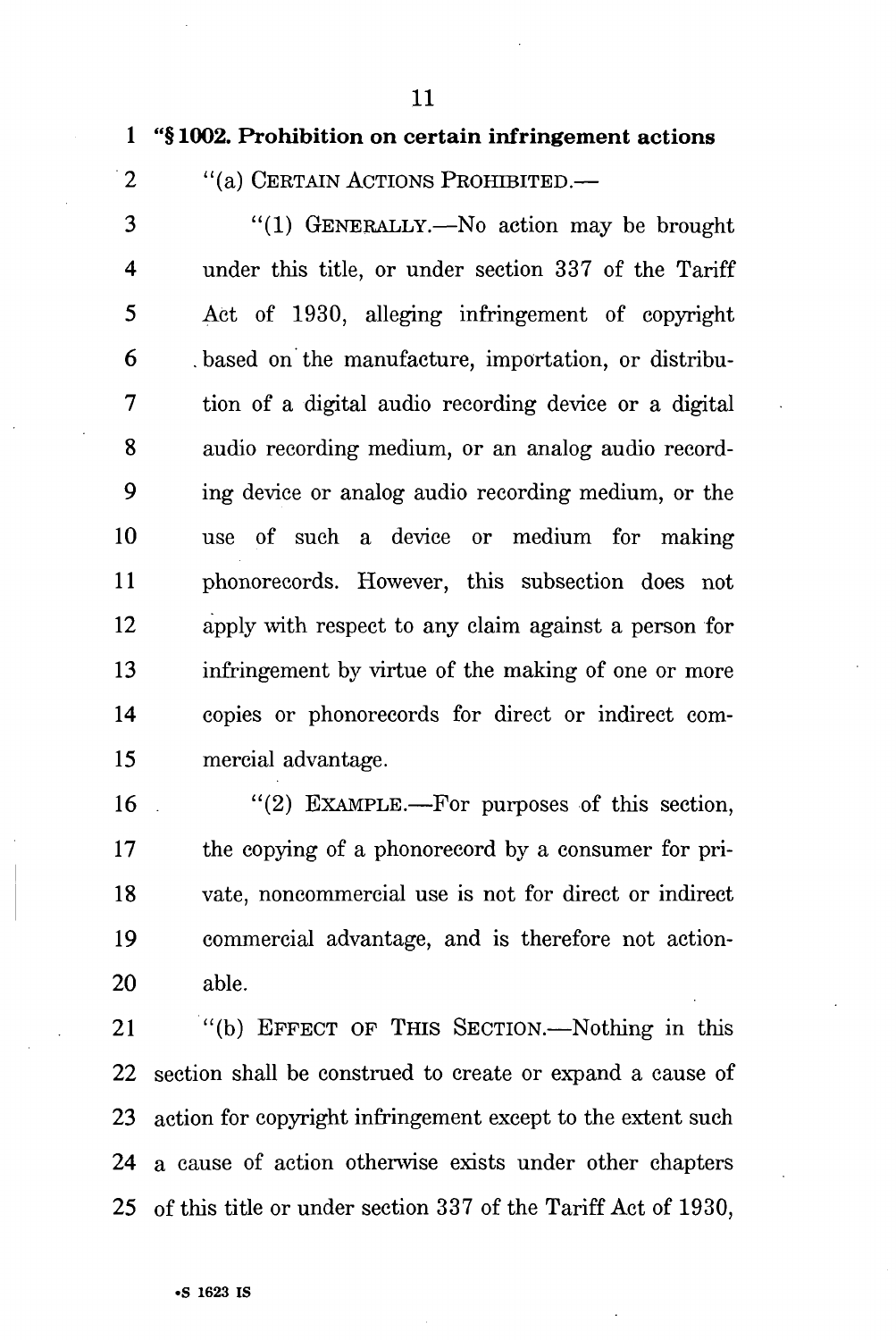1 or to limit any defenses that may be available to such 2 causes of action.

3 **"§1003. Effect on other rights and remedies with re-4 spect to private home copying or other-5 wise** 

**6** "Except as expressly provided in this chapter with 7 respect to audio recording devices and media, neither the 8 enactment of this chapter nor anything contained in this 9 chapter shall be construed to expand, limit, or otherwise 10 affect the rights of any person with respect to private 11 home copying of copyrighted works, or to expand, limit, 12 create, or otherwise affect any other right or remedy that 13 may be held by or available to any person under chapters 14 1 through 9 of this title.

15 "SUBCHAPTER B—ROYALTY PAYMENTS 16 **"§ 1011. Obligation to make royalty payments** 

**17** "(a) PROHIBITION ON IMPORTATION AND MANUFAC-18 TURE.—No person shall import into and distribute in the 19 United States, or manufacture and distribute in the Unit-20 ed States, any digital audio recording device or digital 21 audio recording medium unless such person—

22 "(1) records the notice specified by this section 23 and subsequently deposits the statements of account 24 and applicable royalty payments for such device or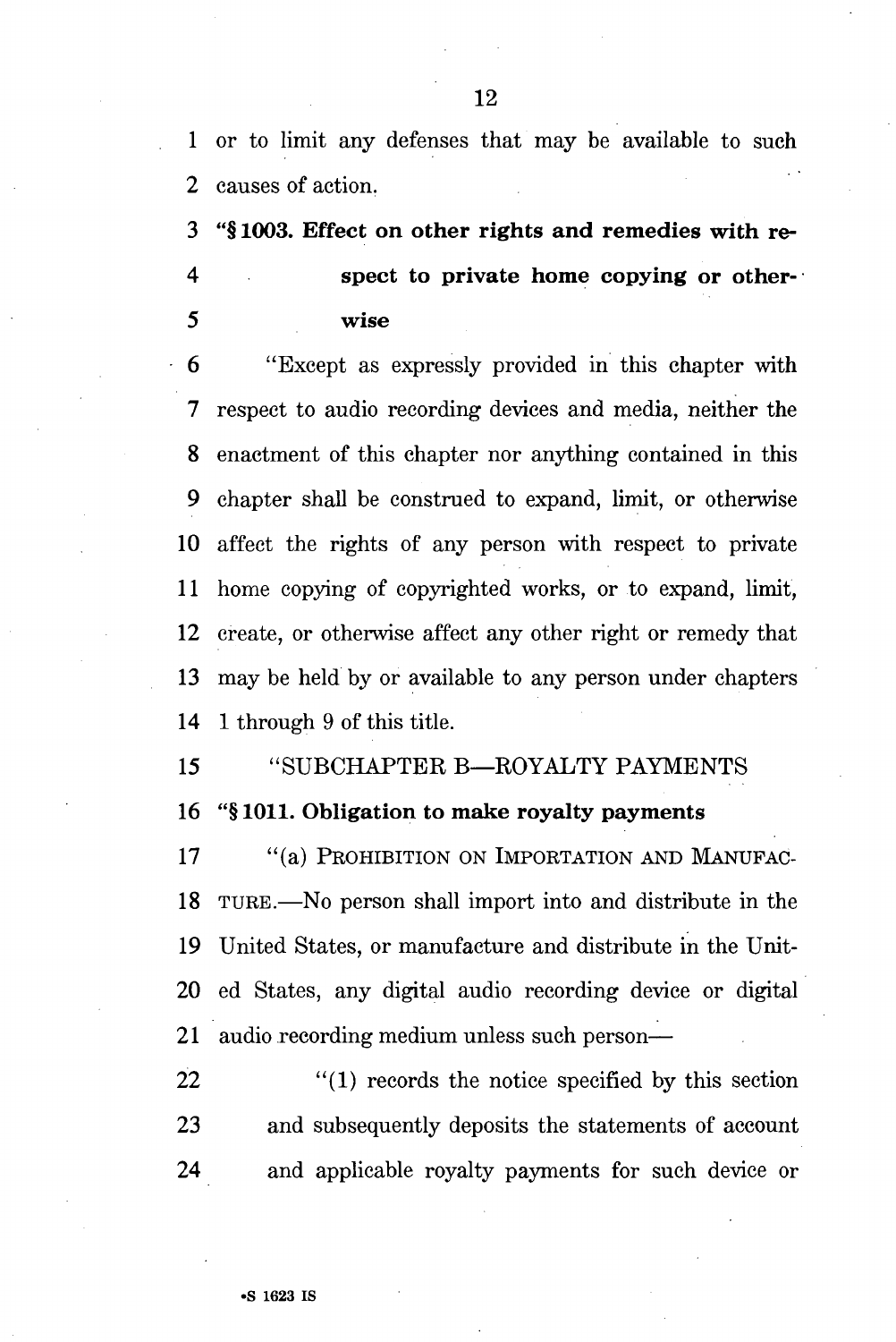1 medium specified by this section and section 1012 of 2 this title, or

3 "(2) complies with the applicable notice, state-4 ment of account, and payment obligations under a 5 negotiated arrangement authorized pursuant to sec-6 tion 1016 of this title.

7 "(b) FILING OF NOTICE.—

8 "(1) GENERALLY.—The importer or manufac-9 turer of any digital audio recording device or digital 10 audio recording medium, within a product category 11 or utilizing a technology with respect to which such 12 manufacturer or importer has not previously filed a 13 notice under this subsection, shall file a notice with 14 the Register, no later than 45 days after the com-15 mencement of the first distribution in the United 16 States of such device or medium, in such form as 17 the Register shall prescribe by regulation.

18 "(2) CONTENTS.—Such notice shall—

19 "(A) set forth the manufacturer's or im-20 porter's identity and address,

21 "(B) identify such product category and 22 technology, and

23 "(C) identify any trade or business names, 24 trademarks, or like indicia of origin that the 25 importer or manufacturer uses or intends to use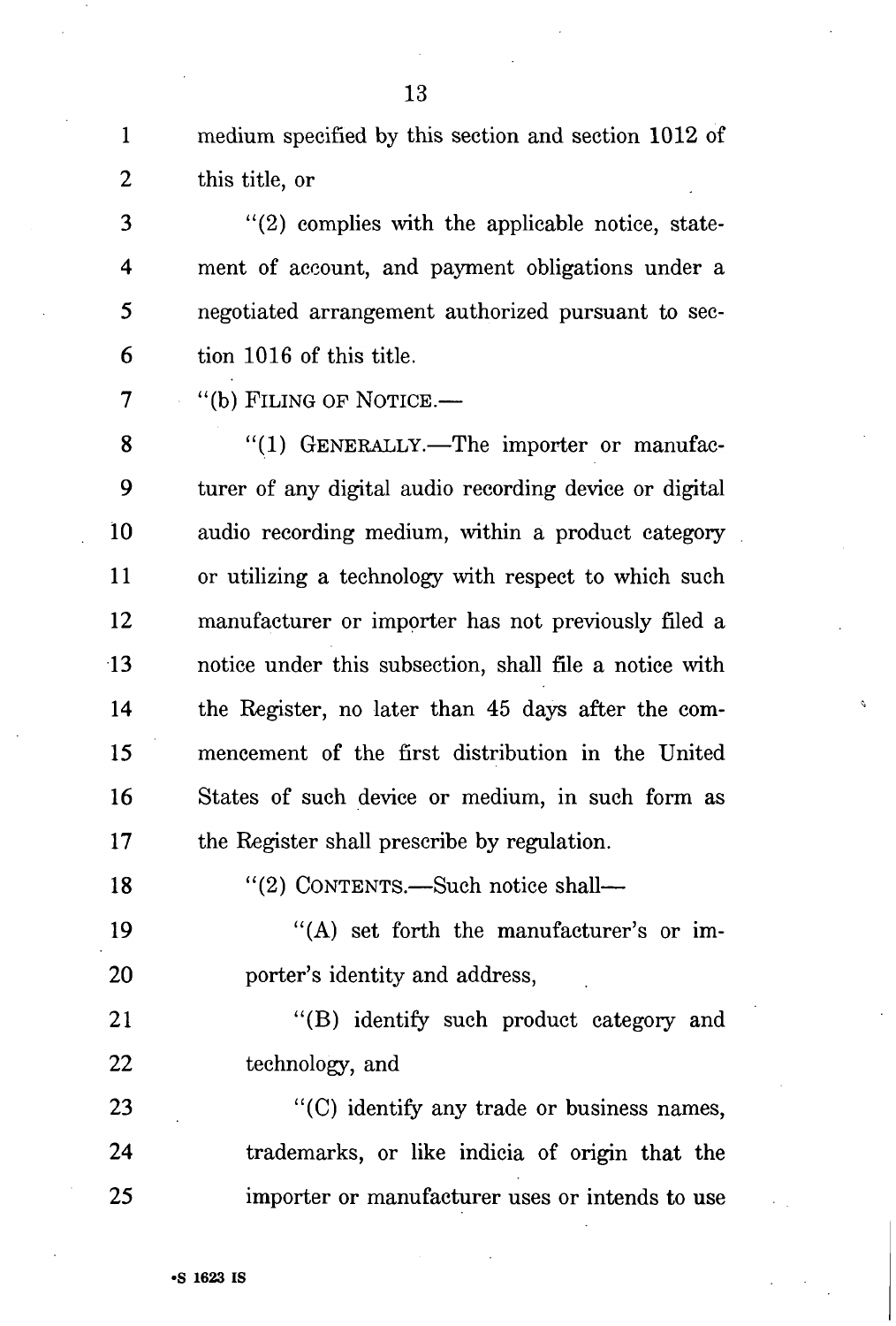1 in connection with the importation, manufac-2 ture, or distribution of such device or medium 3 in the United States. 4 "(c) FILING OF QUARTERLY STATEMENTS OF AC-5 COUNT.— 6 "(1) GENERALLY.—Any importer or manufac-7 turer that distributed during a given quarter any 8 digital audio recording device or digital audio record-9 ing medium that it manufactured or imported shall 10 file with the Register, in such form as the Register 11 shall prescribe by regulation, a quarterly statement 12 of account specifying, by product category, technolo-13 gy, and model, the number and transfer price of all 14 digital audio recording devices and digital audio re-15 cording media that it distributed during such quar-16 ter.

17 "(2) TIMING, CERTIFICATION, AND ROYALTY 18 PAYMENTS.—Such statement shall—

19  $((A)$  be filed no later than 45 days after 20 the close of the period covered by the state-21 ment;

22 "(B) be certified as accurate by an author-23 ized officer or principal of the importer or man-24 ufacturer;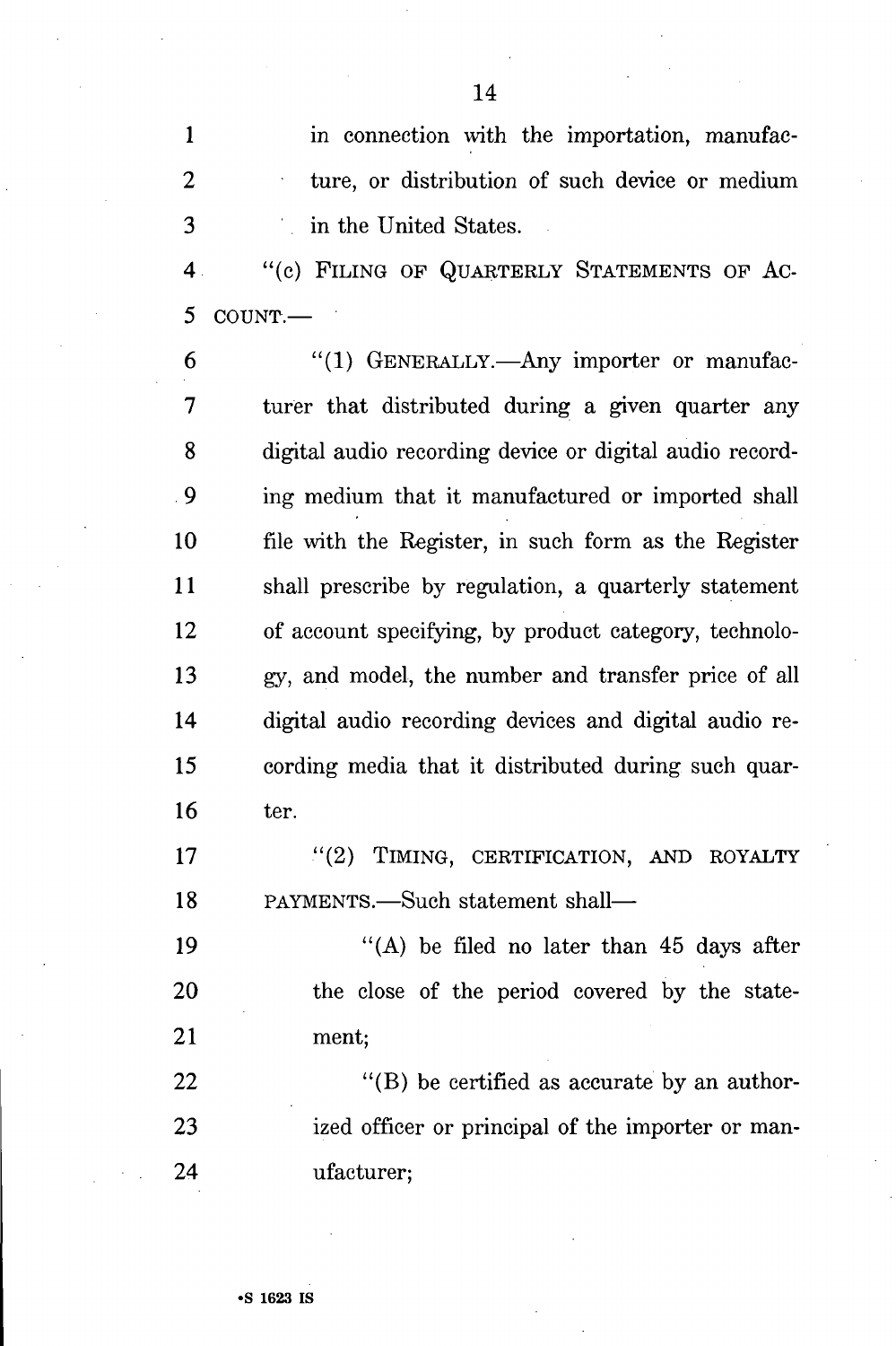1 "(C) be accompanied by the total royalty 2 payment due for such period pursuant to sec-3 tion 1012 of this title.

4 "(3) PERIOD COVERED.—The quarterly state-5 ments of account may be filed on either a calendar 6 or fiscal year basis, at the election of the manufac-7 turer or importer.

8 "(d) FILING OF ANNUAL STATEMENTS OF AC-9 COUNT.—

10 "(1) GENERALLY.—Any importer or manufac-11 turer that distributed during a given calendar or fis-12 cal year (as applicable) any digital audio recording 13 device or digital audio recording medium that it 14 manufactured or imported shall also file with the 15 Register a cumulative annual statement of account, 16 in such form as the Register shall prescribe by regu-17 lation.

18 "(2) TIMING AND CERTIFICATION.—Such state-19 ment shall be filed no later than 60 days after the 20 close of such calendar or fiscal year, and shall be 21 certified as accurate by an authorized officer or 22 principal of the importer or manufacturer.

23 "(3) INDEPENDENT REVIEW AND CERTIFICA-24 TION.—The annual statement of account shall be re-25 viewed and, pursuant to generally accepted auditing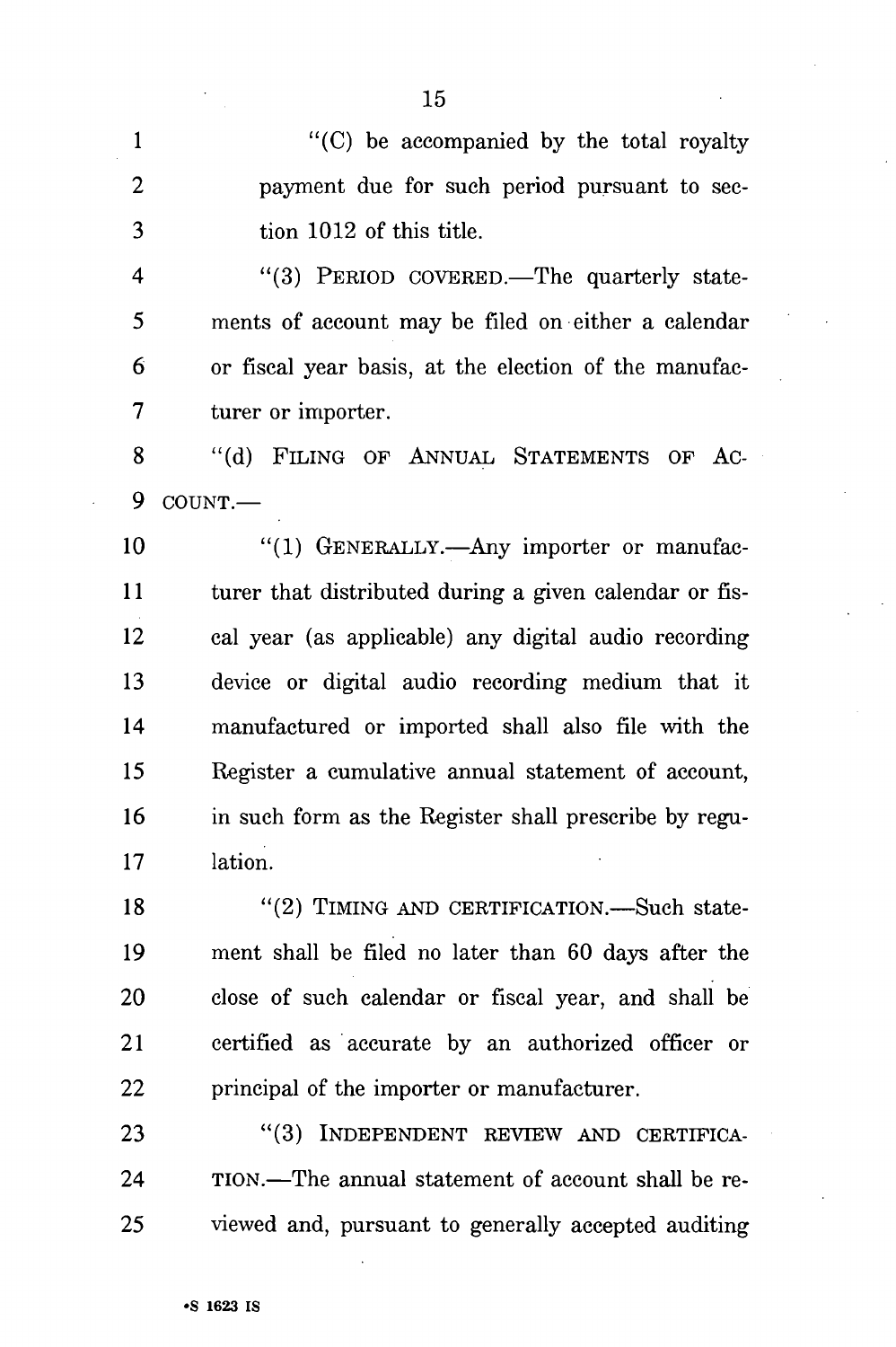1 standards, certified by an independent certified pub-2 lie accountant selected by the manufacturer or im-3 porter as fairly presenting the information contained 4 therein, on a consistent basis and in accordance with 5 the requirements of this chapter.

6 "(4) RECONCILIATION OF ROYALTY PAY-7 MENT.—The cumulative annual statement of ac-8 count shall be accompanied by any royalty payment 9 due under section 1012 of this title that was not 10 previously paid under subsection (c) of this section.  $11$  "(e) VERIFICATION.—

12 "(1) GENERALLY.—

13 ."(A) The Register shall, after consulting 14 with interested copyright parties and interested 15 manufacturing parties, prescribe regulations 16 specifying procedures for the verification of 17 statements of account filed pursuant to this 18 section.

19 "(B) Such regulations shall permit inter-20 ested copyright parties to select independent 21 certified public accountants to conduct audits in 22 order to verify the accuracy of the information 23 contained in the statements of account filed by 24 manufacturers and importers.

25 "(C) Such regulations shall also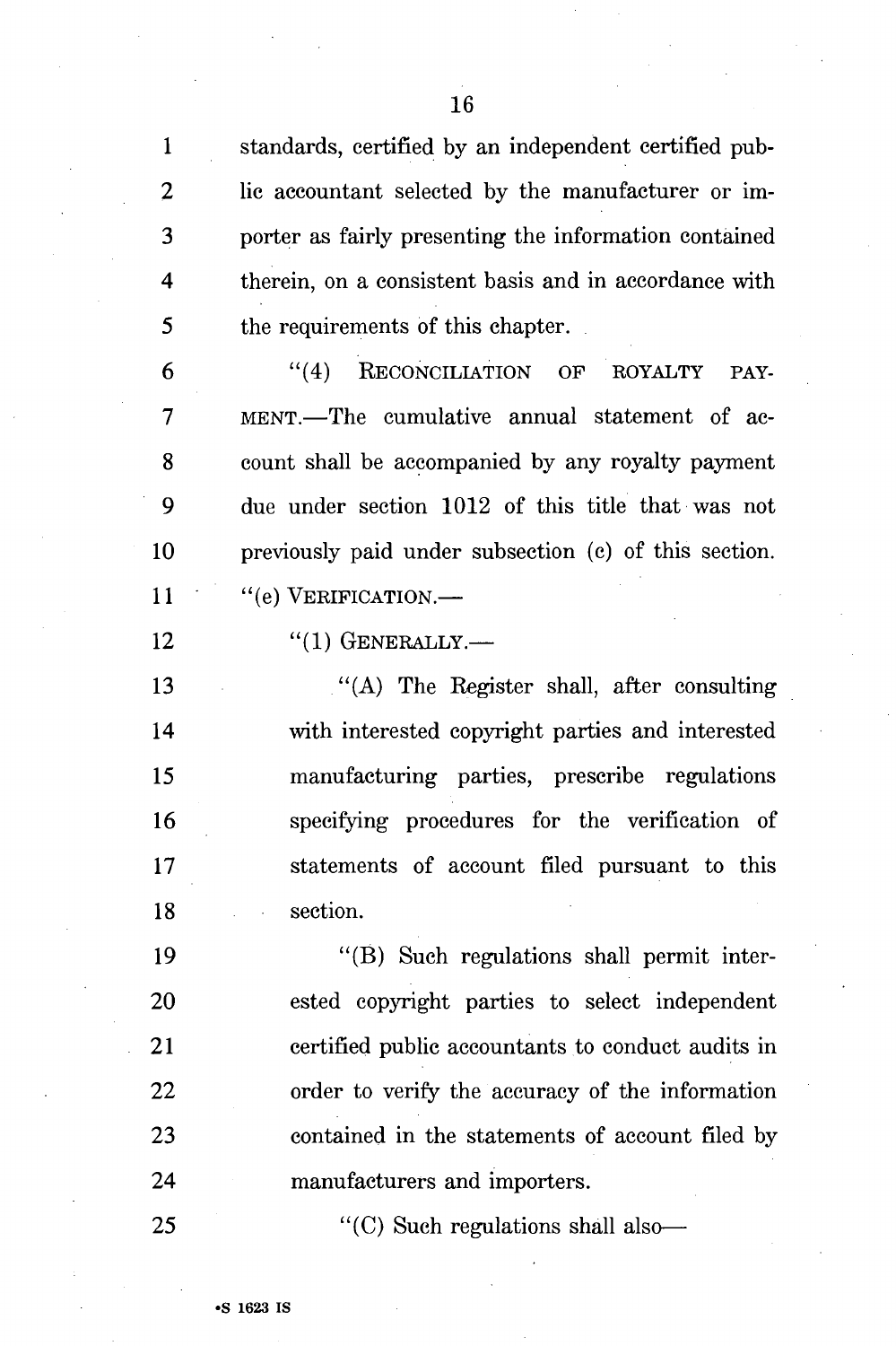| $\cdot$ 1               | "(i) specify the scope of such inde-                    |
|-------------------------|---------------------------------------------------------|
| $\overline{2}$          | pendent audits; and                                     |
| 3                       | "(ii) establish a procedure by which                    |
| $\overline{\mathbf{4}}$ | interested copyright parties will coordinate            |
| 5                       | the engagement of such independent certi-               |
| 6                       | fied public accountants, in order to ensure             |
| 7                       | that no manufacturer or importer is audit-              |
| 8                       | ed more than once per year.                             |
| 9                       | "(D) All such independent audits shall be               |
| 10                      | conducted at reasonable times, with reasonable          |
| 11                      | advance notice, and shall be no broader in scope        |
| 12                      | than is reasonably necessary to carry out the           |
| 13                      | purposes of this subsection in accordance with          |
| 14                      | generally accepted auditing standards.                  |
| 15                      | "(2) INDEPENDENT CERTIFICATION.-The re-                 |
| 16                      | sults of all such independent audits shall be certified |
| 17                      | as fairly presenting the information contained there-   |
| 18                      | in, on a consistent basis and in accordance with the    |
| 19                      | requirements of this chapter and generally accepted     |
| 20                      | auditing standards, by the certified public account-    |
| 21                      | ant responsible for the audit. The certification and    |
| 22                      | results shall be filed with the Register.               |
| 23                      | $"$ (3) ACCESS TO DOCUMENTS IN EVENT OF DIS-            |
| 24                      | PUTE.—In the event of a dispute concerning the          |

25 amount of the royalty payment due from a manufac-

Ň

17

 $\sim$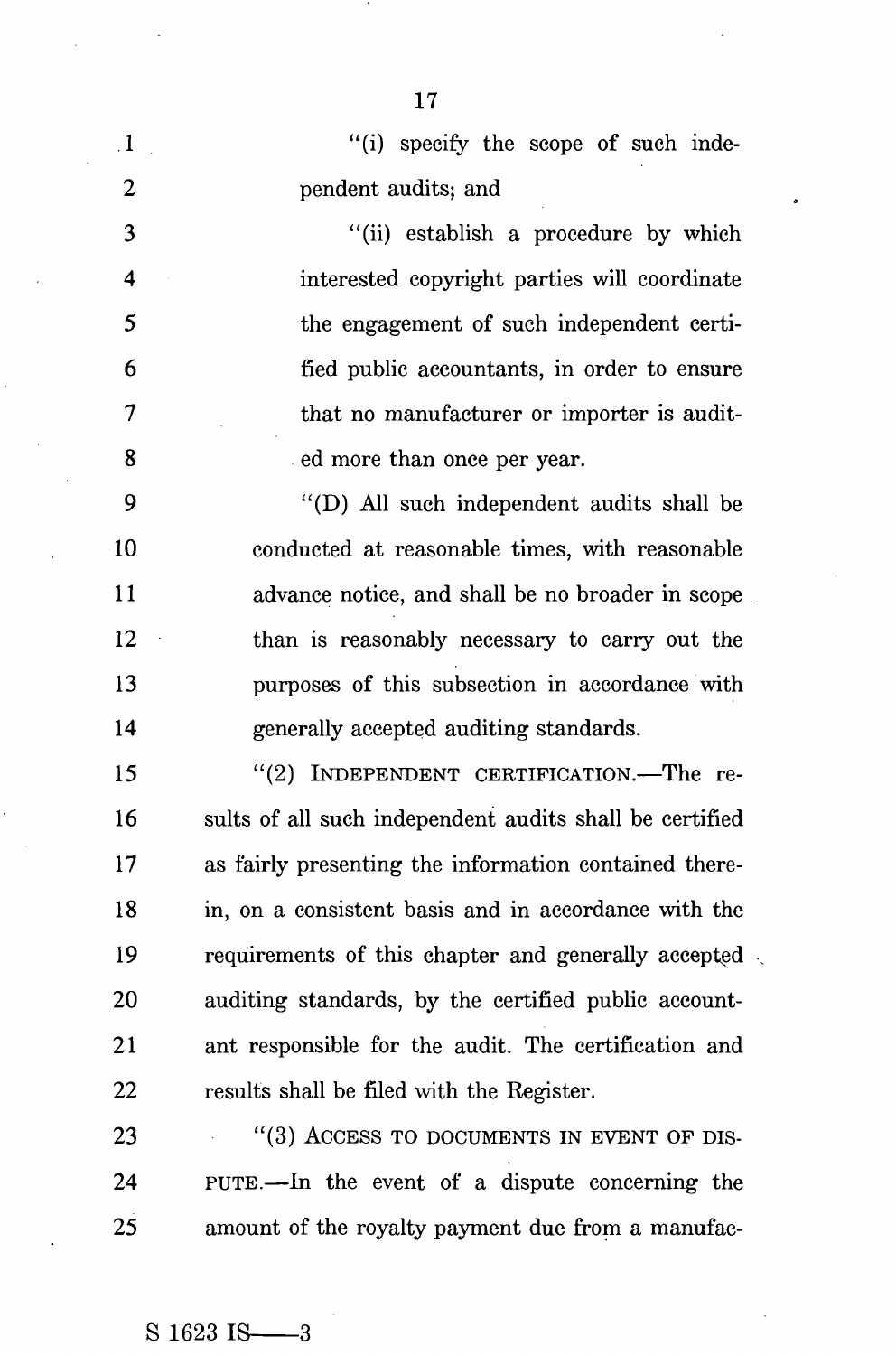1 turer or importer resulting from a verification audit 2 conducted under this section— 3 "(A) any interested manufacturing party 4 audited pursuant to this subsection, and its au-5 thorized representatives, shall be entitled to 6 have access to all documents upon which the 7 audit results under this subsection were based; 8 and 9 "(B) any representative of an interested 10 ' copyright party that has been approved by the 11 Register under subsection (h)(2) of this section 12 shall be entitled to have access to all documents 13 upon which the audit results under subsection 14 (d) of this section were based, subject to the

16 <sup>(i)</sup>(f) COSTS OF VERIFICATION.—

17 "(1) The costs of all verification audits that are 18 conducted pursuant to subsection (e) of this section 19 shall be borne by interested copyright parties, except 20 that, in the case of a verification audit of a manu-21 facturer or importer that leads ultimately to recov-22 ery of an annual royalty underpayment of 5 percent 23 or more of the annual payment made, the importer 24 or manufacturer shall provide reimbursement for the 25 reasonable costs of such audit.

15 limitations of subsection (h)(2) of this section.

•S 1623 is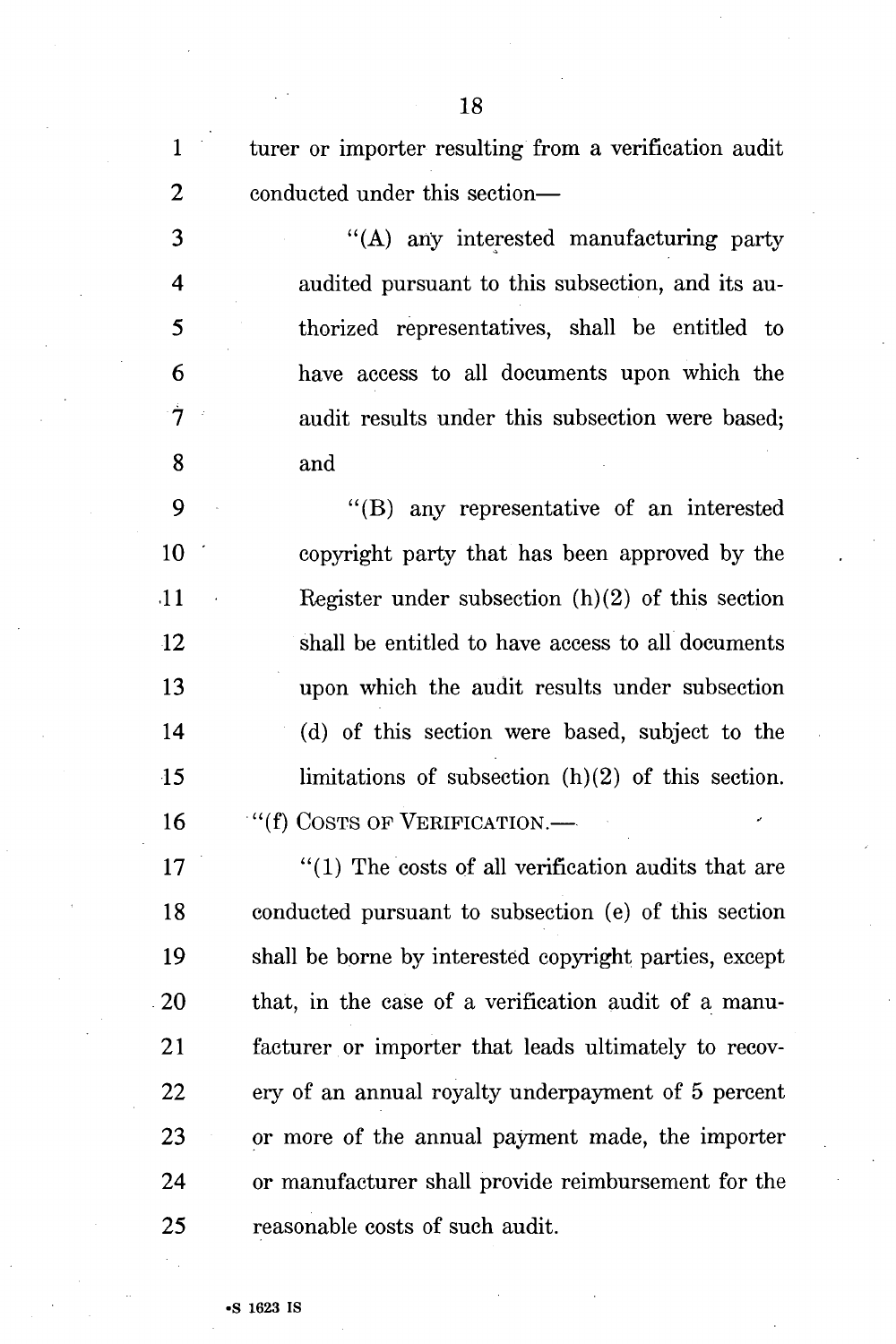1 "(2) Except as may otherwise be agreed by in-2 terested copyright parties, the costs of a verification 3 audit conducted pursuant to subsection (e) of this 4 section shall be borne by the party engaging the cer-5 tified public accountant. Any recovery of royalty un-6 derpayments as a result of the audit shall be used 7 first to provide reimbursement for the reasonable 8 costs of such audit to the extent such costs have not 9 otherwise been reimbursed by the manufacturer or 10 importer pursuant to this subsection. Any remaining 11 recovery shall be deposited with the Register pursu-12 ant to section 1013 of this title, or as may otherwise 13 be provided by a negotiated arrangement authorized 14 under section 1016 of this title, for distribution to 15 interested copyright parties as though such funds 16 were royalty payments made pursuant to this sec-17 tion.

18 "(g) INDEPENDENCE OF ACCOUNTANTS.—Each cer-19 tified public accountant used by interested copyright par-20 ties or interested manufacturing parties pursuant to this 21 section shall be in good standing and shall not be finan-22 cially dependent upon interested copyright parties or inter-23 ested manufacturing. parties, respectively. The Register 24 may, upon petition by any interested copyright party or 25 interested manufacturing party, prevent the use of a par-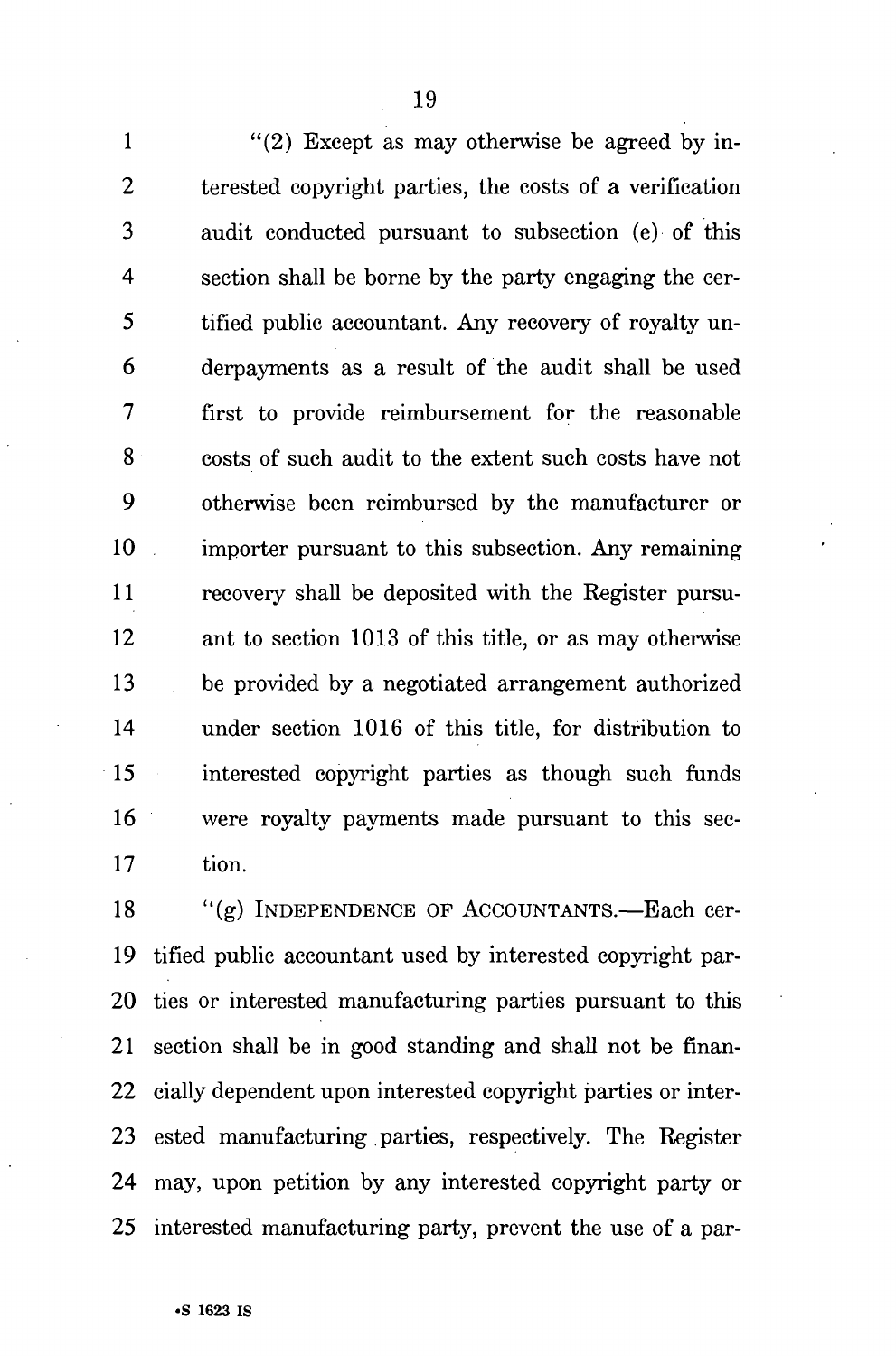1 ticular certified public accountant on the ground that such 2 accountant does not meet the requirements of this subsec-3 tion.

4 "(h) CONFIDENTIALITY.—

5 "(1) GENERALLY.—The quarterly and annual 6 statements of account filed pursuant to subsections 7 (c) and (d) of this section, and information disclosed 8 or generated during verification audits conducted 9 pursuant to subsection (e) of this section, shall be 10 presumed to contain confidential trade secret infor-11 mation within the meaning of section 1905 of title 12 18 of the United States Code. Except as provided in 13 paragraphs (2), (3), and (4) of this subsection, nei-14 ther the Register nor any member, officer, or em-15 ployee of the Copyright Office or the Tribunal, 16 may—

17 "(A) publicly disclose audit information 18 furnished under this section or information con-19 tained in quarterly or annual statements of ac-20 count, except that aggregate information that 21 does not disclose, directly or indirectly, compa-22 ny-specific information may be made available 23 to the public;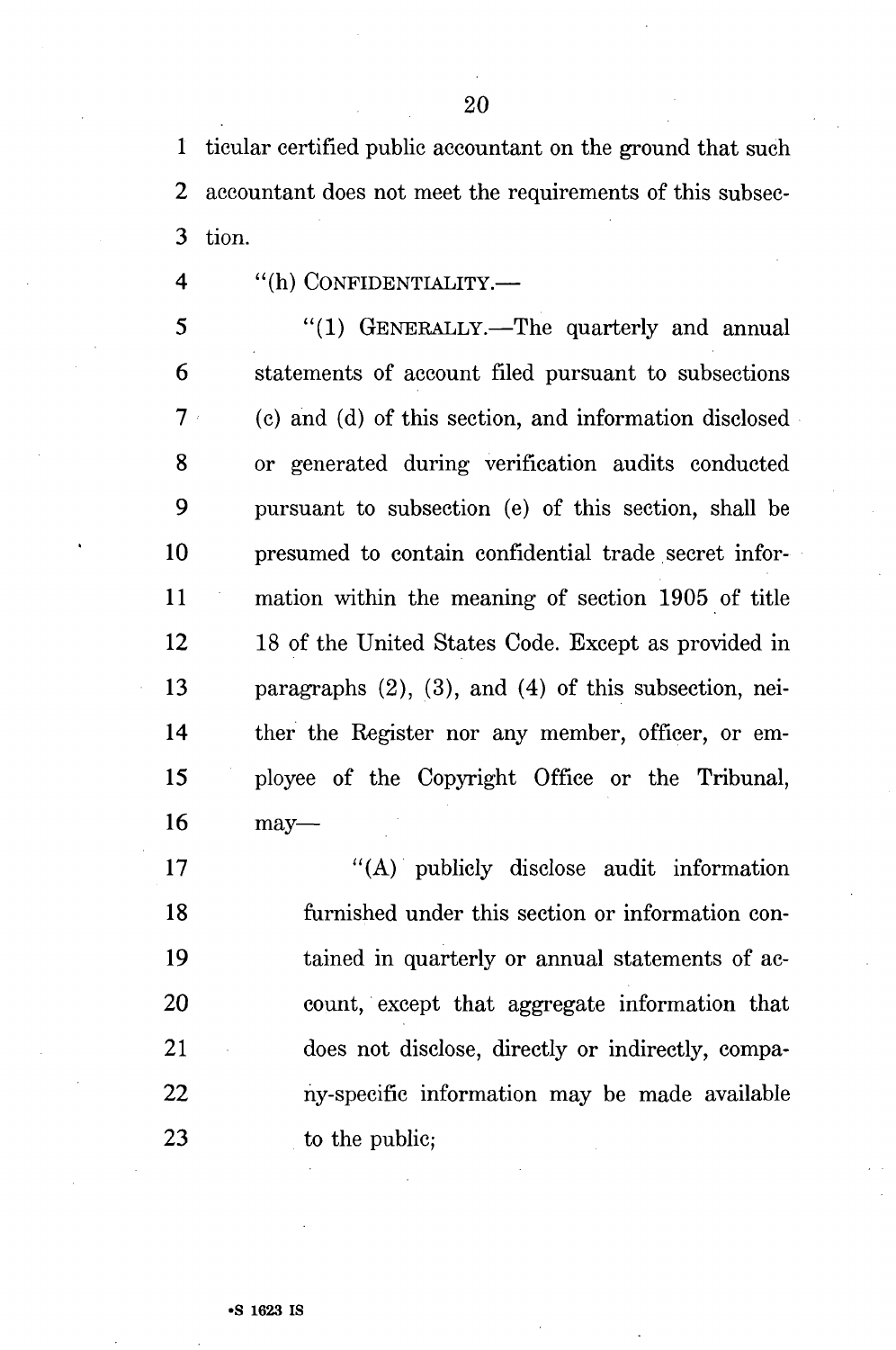1 "(B) use such information for any purpose 2 other than to carry out responsibilities under 3 this chapter; or

4 "(C) permit anyone (other than members, 5 officers, and employees of the Copyright Office 6 and the Tribunal who require such information 7 in the performance of duties under this chap-8 ter) to examine such information.

9 "(2) PROCEDURES FOR ACCESS TO BE PRE-10 SCRIBED BY REGISTER.—(A) The Register, after 11 consulting with interested manufacturing parties and 12 interested copyright parties, shall prescribe proce-13 dures for disclosing, in confidence, to representatives 14 of interested copyright parties and representatives of 15 interested manufacturing parties information con-16 tained in quarterly and annual statements of ac-17 count and information generated as a result of veri-18 fication audits.

19 "(B) Such procedures shall provide that only 20 those representatives of interested copyright parties 21 and interested manufacturing parties who have been 22 approved by the Register shall have access to such 23 information, and that all such representatives shall 24 be required to sign a certification limiting the use of 25 the information to—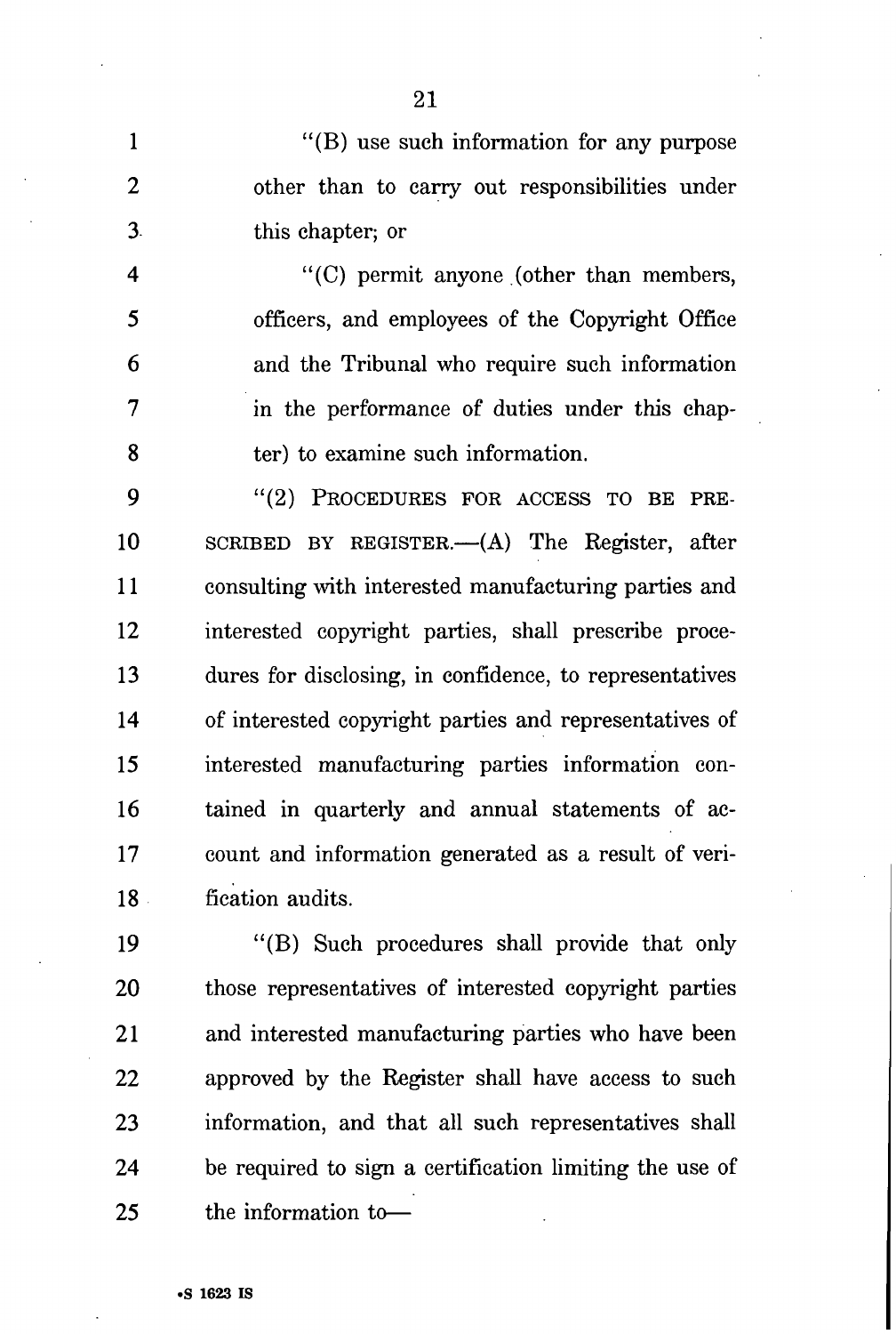1 "(i) verification functions under this sec-2 tion, and 3 "(ii) any enforcement actions that may re-4 suit from such verification procedures. 5 "(3) ACCESS BY AUDITED MANUFACTURER.— 6 Any interested manufacturing party that is audited 7 pursuant to subsection (e) of this section, and its 8 authorized representatives, shall be entitled to have 9 access to all documents filed with the Register as a 10 result of such audit. 11 "(4) ACCESS BY CONGRESS.—Nothing in this 12 section shall authorize the withholding of informa-13 tion from the Congress. **14 "§ 1012. Royalty payments 15** "(a) DIGITAL AUDIO RECORDING DEVICES.— 16 "(1) The royalty payment due under section 17 1011 of this title for each digital audio recording de-18 vice imported into and distributed in the United 19 States, or manufactured and distributed in the Unit-20 ed States, shall be 2 percent of the transfer price. 21 However, only the first person to manufacture and 22 distribute or import and distribute such device shall 23 be required to pay the royalty with respect to such 24 device.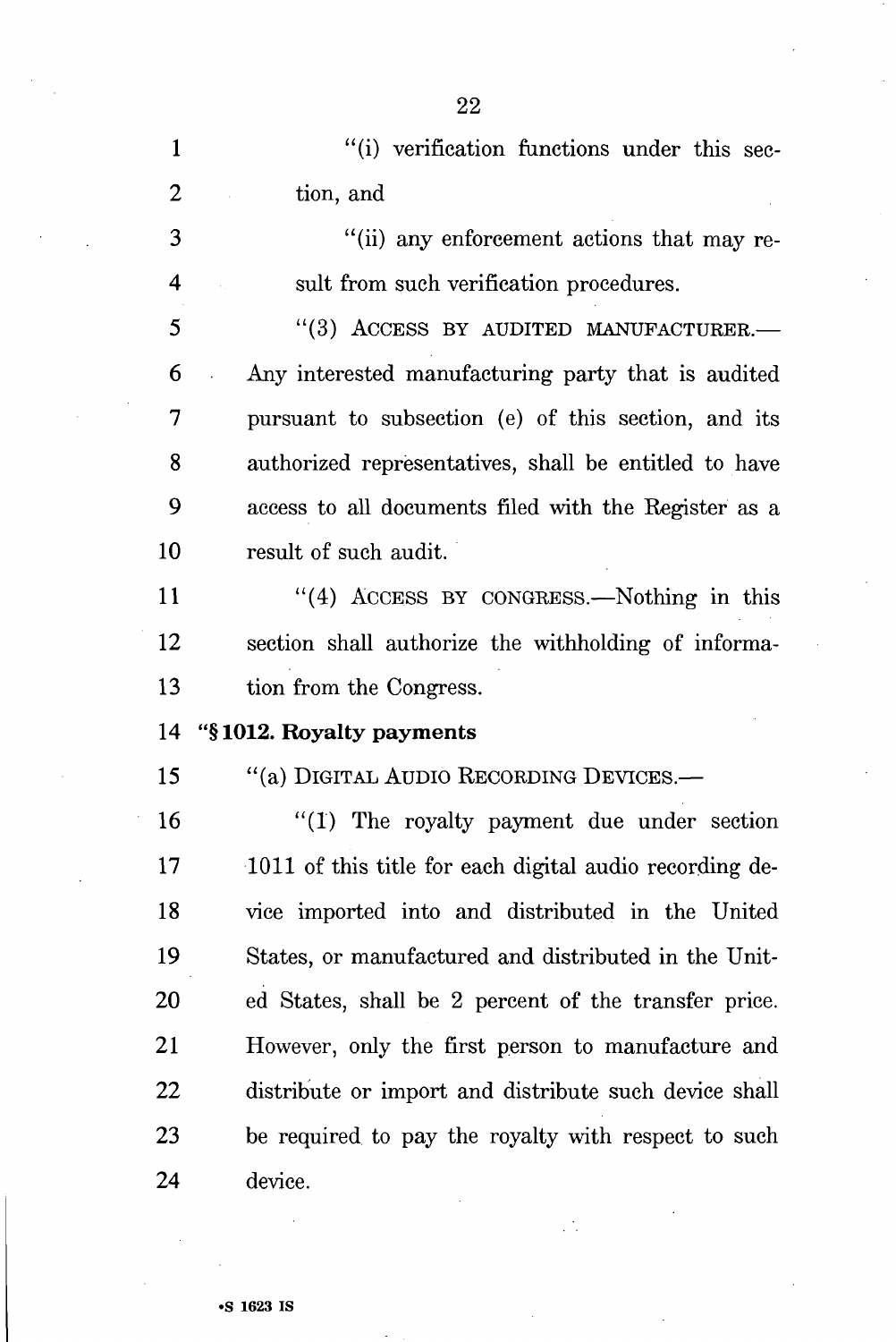$(2)$  With respect to a digital audio recording 2 device first distributed in combination with one or 3 more devices, either as a physically integrated unit 4 or as separate components, the royalty payment 5 shall be calculated as follows:

6 "(A) If the digital audio recording device 7 and such other devices are part of a physically 8 integrated unit, the royalty payment shall be 9 based on the transfer price of the unit, but 10 shall be reduced by any royalty payment made 11 on any digital audio recording device included 12 within the unit that was not first distributed in 13 combination with the unit.

14 "(B) If the digital audio recording device 15 is not part of a physically integrated unit and 16 substantially similar devices have been distrib-17 uted separately at any time during the preced-18 ing 4 quarters, the royalty payment shall be 19 based on the average transfer price of such de-20 vices during those 4 quarters.

21 "(C) If the digital audio recording device is 22 not part of a physically integrated unit and 23 substantially similar devices have not been dis-24 tributed separately at any time during the pre-25 ceding 4 quarters, the royalty payment shall be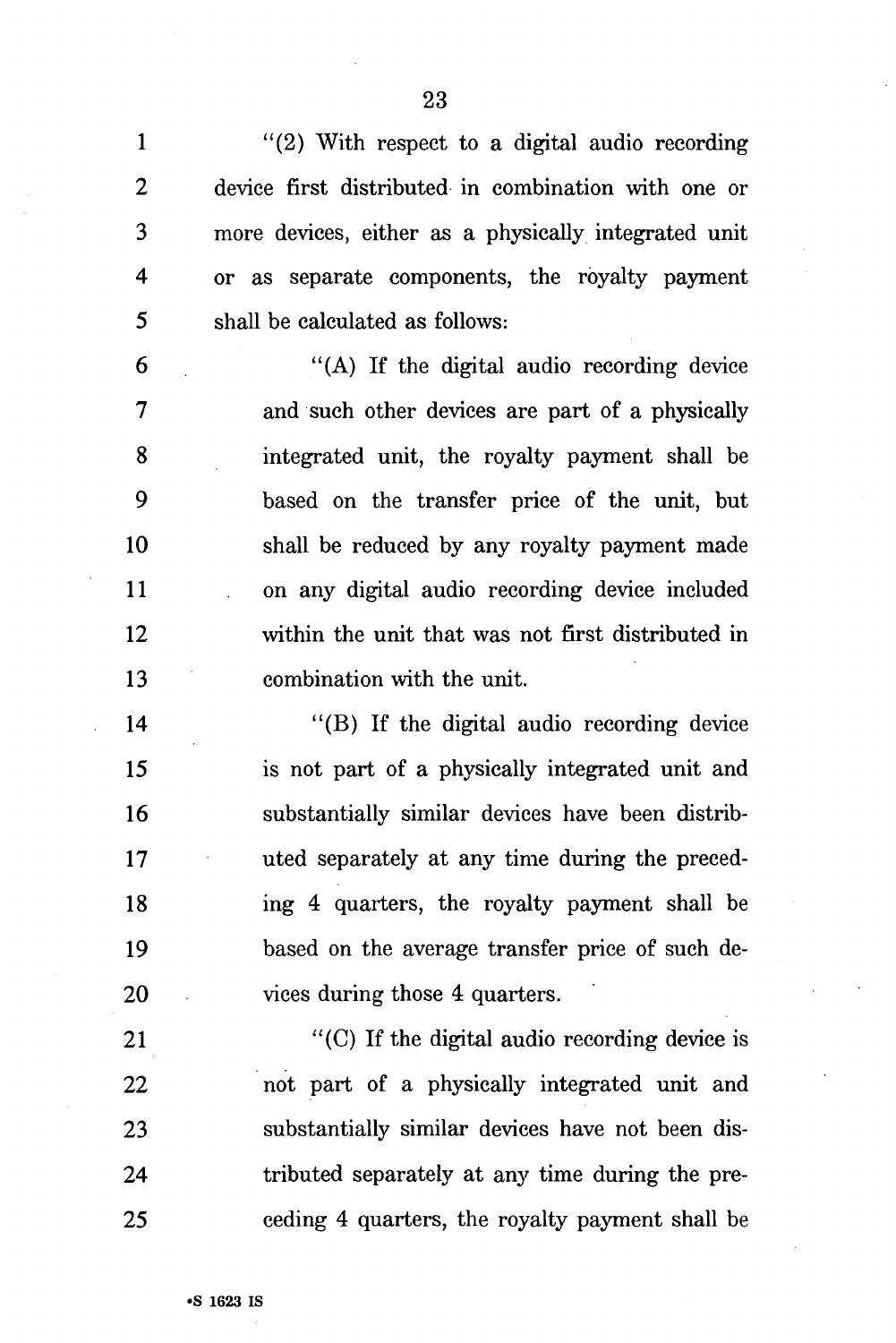1 based on a constructed price reflecting the pro-2 portional value of such device to the combina-3 tion as a whole.

4  $(3)$  Notwithstanding paragraph (1) or (2) of 5 this subsection, the amount of the royalty payment 6 for each digital audio recording device or physically 7 integrated unit containing a digital audio recording 8 device shall not be less than \$1 nor more than the 9 royalty maximum. The royalty maximum shall be \$8 10 per device, except that for a physically integrated 11 unit containing more than one digital audio record-12 ing device, the royalty maximum for such unit shall 13 be \$12. During the 6th year after the effective date 14 of this chapter, and no more than once each year 15 thereafter, any interested copyright party may peti-16 tion the Tribunal to increase the royalty maximum 17 and, if more than 20 percent of the royalty pay-18 ments are at the relevant royalty maximum, the Tri-19 bunal shall prospectively increase such royalty maxi-20 mum with the goal of having no more than 10 per-21 cent of such payments at the new royalty maximum. 22 "(b) DIGITAL AUDIO RECORDING MEDIA.—The roy-23 alty payment due under section 1011 of this title for each 24 digital audio recording medium imported into and distrib-25 uted in the United States, or manufactured and distribut-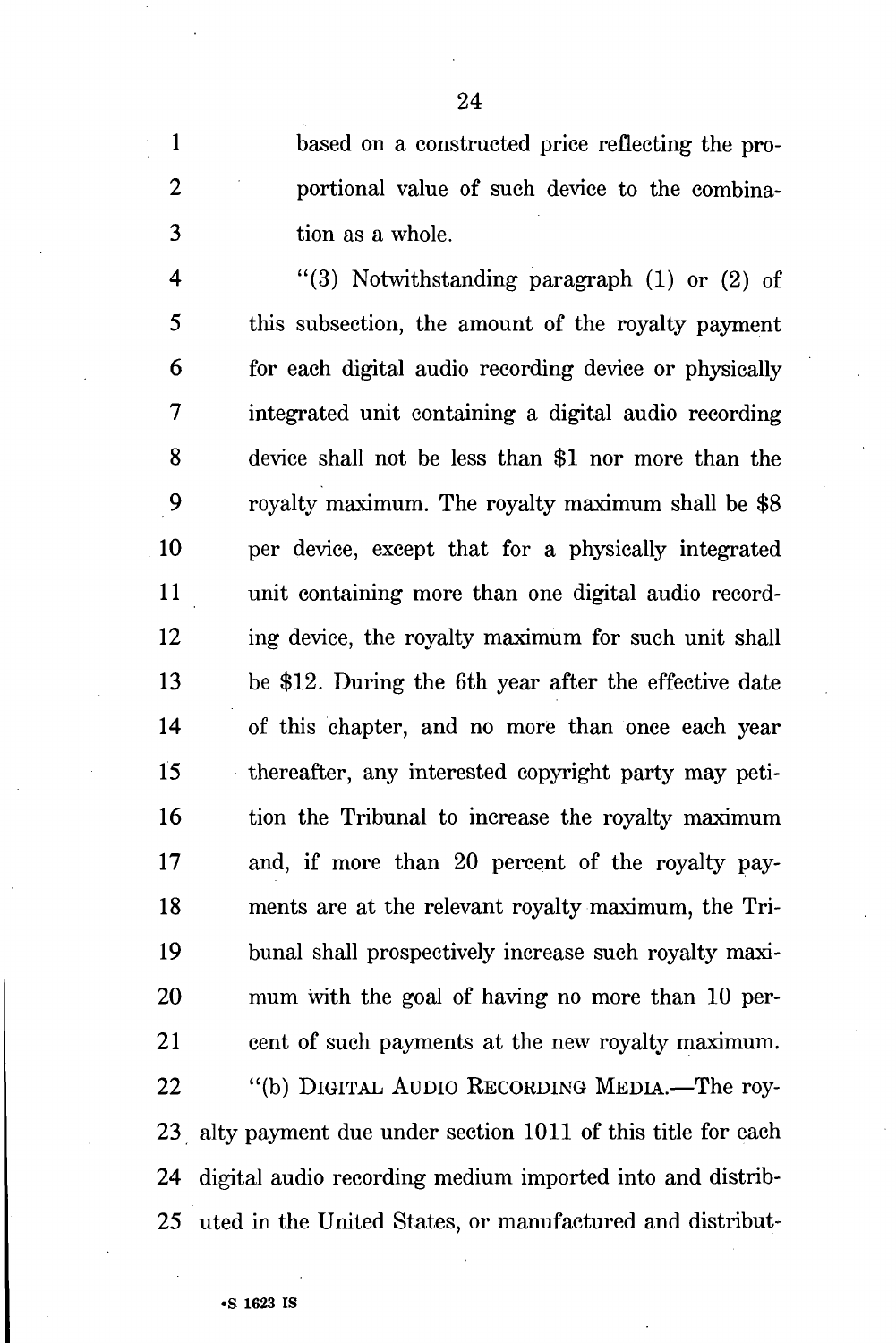1 ed in the United States, shall be 3 percent of the transfer 2 price. However, only the first person to manufacture and 3 distribute or import and distribute such medium shall be 4 required to pay the royalty with respect to such medium.

5 "(c) RETURNED OR EXPORTED MERCHANDISE.—

 $6$  "(1) In calculating the amount of royalty pay-7 ments due under subsections (a) and (b) of this sec-8 tion, manufacturers and importers may deduct the 9 amount of any royalty payments already made on 10 digital audio recording devices or media that are— 11 "(A) returned to the manufacturer or im-12 porter as unsold or defective merchandise; or

13 "(B) exported by the manufacturer or im-14 porter or a related person.

15 "(2) Any such credit shall be taken during the 16 period when such devices or media are returned or 17 exported, and the basis for any such credit shall be 18 set forth in the statement of account for such period 19 filed under section 1011(c) of this title.

20 "(3) Any such credit that is not fully used dur-21 ing such period may be carried forward to subse-22 quent periods. If any returned or exported merchan-23 dise for which a credit has been taken is subsequent-24 ly distributed, a royalty payment shall be made as 25 specified under subsection (a) or (b) of this section,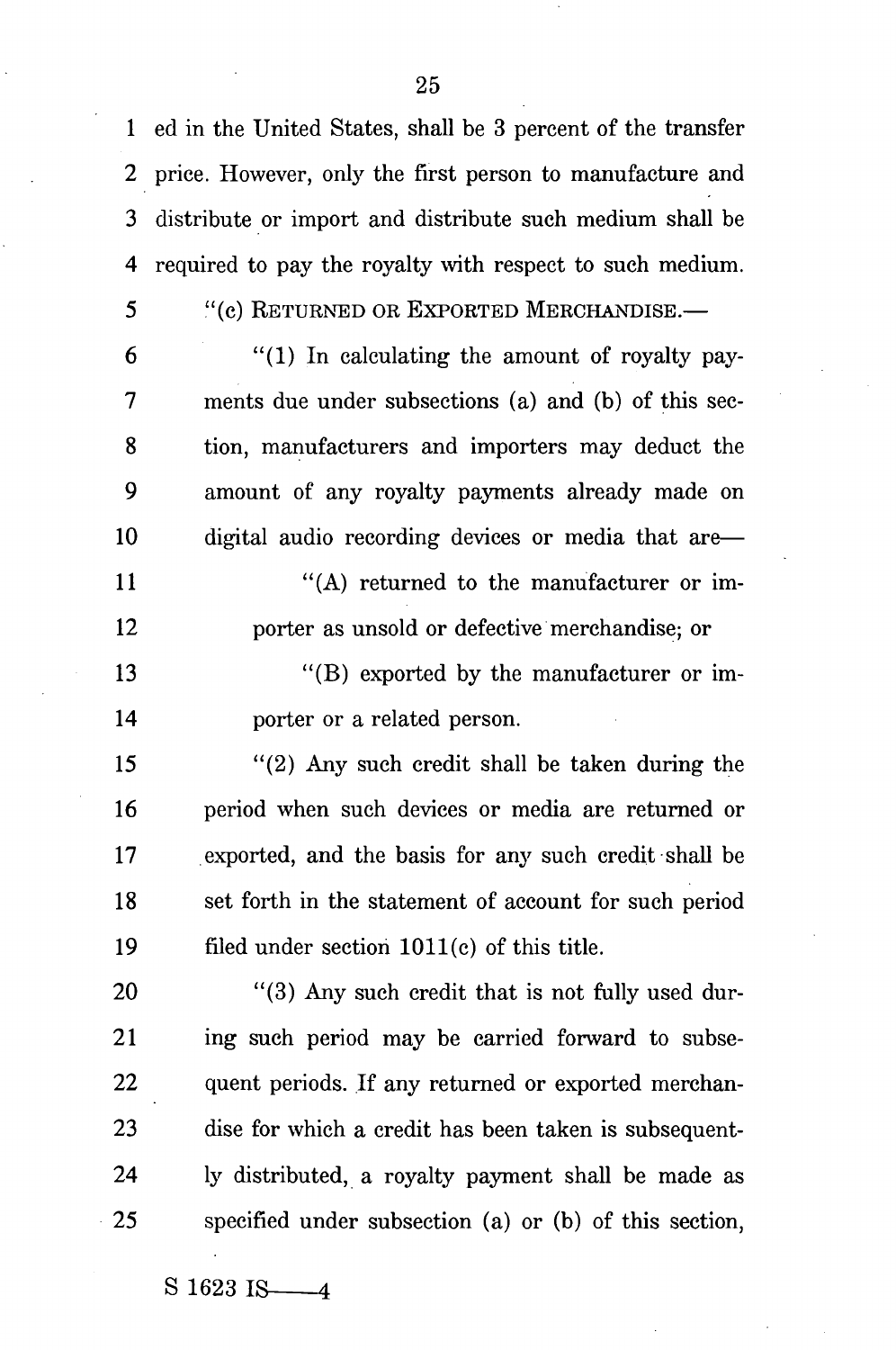1 based on the transfer price applicable to such distri-2 bution.

# 3 "§ 1013. Deposit of royalty payments and deduction of 4 expenses

5 "The Register shall receive all royalty payments de-6 posited under this chapter and, after deducting the rea-7 sonable costs incurred by the Copyright Office under this 8 chapter, shall deposit the balance in the Treasury of the 9 United States, in such manner as the Secretary of the 10 Treasury directs. All funds held by the Secretary of the 11 Treasury shall be invested in interest-bearing United 12 States securities for later distribution with interest under 13 section 1014, 1015, or 1016 of this title. The Register 14 shall submit to the Copyright Royalty Tribunal, on a quar-15 terly basis, such information as the Tribunal shall require 16 to perform its functions under this chapter.

# 17 "§ 1014. Entitlement to royalty payments

18 "(a) INTERESTED COPYRIGHT PARTIES.—The royal-19 ty payments deposited pursuant to section 1013 of this 20 title shall, in accordance with the procedures specified in 21 section 1015 or 1016 of this title, be distributed to any 22 interested copyright party—

23 "(1) whose musical work or sound recording 24 has been—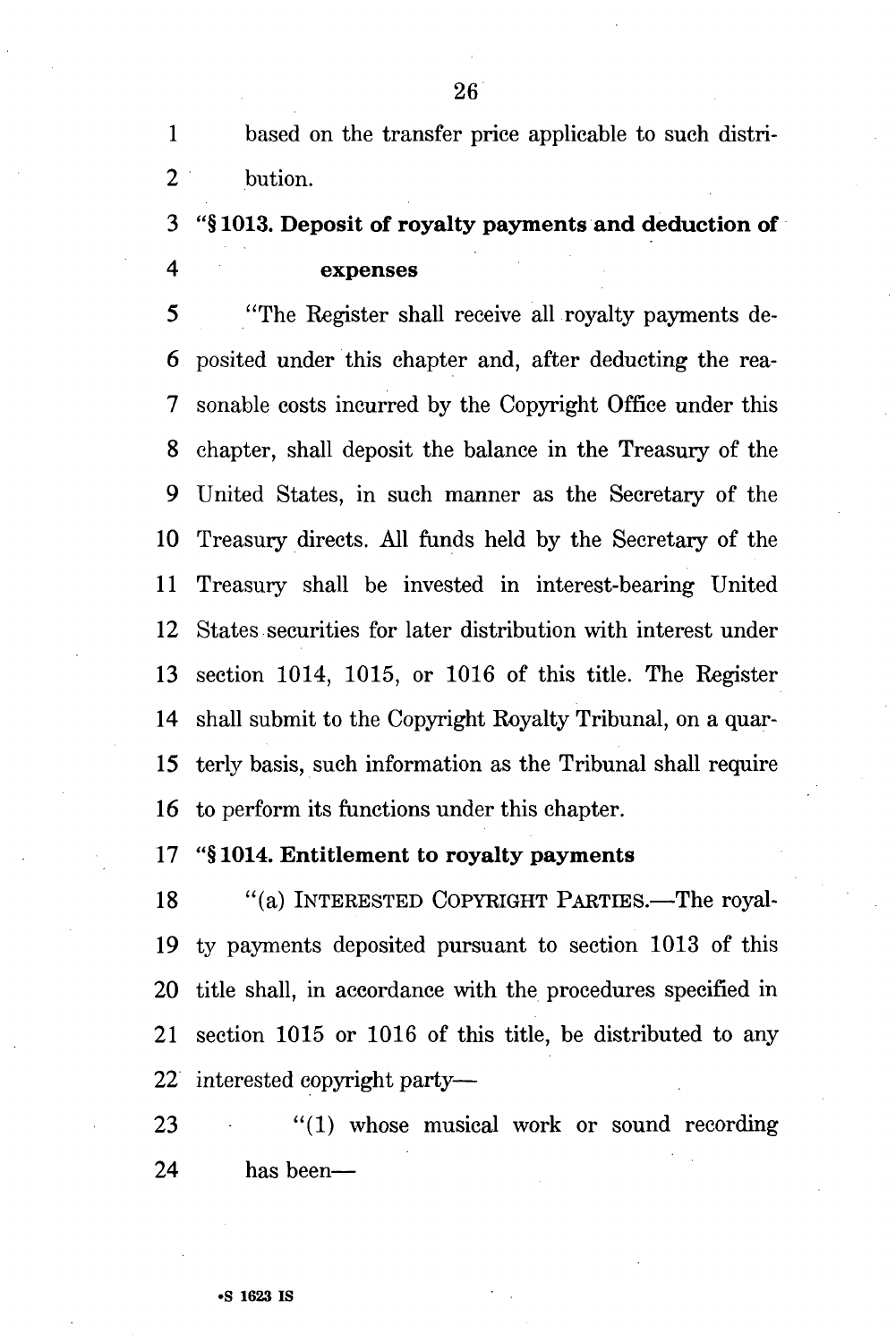| $\mathbf{1}$            | "(A) embodied in phonorecords lawfully                                        |
|-------------------------|-------------------------------------------------------------------------------|
| $\overline{2}$          | made under this title that have been distributed                              |
| 3                       | to the public, and                                                            |
| $\overline{\mathbf{4}}$ | $\lq$ (B) distributed to the public in the form                               |
| 5                       | of phonorecords or disseminated to the public in                              |
| 6                       | transmissions, during the period to which such                                |
| 7                       | payments pertain; and                                                         |
| 8                       | $''(2)$ who has filed a claim under section 1015                              |
| $\cdot$ 9               | or 1016 of this title.                                                        |
| 10                      | "(b) ALLOCATION OF ROYALTY PAYMENTS<br><b>TO</b>                              |
| 11                      | GROUPS.—The royalty payments shall be divided into two                        |
| 12                      | funds as follows:                                                             |
| 13                      | "(1) THE SOUND RECORDINGS FUND. $-66\frac{2}{3}$                              |
| 14                      | percent of the royalty payments shall be allocated to                         |
| 15                      | the Sound Recordings Fund. The American Federa-                               |
| 16                      | tion of Musicians (or any successor entity) shall re-                         |
| 17                      | ceive 2 <sup>5</sup> / <sub>8</sub> percent of the royalty payments allocated |
| 18                      | to the Sound Recordings Fund for the benefit of                               |
| 19                      | nonfeatured musicians who have performed on sound                             |
| 20                      | recordings distributed in the United States. The                              |
| 21                      | American Federation of Television and Radio Artists                           |
| 22                      | (or any successor entity) shall receive $1\%$ percent of                      |
| 23                      | the royalty payments allocated to the Sound Record-                           |
| 24                      | ings Fund for the benefit of nonfeatured vocalists                            |
| 25                      | who have performed on sound recordings distributed                            |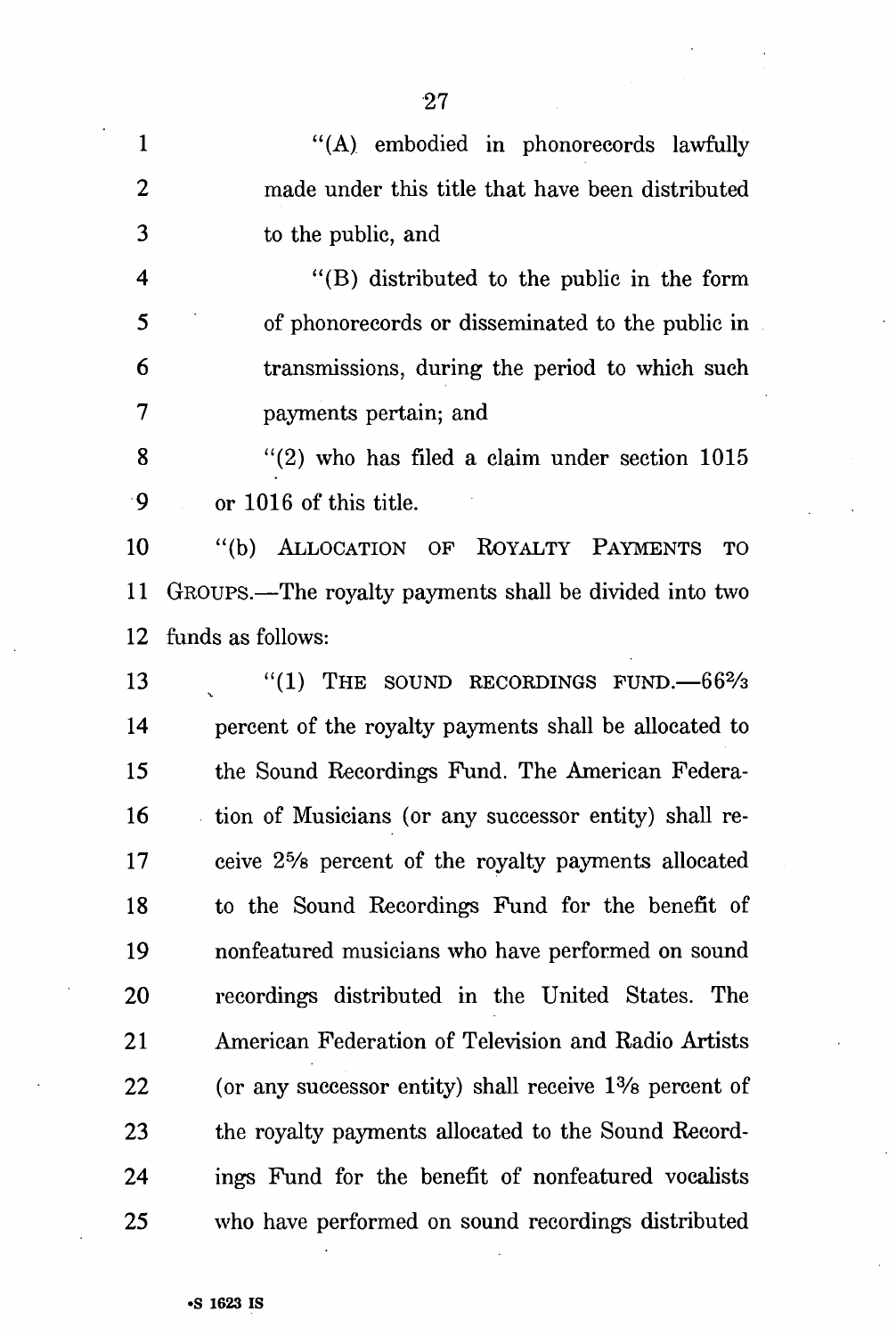| $\mathbf{1}$            | in the United States. The remaining royalty pay-      |
|-------------------------|-------------------------------------------------------|
| $\boldsymbol{2}$        | ments in the Sound Recordings Fund shall be dis-      |
| 3                       | tributed to claimants under subsection (a) of this    |
| $\overline{\mathbf{4}}$ | section who are interested copyright parties under    |
| 5                       | section $1001(a)(6)(i)$ of this title. Such claimants |
| 6                       | shall allocate such royalty payments, on a per sound  |
| $\overline{7}$          | recording basis, in the following manner: 40 percent  |
| 8                       | to the recording artist or artists featured on such   |
| 9                       | sound recordings (or the persons conveying rights in  |
| 10                      | the artists' performances in the sound recordings),   |
| 11                      | and 60 percent to the interested copyright parties.   |
| 12                      | $"$ (2) THE MUSICAL WORKS FUND.—                      |
| 13                      | "(A) $33\frac{1}{3}$ percent of the royalty payments  |
| 14                      | shall be allocated to the Musical Works Fund          |
| 15                      | for distribution to interested copyright parties      |
| 16                      | whose entitlement is based on legal or beneficial     |
| 17                      | ownership or control of a copyright in a musical      |
| 18                      | work.                                                 |
| 19                      | "(B) Notwithstanding any contractual obli-            |
| 20                      | gation to the contrary—                               |
| 21                      | "(i) music publishers shall be entitled               |
| 22                      | to 50 percent of the royalty payments allo-           |
| 23                      | cated to the Musical Works Fund, and                  |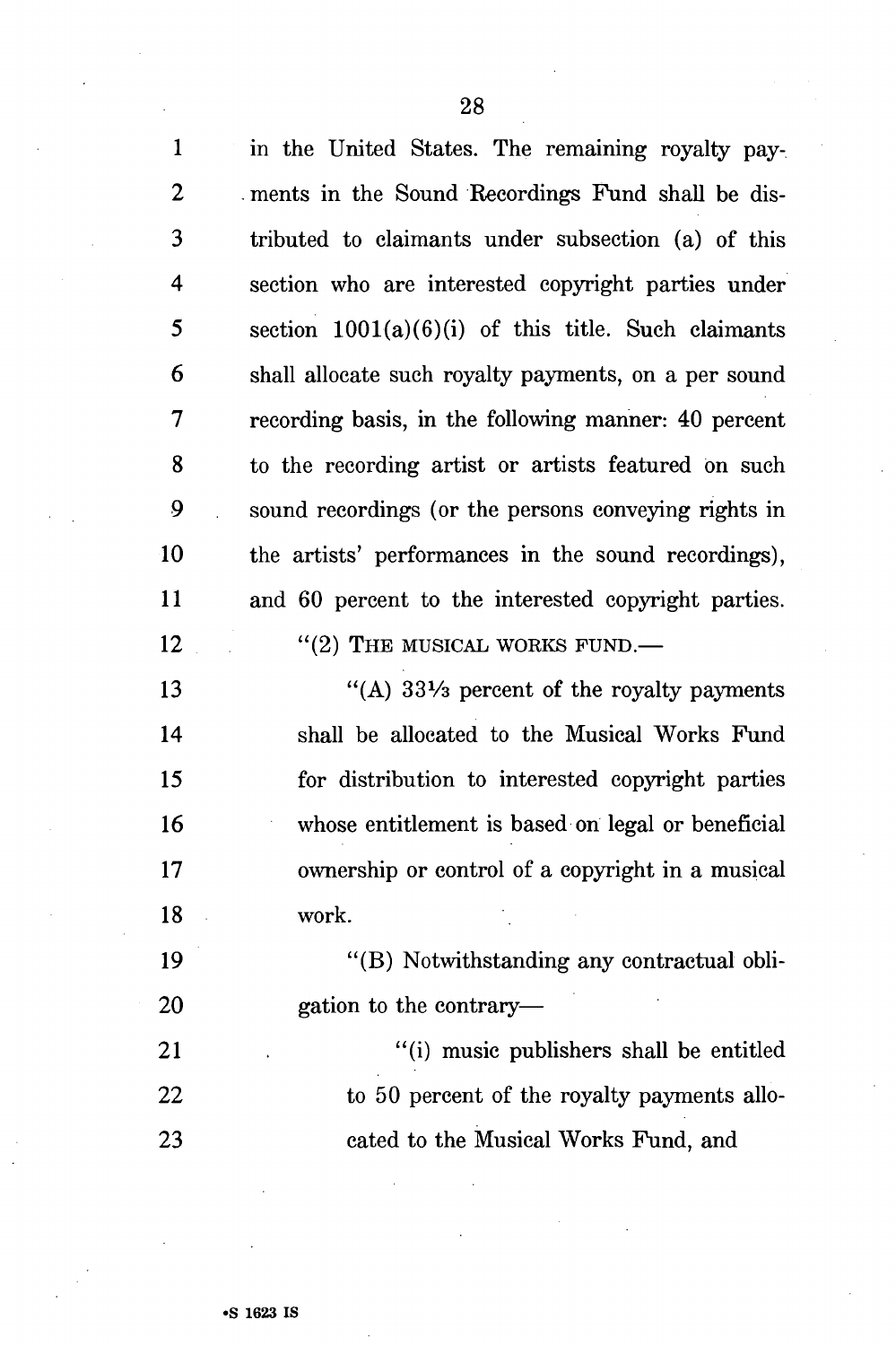1 "(ii) writers shall be entitled to the 2 other 50 percent of the royalty payments 3 allocated to the Musical Works Fund.

4 "(c) ALLOCATION OF ROYALTY PAYMENTS WITHIN 5 GROUPS.—If all interested copyright parties within a 6 group specified in subsection (b) of this section do not 7 agree on a voluntary proposal for the distribution of the 8 royalty payments within such group, the Tribunal shall, 9 pursuant to the procedures specified in section 1015(c) of 10 this title, allocate such royalty payments based on the ex-11 tent to which, during the relevant period—

12 "(1) for the Sound Recordings Fund, each 13 sound recording was distributed to the public in the 14 form of phonorecords; and

15 "(2) for the Musical Works Fund, each musical 16 work was distributed to the public in the form of 17 phonorecords or disseminated to the public in trans-18 missions.

19 "§ 1015. Procedures for distributing royalty payments 20 "(a) FILING OF CLAIMS AND NEGOTIATIONS.—

21 "(1) During the first 2 months of each calendar 22 year after the calendar year in which this chapter 23 takes effect, every interested copyright party that is 24 entitled to royalty payments under section 1014 of 25 this title shall file with the Tribunal a claim for pay-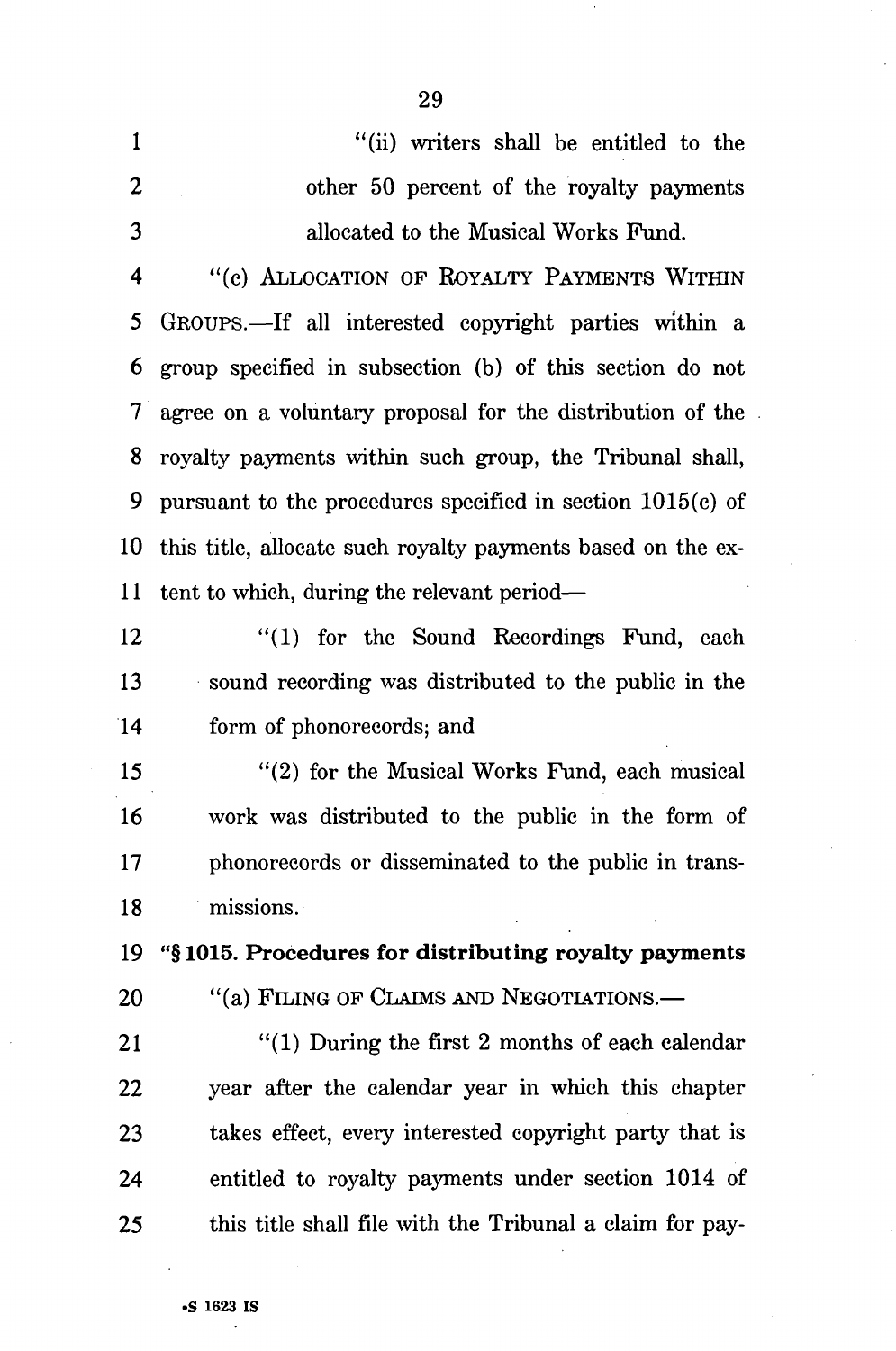1 ments collected during the preceding year in such 2 form and manner as the Tribunal shall prescribe by 3 regulation.

4 "(2) All interested copyright parties within each 5 group specified in section 1014(b) of this title shall 6 negotiate in good faith among themselves in an ef-7 fort to agree to a voluntary proposal for the distri-8 bution of royalty payments. Notwithstanding any 9 provision of the antitrust laws, for purposes of this 10 section such interested copyright parties may agree 11 among themselves to the proportionate division of 12 royalty payments, may lump their claims together 13 and file them jointly or as a single claim, or may 14 designate a common agent to receive payment on 15 their behalf; except that no agreement under this 16 subsection may vary the division of royalties speci- $17$  fied in section 1014(b) of this title.

18 "(b) DISTRIBUTION OF PAYMENTS IN THE ABSENCE 19 OF A DISPUTE.—Within 30 days after the period estab-20 lished for the filing of claims under subsection (a) of this 21 section, in each year after the year in which this section 22 takes effect, the Tribunal shall determine whether there 23 exists a controversy concerning the distribution of royalty 24 payments under section 1014(c) of this title. If the Tribu-25 nal determines that no such controversy exists, it shall au-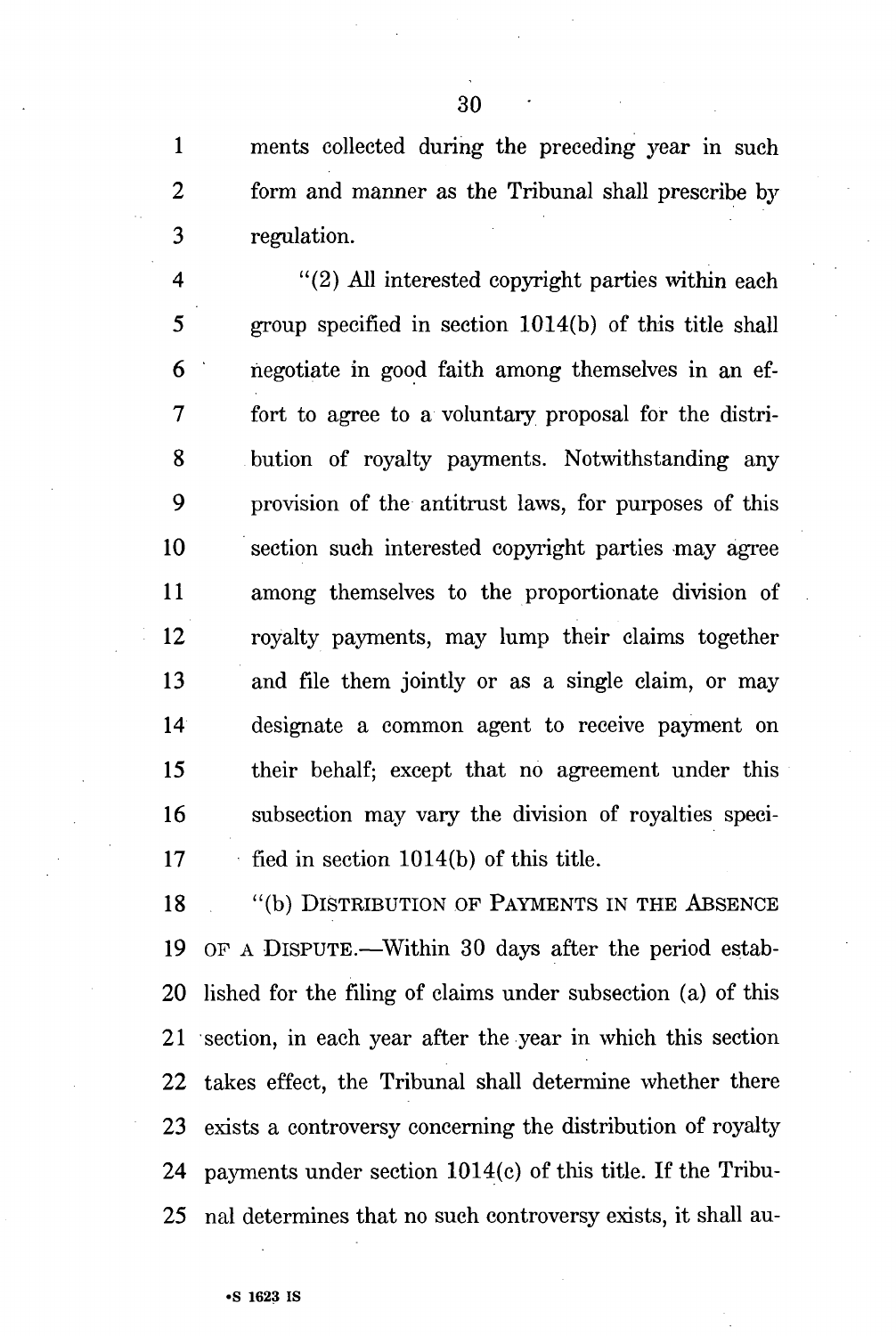1 thorize the distribution of the royalty payments as set 2 forth in the agreements regarding the distribution of roy-3 alty payments entered into pursuant to subsection (a) of 4 this section, after deducting its reasonable administrative 5 costs under this section.

6 "(c) RESOLUTION OF DISPUTES.—If the Tribunal 7 finds the existence of a controversy, it shall, pursuant to 8 chapter 8 of this title, conduct a proceeding to determine 9 the distribution of royalty payments. During the pendency 10 of such a proceeding, the Tribunal shall withhold from dis-11 tribution an amount sufficient to satisfy all claims with 12 respect to which a controversy exists, but shall, to the ex-13 tent feasible, authorize the distribution of any amounts 14 that are not in controversy.

15 "§1016. Negotiated collection and distribution ar-16 rangements

17 "(a) SCOPE OF PERMISSIBLE NEGOTIATED AR-18 RANGEMENTS.—

19 "(1) Notwithstanding sections 1011 through 20 1015 of this title, interested copyright parties and 21 interested manufacturing parties may at any time 22 negotiate among or between themselves an alterna-23 tive system for the collection, distribution, or verifi-24 cation of royalty payments provided for in this chap-25 ter.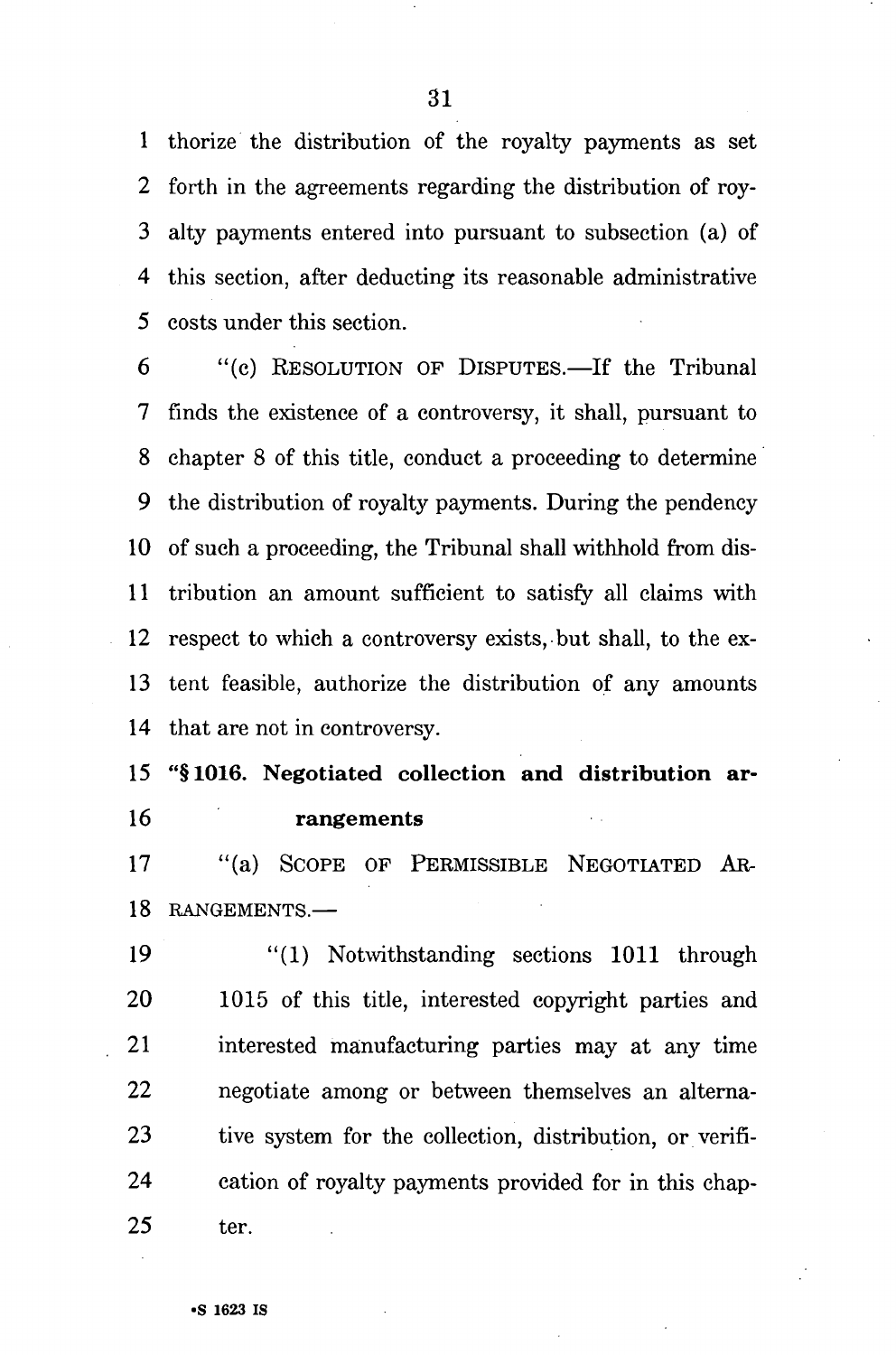1 "(2) Such a negotiated arrangement may vary 2 the collection, distribution, and verification proce-3 dures and requirements that would otherwise apply, 4 including the time periods for payment and distribu-5 tion of royalties, but shall not alter the royalty rates 6 specified in section  $1012(a)(1)$  or (b) of this title, 7 the division of royalty payments specified in section 8 1014(b) of this title, or the notice requirement of 9 section 1011(b) of this title.

10 "(3) Such a negotiated arrangement may also 11 provide that specified types of disputes that cannot 12 be resolved among the parties shall be resolved by 13 binding arbitration or other agreed upon means of 14 dispute resolution. Notwithstanding any provision of 15 the antitrust laws, for purposes of this section inter-16 ested manufacturing parties and interested copyright 17 parties may agree among themselves as to the collec-18 tion, allocation, distribution, and verification of roy-19 alty payments, and may designate common agents to 20 negotiate and carry out such activities on their be-21 half.

22 "(b) IMPLEMENTATION OF A NEGOTIATED ARRANGE-23 MENT.— $(1)(A)$  No negotiated arrangement shall go into 24 effect under this section until the Tribunal has deter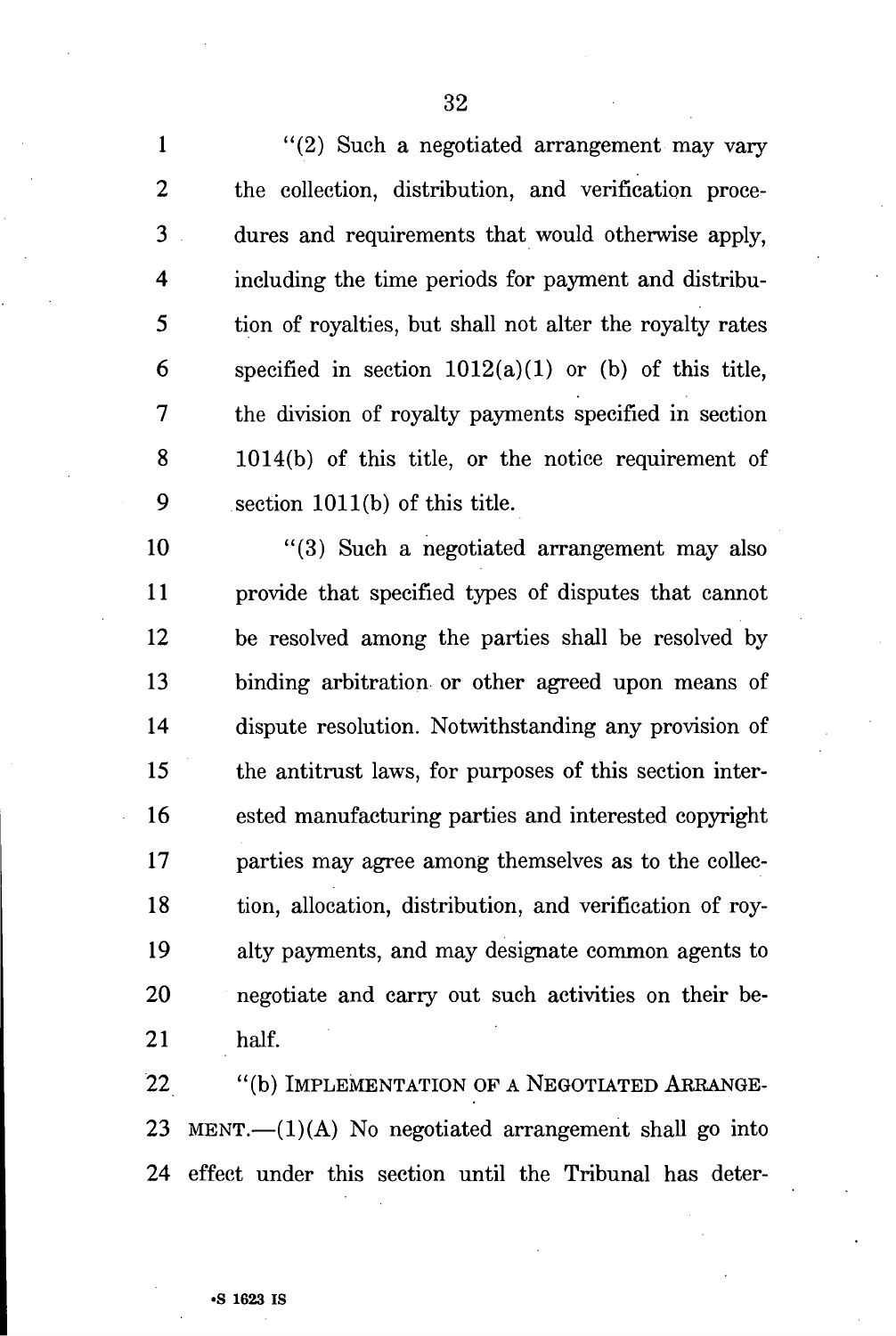1 mined, after full opportunity for comment, that the par-2 ticipants in the negotiated arrangement include—

3 "(i) at least two-thirds of all individual interest-4 ed copyright parties that are entitled to receive roy-5 alty payments from the Sound Recordings Fund,

6 "(ii) at least two-thirds of all individual inter-7 ested copyright parties that are entitled to receive 8 royalty payments from the Musical Works Fund as 9 music publishers, and

10 "(iii) at least two-thirds of all individual inter-11 ested copyright parties that are entitled to receive 12 royalty payments from the Musical Works Fund as 13 writers.

14 "(B) For purposes of subparagraph (A) of this para-15 graph, the determination as to two-thirds participation 16 shall be based on annual retail sales of phonorecords in 17 which musical works or sound recordings of musical works 18 are embodied. One or more organizations representing any 19 of the types of individual interested copyright parties spec-20 ified in the first sentence of this subsection shall be pre-21 sumed to represent two-thirds of that type of interested 22 copyright party if the membership of, or other participa-23 tion in, such organization or organizations includes two-24 thirds of that type of interested copyright party based on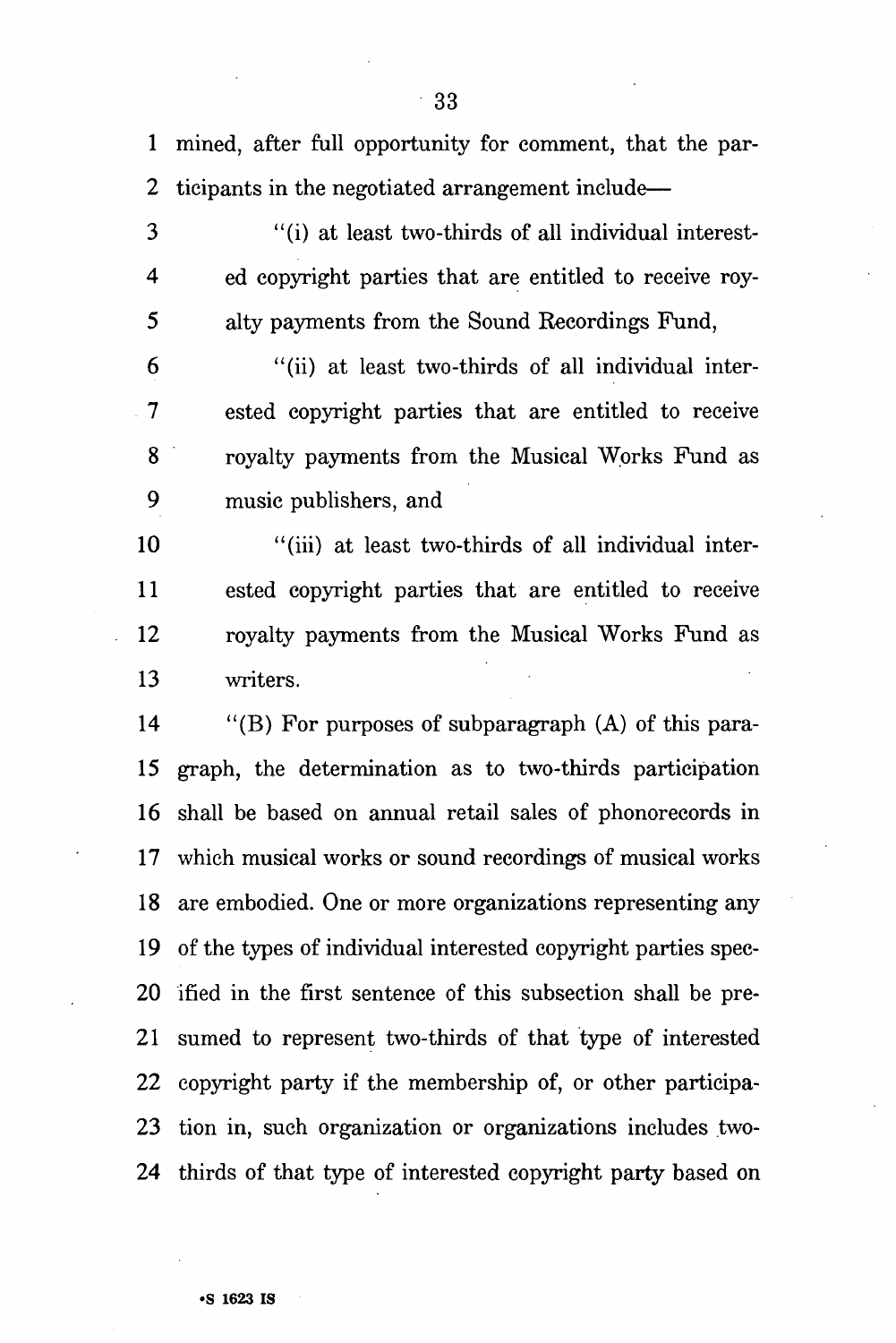1 annual retail sales of phonorecords in which musical works 2 or sound recordings of musical works are embodied.

3 "(2) Notwithstanding the existence of a negotiated 4 arrangement that has gone into effect under this 5 subsection—

 $(6)$  "(A) any interested manufacturing party that is 7 not a party to such negotiated arrangement may 8 fully satisfy its obligations under this subchapter by 9 complying with the procedures set forth in section 10 1011 of this title; and

11 "(B) the Tribunal shall ensure that alternative 12 distribution procedures are available for any inter-13 ested copyright party that is not a party to such ne-14 gotiated arrangement.

15 "(c) MAINTENANCE OF JURISDICTION BY TRIBU-16 NAL.—Where a negotiated arrangement has gone into ef-17 feet under this section, the Tribunal shall maintain juris-18 diction to hear and address any objections to the arrange-19 ment that may arise while it is in effect, and to ensure 20 the availability of alternative procedures for any interested 21 manufacturing party or interested copyright party that is 22 not a participant in the negotiated arrangement.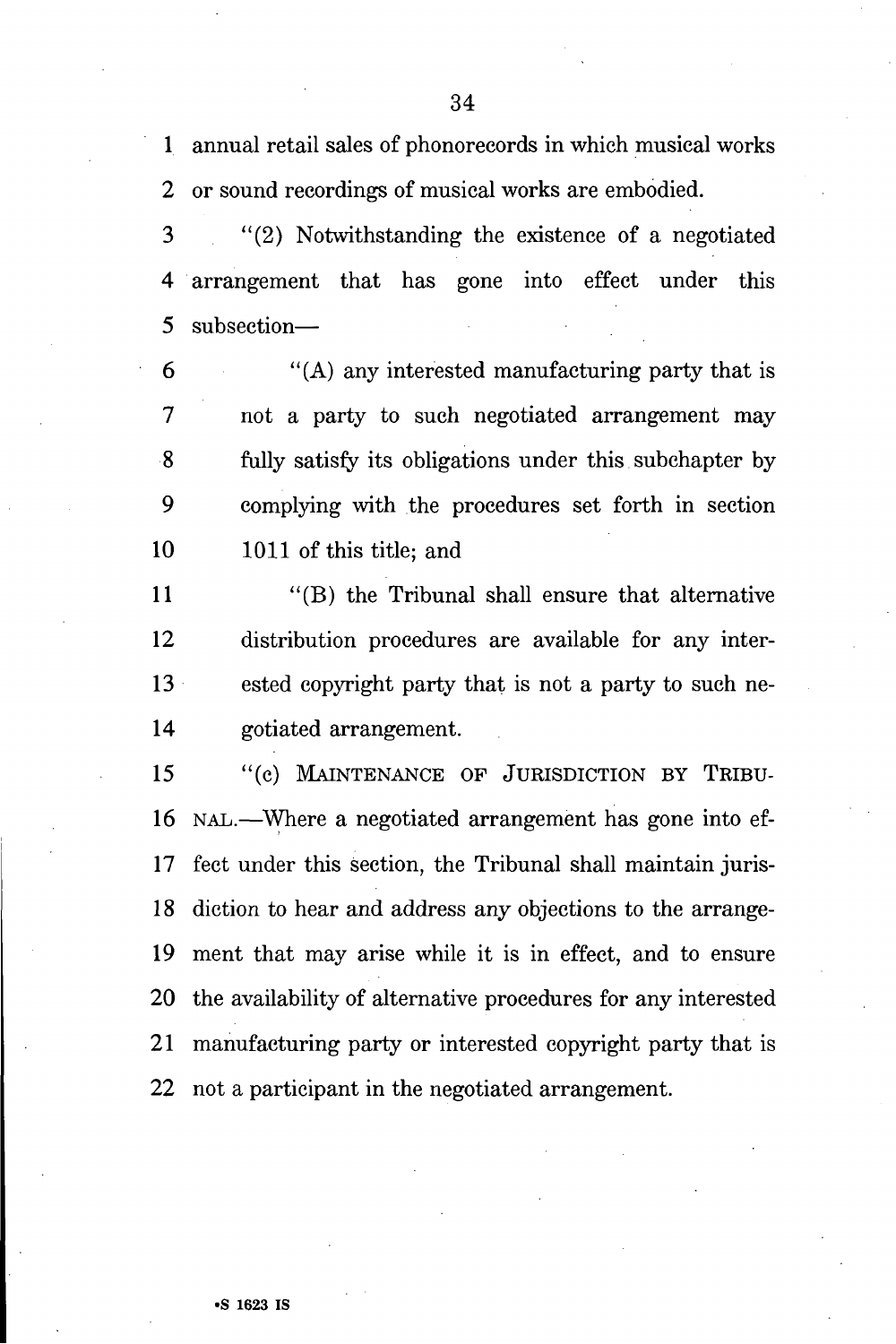|                         | 35                                                   |
|-------------------------|------------------------------------------------------|
| $\mathbf{1}$            | "SUBCHAPTER C-THE SERIAL COPY                        |
| $\overline{2}$          | MANAGEMENT SYSTEM                                    |
| 3                       | "§1021. Incorporation of the serial copy management  |
| $\overline{\mathbf{4}}$ | system                                               |
| 5                       | "(a) PROHIBITION ON IMPORTATION, MANUFAC-            |
| 6                       | TURE, AND DISTRIBUTION.-                             |
| 7                       | "(1) No person shall import, manufacture, or         |
| 8                       | distribute any digital audio recording device or any |
| 9                       | digital audio interface device that does not conform |
| 10 <sub>1</sub>         | to the standards and specifications to implement the |
| 11                      | Serial Copy Management System that are—              |
| 12                      | "(A) set forth in the technical reference            |
| 13                      | document;                                            |
| 14                      | "(B) set forth in an order by the Secretary"         |
| 15                      | of Commerce under section $1022(b)$ (1), (2), or     |
| 16                      | $(3)$ of this title; or                              |
| 17                      | "(C) in the case of a digital audio record-          |
| 18                      | ing device other than a device defined in part       |
| 19                      | II of the technical reference document or in an      |
| 20                      | order issued by the Secretary pursuant to sec-       |
| 21                      | tion 1022(b) of this title, established by the       |
| 22                      | manufacturer (or, in the case of a proprietary       |
| 23                      | technology, the proprietor of such technology)       |
| 24                      | so as to achieve the same functional character-      |
| 25                      | istics with respect to regulation of serial copy-    |

**'s 1623 is**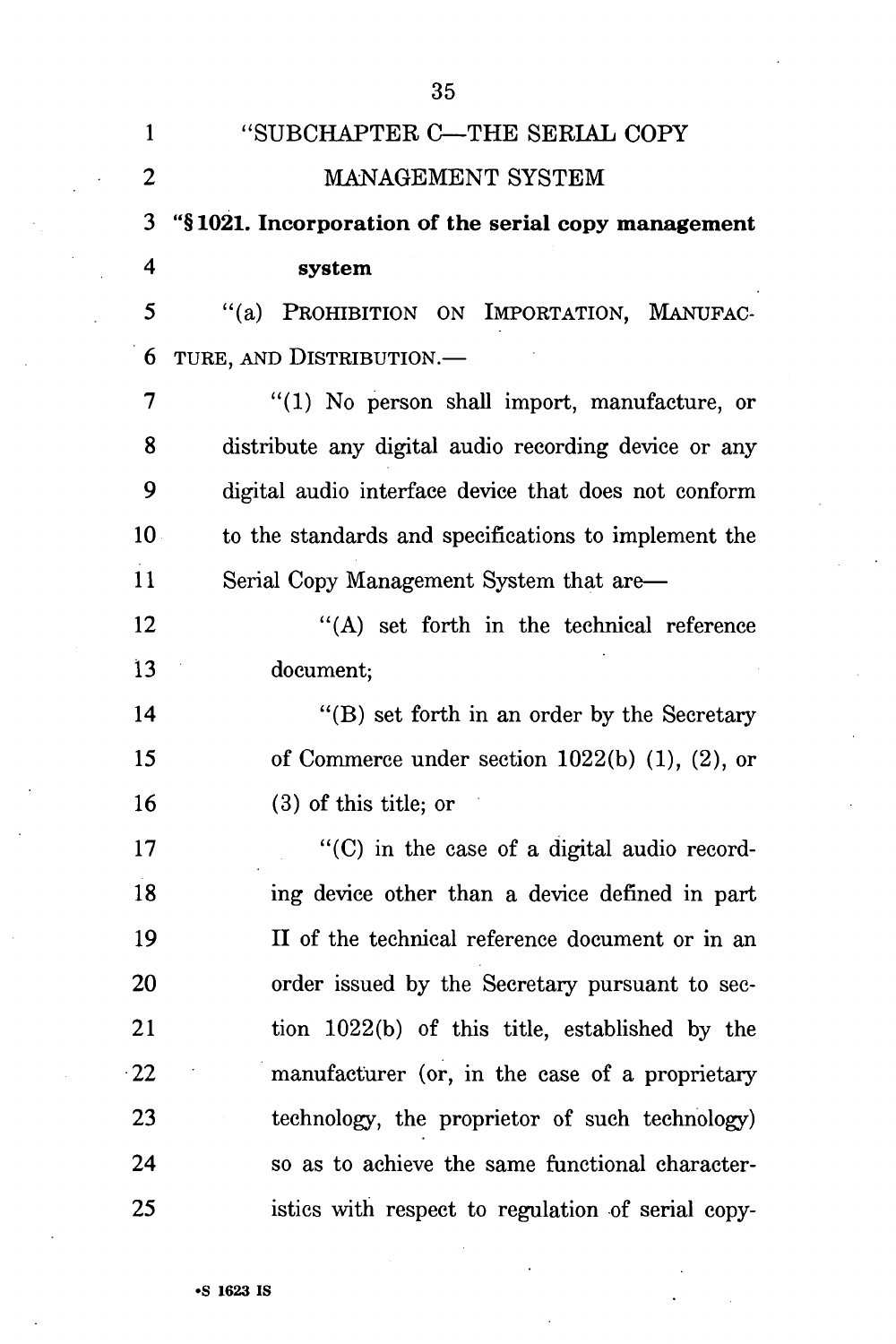1 ing as, and to be compatible with the prevailing 2 method for implementation of, the Serial Copy 3 Management System set forth in the technical 4 reference document or in any order of the Sec-5 retary issued under section 1022 of this title.

6 "(2) If the Secretary of Commerce approves 7 standards and specifications under section 8 1022(b)(4) of this title, then no person shall import, 9 manufacture, or distribute any digital audio record-10 ing device or any digital audio interface device that 11 does not conform to such standards and specifica-12 tions.

13 "(b) PROHIBITION ON CIRCUMVENTION OF THE SE-14 RIAL COPY MANAGEMENT SYSTEM.—No person shall im-15 port, manufacture, or distribute any device, or offer or 16 perform any service, the primary purpose or effect of 17 which is to avoid, bypass, remove, deactivate, or otherwise 18 circumvent any program or circuit which implements, in 19 whole or in part, the Serial Copy Management System in 20 a digital audio recording device or a digital audio interface 21 device.

22 "(c) ENCODING OF INFORMATION ON PHONOREC-23 ORDS.—(1) No person shall encode a phonorecord of a 24 sound recording with inaccurate information relating to 25 the category code, copyright status, or generation status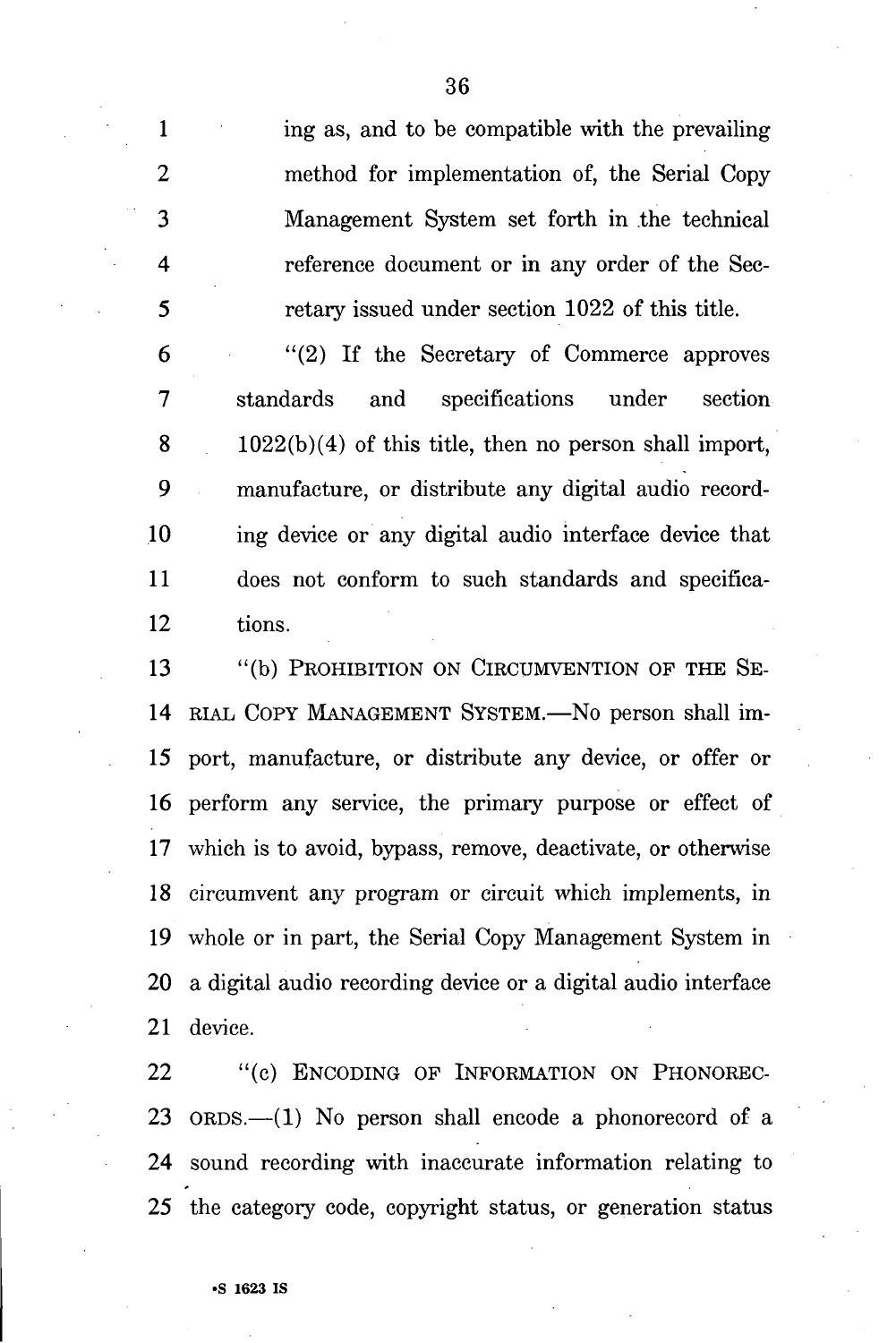1 of the source material so as improperly to affect the oper-2 ation of the Serial Copy Management System.

3 "(2) Nothing in this subchapter requires any person 4 engaged in the importation, manufacture, or assembly of 5 phonorecords to encode any such phonorecord with respect 6 to its copyright status.

7 "(d) INFORMATION ACCOMPANYING TRANSMISSIONS 8 IN DIGITAL FORMAT.—Any person who transmits or oth-9 erwise communicates to the public any sound recording 10 in digital format is not required under this subchapter to 11 transmit or otherwise communicate the information relat-12 ing to the copyright status of the sound recording. Howev-13 er, any such person who does transmit or otherwise com-14 municate such copyright status information shall transmit 15 or communicate such information accurately.

16 "§1022. Implementing the serial copy management 17 system

18 "(a) PUBLICATION OF TECHNICAL REFERENCE DOC-19 UMENT.—Within 10 days after the date of the enactment 20 of this chapter, the Secretary of Commerce shall cause the 21 technical reference document to be published in the Feder-22 al Register.

23 "(b) ORDERS OF SECRETARY OF COMMERCE.—The 24 Secretary of Commerce, upon petition by an interested 25 manufacturing party or an interested copyright party, and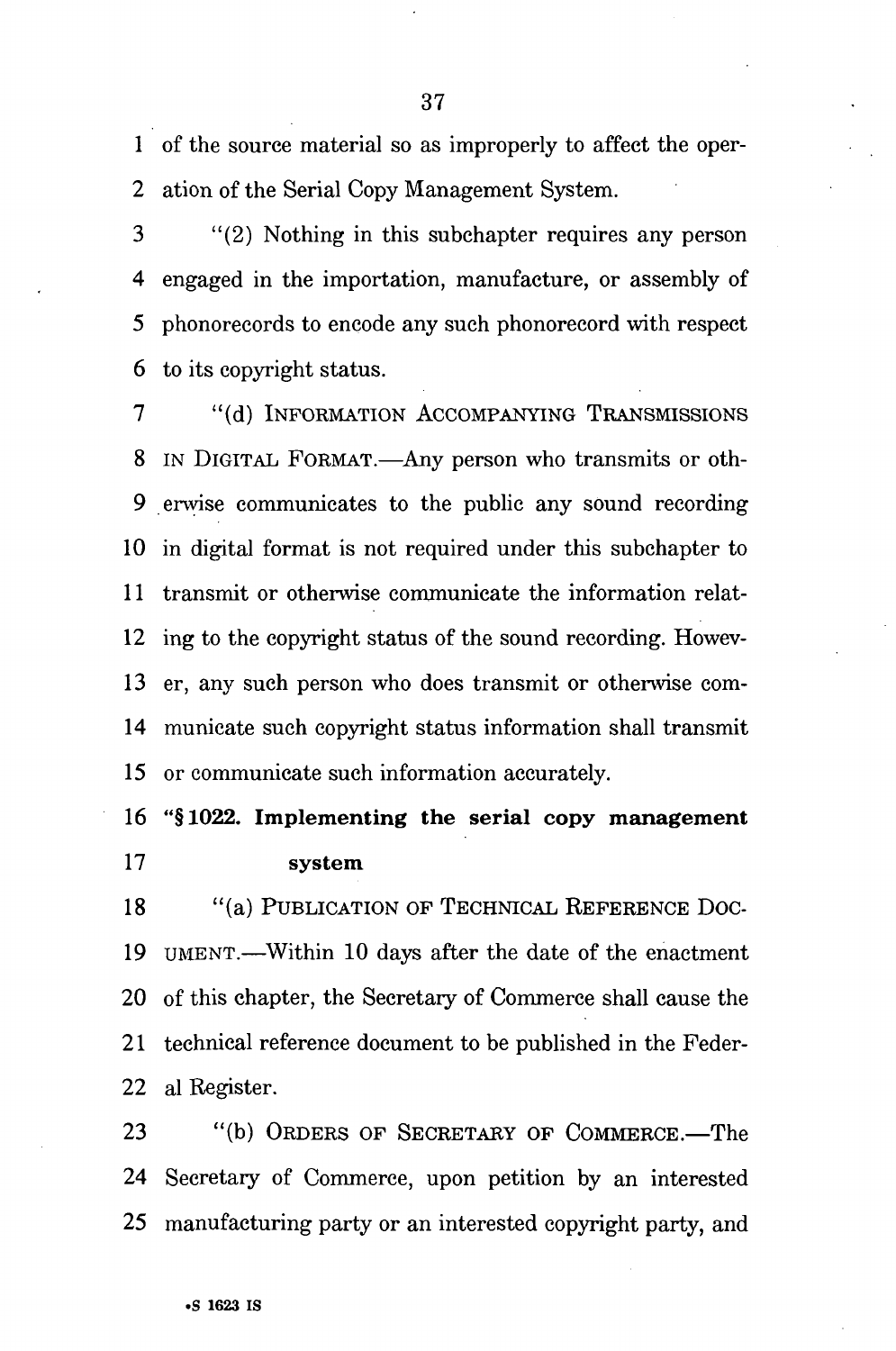1 after consultation with the Register, may, if the Secretary 2 determines that to do so is in accordance with the pur-3 poses of this chapter, issue an order to implement the Se-4 rial Copy Management System set forth in the technical 5 reference document as follows:

6 "(1) FUNCTIONALLY EQUIVALENT ALTERNA-7 TIVES.—The Secretary may issue an order for the 8 purpose of permitting in commerce devices that do 9 not conform to all of the standards and specifica-10 tions set forth in the technical reference document, 11 if the Secretary determines that such devices possess 12 the same functional characteristics with respect to 13 regulation of serial copying as, and are compatible 14 with the prevailing method for implementation of, 15 the Serial Copy Management System set forth in the 16 technical reference document.

17 "(2) REVISED GENERAL STANDARDS.—The 18 Secretary may issue an order for the purpose of per-19 mitting in commerce devices that do not conform to 20 all of the standards and specifications set forth in 21 the technical reference document, if the Secretary 22 determines that—

23 "(A) the standards and specifications re-24 lating generally to digital audio recording de-25 vices and digital audio interface devices have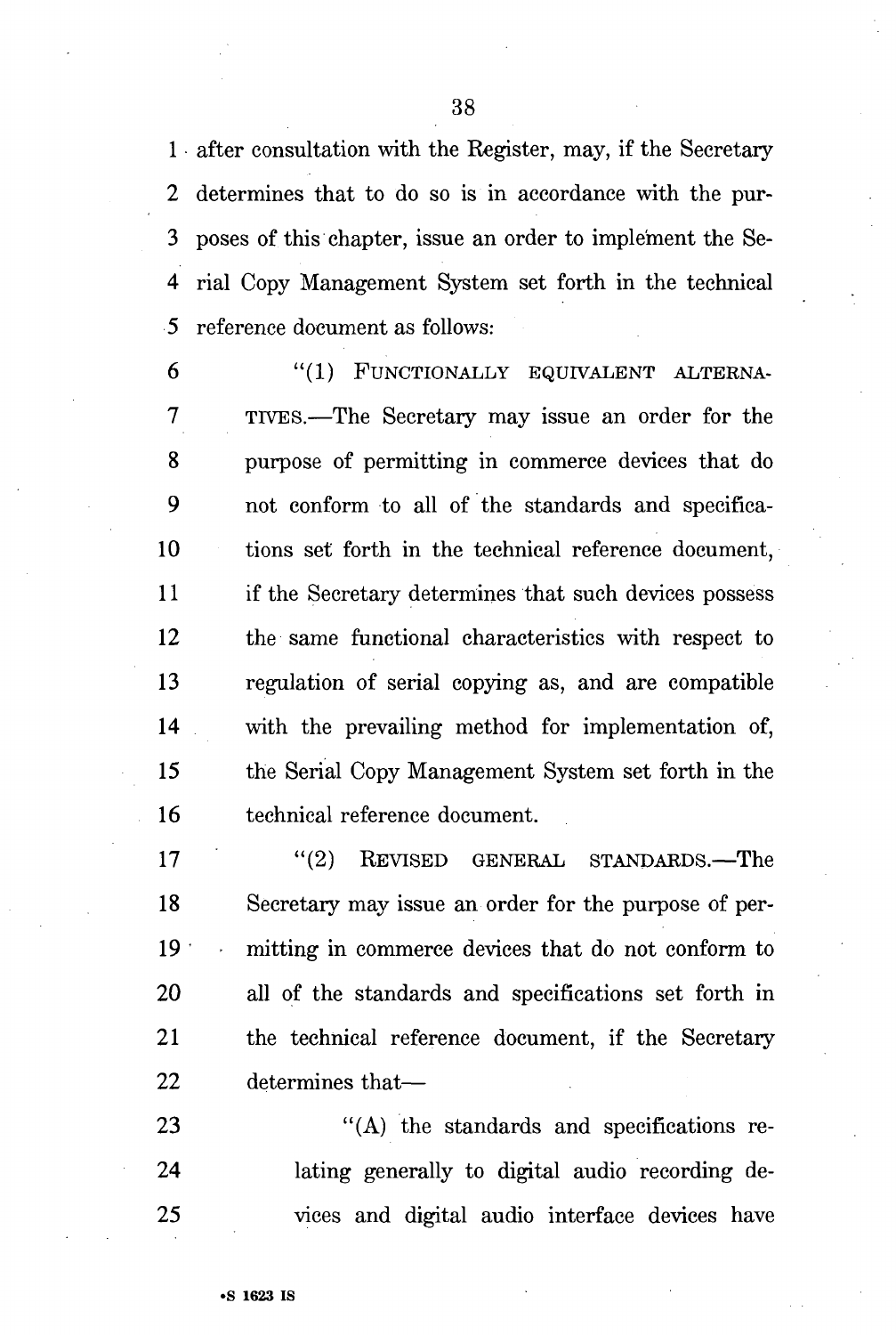| 1              | been or are being revised or otherwise amended    |
|----------------|---------------------------------------------------|
| 2              | or modified such that the standards and specifi-  |
| 3              | cations set forth in the technical reference doc- |
| 4              | ument are not or would no longer be applicable    |
| 5              | or appropriate; and                               |
| 6              | "(B) such devices conform to such new             |
| $\overline{7}$ | standards and specifications and possess the      |
| 8              | same functional characteristics with respect to   |
| 9              | regulation of serial copying as the Serial Copy   |
| 10             | Management System set forth in the technical      |
| 11             | reference document.                               |
| 12             | "(3) STANDARDS FOR NEW DEVICES.—The Sec-          |
| 13             | retary may issue an order for the purpose of—     |
| 14             | "(A) establishing whether the standards           |
| 15             | and specifications established by a manufactur-   |
| 16             | er or proprietor for digital audio recording de-  |
| 17             | vices other than devices defined in part II of    |
| 18             | the technical reference document or a prior       |
| 19             | order of the Secretary under paragraph (1) or     |
| 20             | (2) of this subsection comply with the require-   |
| 21             | ments of subparagraph (C) of section              |
| 22             | $1021(a)(1)$ of this title; or                    |
| 23             | "(B) establishing alternative standards or        |
| 24             | specifications in order to ensure compliance      |
| 25             | with such requirements.                           |

÷,

 $\ddot{\phantom{0}}$ 

 $\cdot$ 

 $\mathbb{R}^3$ 

 $\cdot$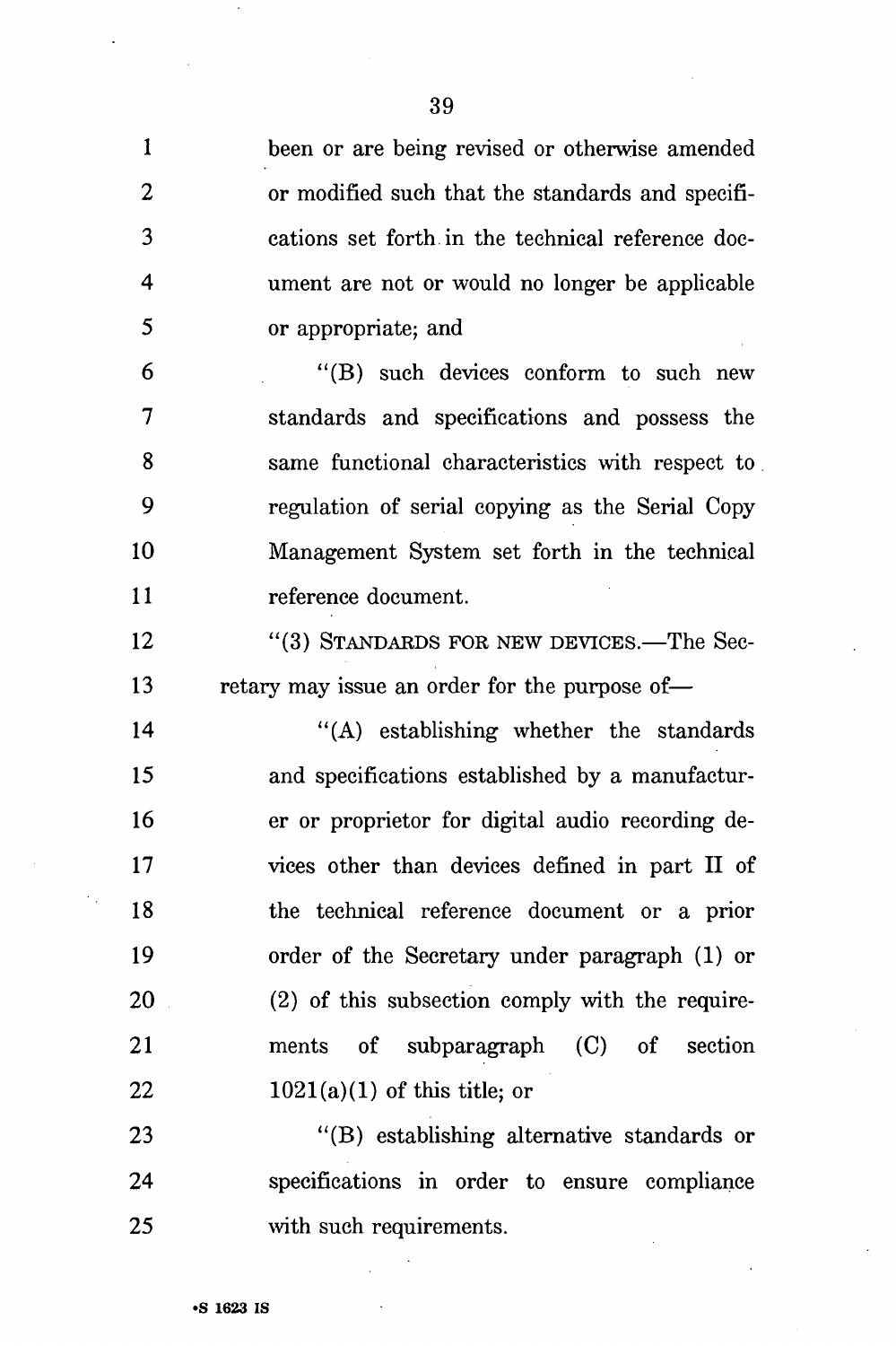1 "(4) MATERIAL INPUT TO DIGITAL DEVICE 2 THROUGH ANALOG CONVERTER.—

3 "(A) GENERALLY.—Except as provided in 4 subparagraphs (B) through (D), the Secretary, 5 after publication of notice in the Federal Regis-6 ter and reasonable opportunity for public com-7 ment, may issue an order for the purpose of ap-8 proving standards and specifications for a tech-9 nical method implementing in a digital audio 10 recording device the same functional character-11 istics as the Serial Copy Management System 12 so as to regulate the serial copying of source 13 material input through an analog converter in 14 a manner equivalent to source material input in 15 the digital format.

16 "(B) COST LIMITATION.—The order may 17 not impose a total cost burden on manufactur-18 ers of digital audio recording devices, for imple-19 menting the Serial Copy Management System 20 and the technical method prescribed in such 21 order, in excess of 125 percent of the cost of 22 implementing the Serial Copy Management Sys-23 tem before the issuance of such order.

24 "(C) CONSIDERATION OF OTHER OBJEC-25 TIONS.—The Secretary shall consider other rea-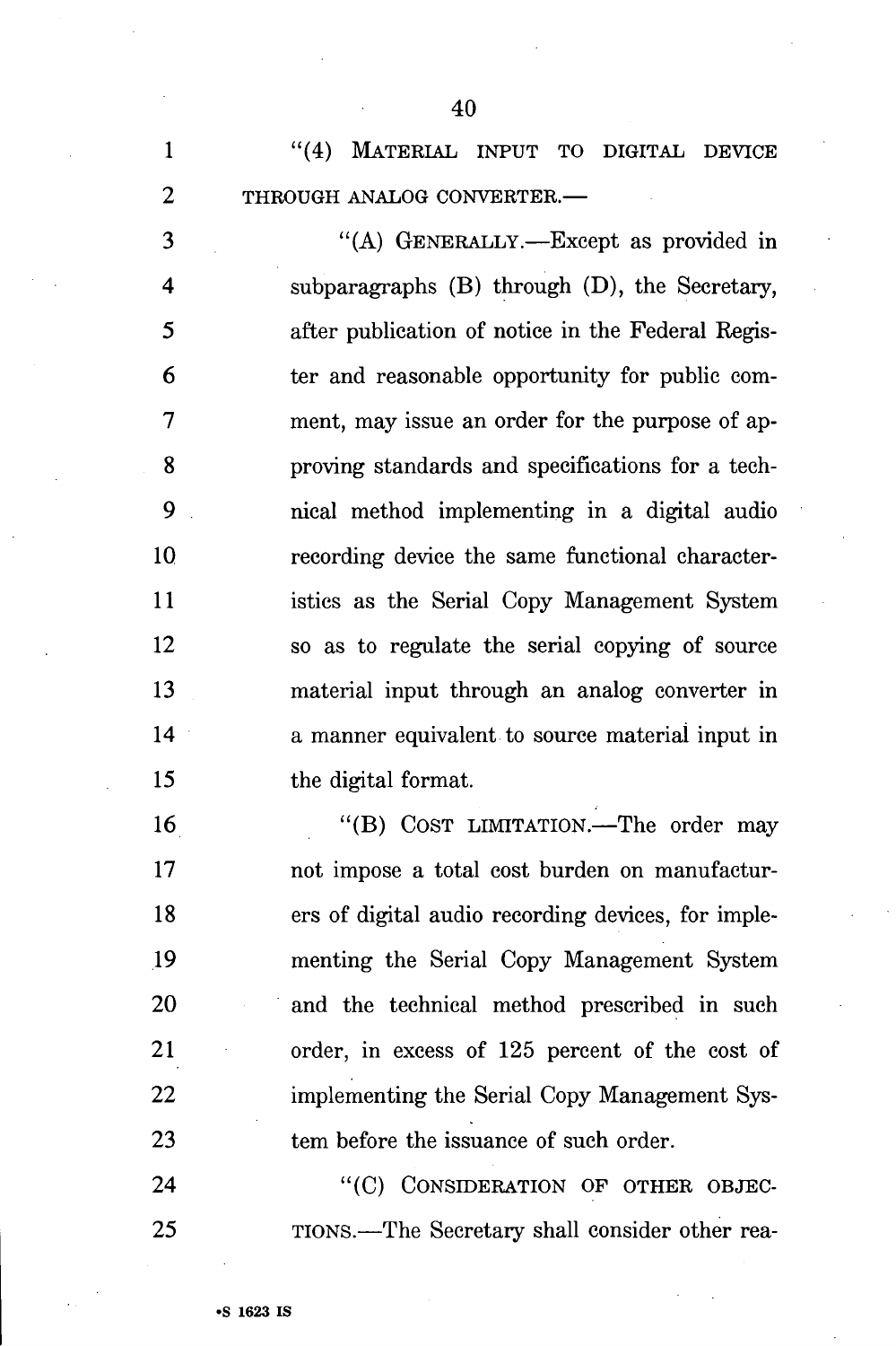| $\mathbf{1}$   | soned objections from any interested manufac-                                 |
|----------------|-------------------------------------------------------------------------------|
| $\overline{2}$ | turing party or interested copyright party.                                   |
| 3              | "(D) LIMITATION TO DIGITAL AUDIO DE-                                          |
| $\overline{4}$ | VICES.—The order shall not affect the record-                                 |
| 5              | ing of any source material on analog recording                                |
| 6              | equipment and the order shall not impose any                                  |
| $\overline{7}$ | restrictions or requirements that must be imple-                              |
| 8              | mented in any device other than a digital audio                               |
| 9              | recording device or digital audio interface de-                               |
| 10             | vice.                                                                         |
| 11             | "SUBCHAPTER D-REMEDIES                                                        |
| 12             | "§1031. Civil remedies                                                        |
| 13             | "(a) CIVIL ACTIONS.—Any interested copyright party                            |
| 14             | or interested manufacturing party that is or would be in-                     |
| 15             | jured by a violation of section 1011 or 1021 of this title,                   |
| 16             | or the Attorney General of the United States, may bring                       |
| 17             | a civil action in an appropriate United States district court                 |
| 18             | against any person for such violation.                                        |
| $\sim$         | $\mathcal{L}(1)$ Dougno on give $\Omega$ over $\mathbf{L}$ , or ester brought |

41

19 "(b) POWERS OF THE COURT.—In an action brought 20 under subsection (a) of this section, the court—

21 "(1) except as provided in subsection (h) of this 22 section, may grant temporary and permanent injunc-23 tions on such terms as it deems reasonable to pre-24 vent or restrain such violation;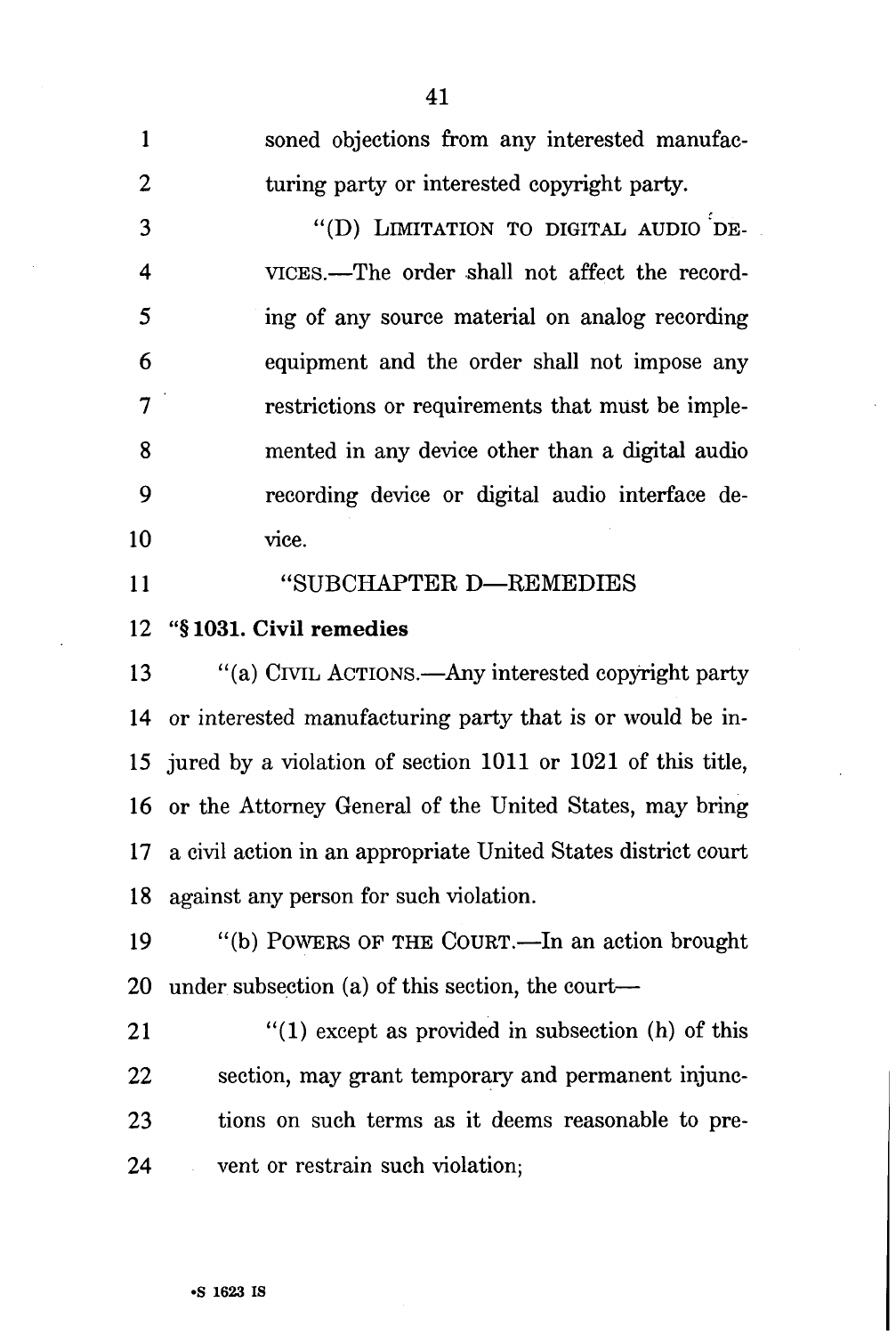1  $(2)$  in the case of a violation of section 1011 2 (a) through (d) or 1021 of this title, shall award 3<sup>3</sup> damages under subsection (d) of this section;

4 "(3) in its discretion may allow the recovery of 5 full costs by or against any party other than the 6 United States or an officer thereof;

7 "(4) in its discretion may award a reasonable 8 attorney's fee to the prevailing party as part of the 9 costs awarded under paragraph (3) if the court finds 10 that the nonprevailing party has not proceeded in 11 good faith; and

12 "(5) may grant such other equitable relief as it 13 deems reasonable.

14 "(c) RECOVERY OF OVERDUE ROYALTY PAY-15 MENTS.—In any case in which the court finds that a viola-16 tion of section 1011 of this title involving nonpayment or 17 underpayment of royalty payments has occurred, the viola-18 tor shall be directed to pay, in addition to damages award-19 ed under subsection (d) of this section, any such royalties 20 due, plus interest calculated as provided under section 21 1961 of title 28, United States Code.

22 "(d) AWARD OF DAMAGES.-

23 "(1) SECTION 1011.—

24 "(A) DEVICE.—In the case of a violation 25 of section 1011(a) through (d) of this title in-

**•S 1623 is**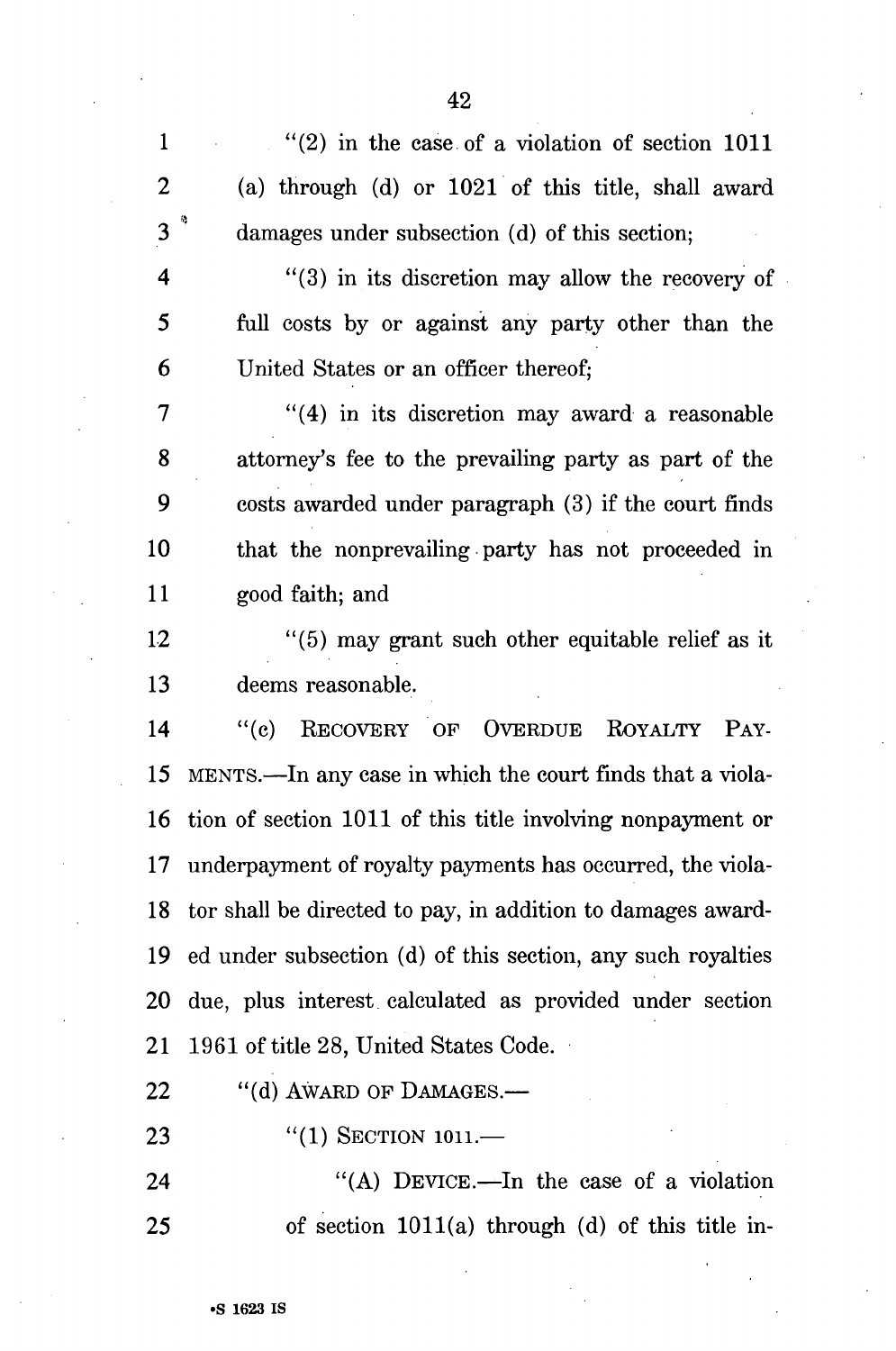1 volving a digital audio recording device, the 2 court shall award statutory damages in an 3 amount between a nominal level and \$100 per 4 device, as the court considers just.

5 "(B) MEDIUM.—In the case of a violation  $6 \tof section 1011(a) through (d) of this title in-$ 7 volving a digital audio recording medium, the 8 court shall award statutory damages in an 9 amount between a nominal level and \$4 per me-10 dium, as the court considers just.

11  $(2)$  SECTION 1021.—In any case in which the 12 court finds, that a violation of section 1021 of this 13 title has occurred, the court shall award damages 14 calculated, at the election of the complaining party 15 at any time before final judgment is rendered, pur-16 suant to subparagraph (A) or (B) of this paragraph, 17 but in no event shall the judgment (excluding any 18 award of actual damages to an interested manufac-19 turing party) exceed a total of \$1,000,000:

20 "(A) ACTUAL DAMAGES.—A complaining 21 party may recover its actual damages suffered 22 as a result of the violation and any profits of 23 the violator that are attributable to the viola-24 tion that are not taken into account in comput-25 ing the actual damages. In determining the vio-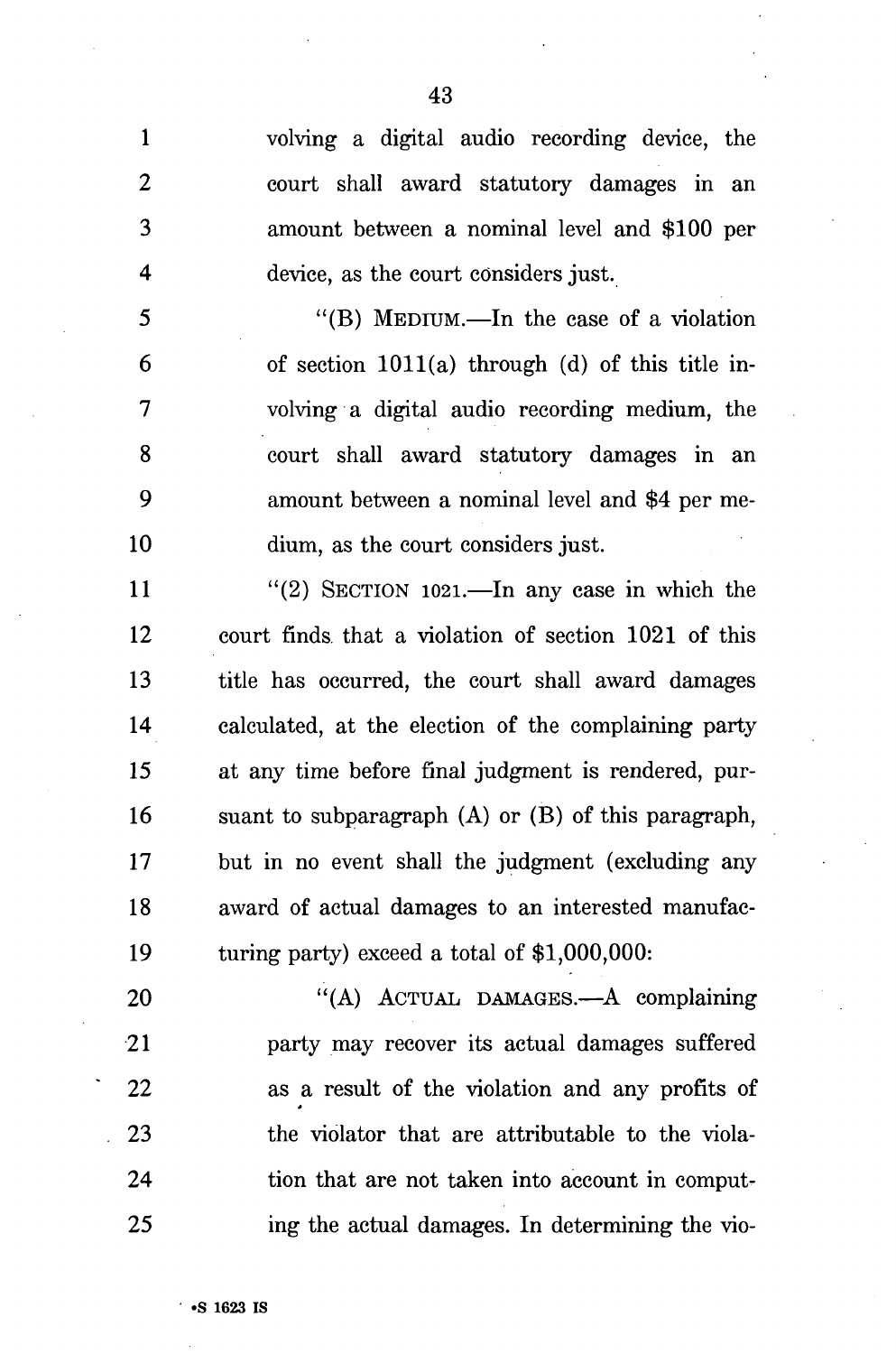| $\mathbf{1}$     | lator's profits, the complaining party is required |
|------------------|----------------------------------------------------|
| $\overline{2}$   | to prove only the violator's gross revenue, and    |
| $\mathbf{3}$     | the violator is required to prove its deductible   |
| $\boldsymbol{4}$ | expenses and the elements of profit attributable   |
| 5                | to factors other than the violation.               |
| 6                | "(B) STATUTORY DAMAGES.-                           |
| 7                | "(i) DEVICE.—A complaining party                   |
| 8                | may recover an award of statutory dam-             |
| 9                | ages for each violation of section $1021(a)$       |
| 10               | or (b) of this title in the sum of not less        |
| 11               | than $$1,000$ nor more than $$10,000$ per          |
| 12               | device involved in such violation or per de-       |
| 13               | vice on which a service prohibited by sec-         |
| 14               | tion $1021(b)$ of this title has been per-         |
| 15               | formed, as the court considers just.               |
| 16               | "(ii) PHONORECORD.—A complaining                   |
| 17               | party may recover an award of statutory            |
| 18               | damages for each violation of section              |
| 19               | $1021(c)$ of this title in the sum of not less     |
| 20               | than $$10$ nor more than $$100$ per phono-         |
| 21               | record involved in such violation, as the          |
| 22               | court considers just.                              |
| 23               | "(iii) TRANSMISSION.—A complaining                 |
| 24               | party may recover an award of damages              |
| 25               | for each transmission or communication             |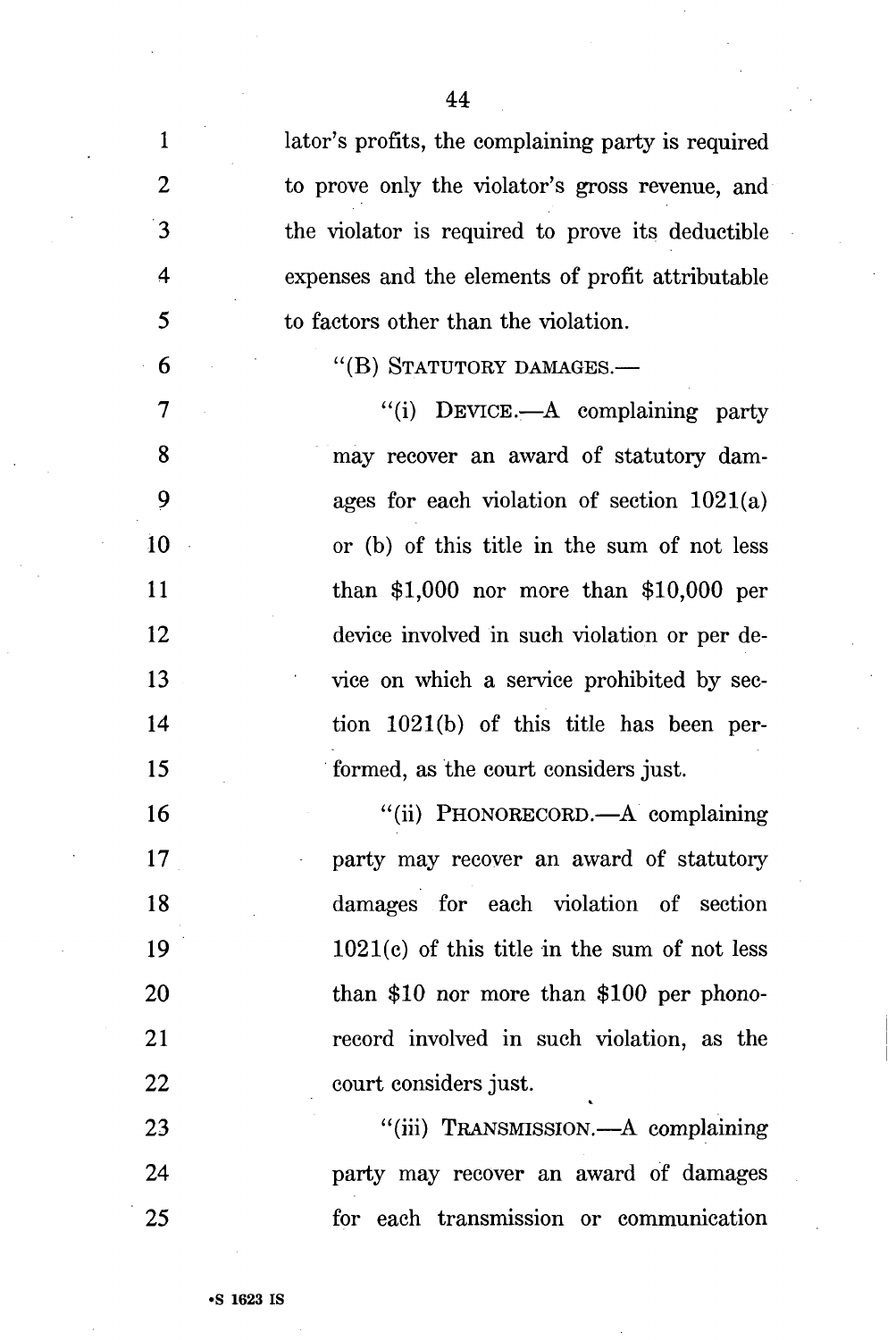| $\mathbf{1}$   | that violates section $1021(d)$ of this title in    |
|----------------|-----------------------------------------------------|
| $\overline{2}$ | the sum of not less than $$10,000$ nor more         |
| 3              | than $$100,000$ , as the court considers just.      |
| 4              | "(3) WILLFUL VIOLATIONS.-                           |
| 5              | $\cdot$ (A) In any case in which the court finds    |
| 6              | that a violation of section $1011(a)$ through $(d)$ |
| 7              | of this title was committed willfully and for pur-  |
| 8              | poses of direct or indirect commercial advan-       |
| 9              | tage, the court shall increase statutory            |
| 10             | damages—                                            |
| 11             | "(i) for a violation involving a digital            |
| 12             | audio recording device, to a sum of not less        |
| 13             | than $$100$ nor more than $$500$ per device;        |
| 14             | and                                                 |
| 15             | "(ii) for a violation involving a digital           |
| 16             | audio recording medium, to a sum of not             |
| 17             | less than \$4 nor more than \$15 per medi-          |
| 18             | um, as the court considers just.                    |
| 19             | $\lq$ (B) In any case in which the court finds      |
| 20             | that a violation of section 1021 of this title was  |
| 21             | committed willfully and for purposes of direct      |
| 22             | or indirect commercial advantage, the court in      |
| 23             | its discretion may increase the award of dam-       |
| 24             | ages by an additional amount of not more than       |
| 25             | $$5,000,000$ , as the court considers just.         |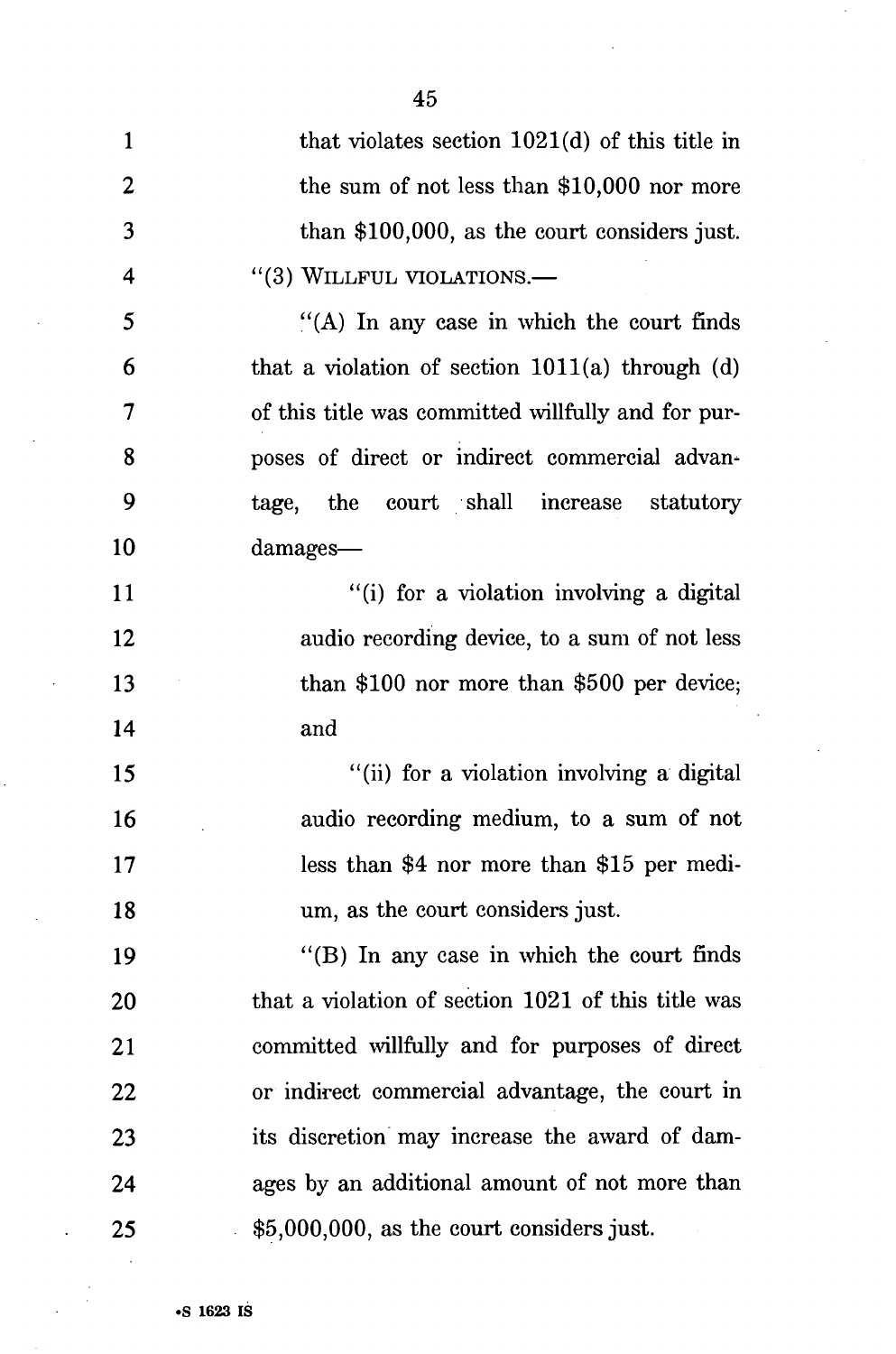| $\mathbf{1}$   | ``(4)<br>INNOCENT VIOLATIONS<br>OF<br><b>SECTION</b>  |
|----------------|-------------------------------------------------------|
| $\overline{2}$ | 1021.—The court in its discretion may reduce the      |
| 3              | total award of damages against a person violating     |
| 4              | section 1021 of this title to a sum of not less than  |
| 5              | $$250$ in any case in which the court finds that—     |
| 6              | "(A) the violator was not aware and had               |
| 7              | no reason to believe that its acts constituted a      |
| 8              | violation of section 1021 of this title, or           |
| 9              | $\lq\lq$ (B) in the case of a violation of section    |
| 10             | $1021(a)$ of this title involving a digital audio re- |
| 11             | cording device, the violator believed in good         |
| 12             | faith that the device complied with section           |
| 13             | $1021(a)(1)(C)$ of this title, except that this sub-  |
| 14             | paragraph shall not apply to any damages              |
| 15             | awarded under subsection $(d)(2)(A)$ of this sec-     |
| 16             | tion.                                                 |
| 17             | "(e) MULTIPLE ACTIONS.-                               |
| 18             | "(1) GENERALLY.-No more than one action               |
| 19             | shall be brought against any party and no more than   |
| 20             | one award of statutory damages under subsection       |
| 21             | (d) of this section shall be permitted—               |
| 22             | "(A) for any violations of section 1011 of            |
| 23             | this title involving the same digital audio re-       |
| 24             | cording device or digital audio recording medi-       |
| 25             | um; or                                                |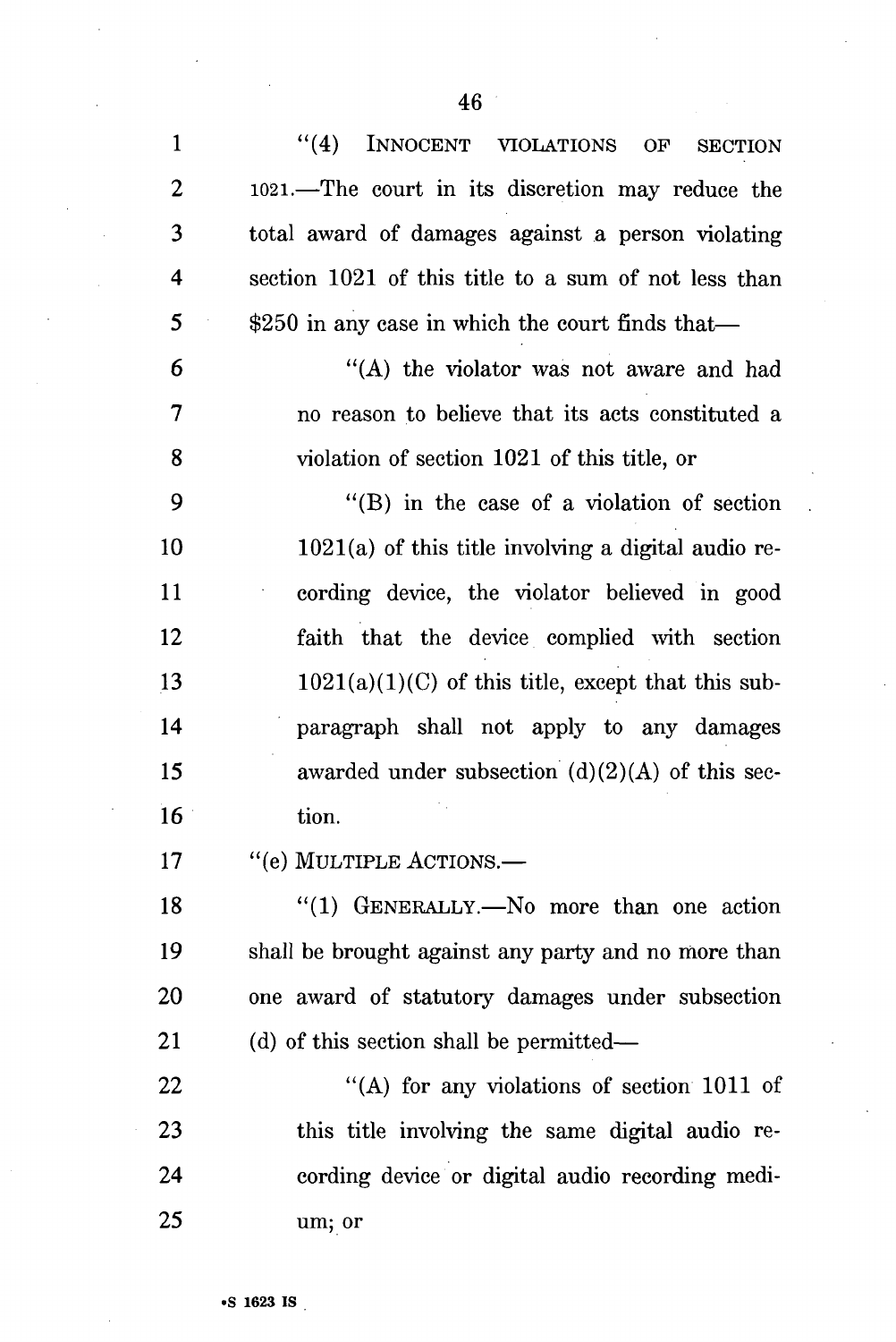1 "(B) for any violations of section 1021 of 2 this title involving digital audio recording de-3 vices or digital audio recording media of the 4 same model, except that this subparagraph 5 shall not bar an action or an award of damages 6 with respect to digital audio recording devices 7 or digital audio recording media that are im-8 ported, manufactured, or distributed subsequent 9 to a final judgment in a prior action.

10 "(2) NOTICE AND INTERVENTION.—Any com-11 plaining party who brings an action under this sec-12 tion shall serve a copy of the complaint upon the 13 Register within 10 days after the complaining par-14 ty's service of a summons upon a defendant. The 15 Register shall cause a notice of such action to be 16 published in the Federal Register within 10 days 17 after receipt of such complaint. The court shall per-18 mit any other interested copyright party or interest-19 ed manufacturing party entitled to bring the action 20 under section 1031(a) of this title who moves to in-21 tervene within 30 days after the publication of such 22 notice to intervene in the action.

23 "(3) AWARD.—

24 "(A) GENERALLY.—Except as provided in 25 subparagraph (B), the court may award recov-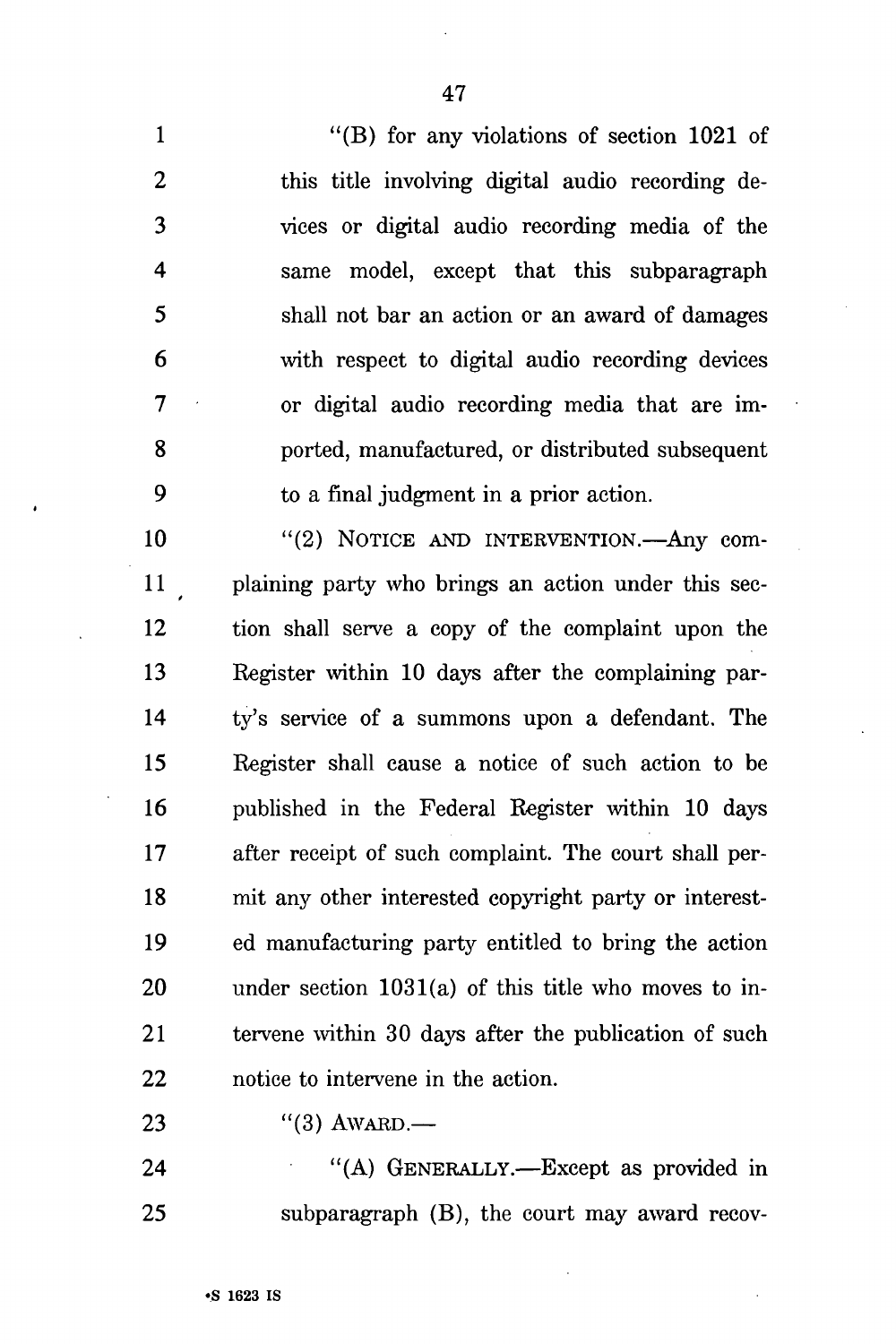| 1                       | ery of actual damages for a violation of section |
|-------------------------|--------------------------------------------------|
| $\boldsymbol{2}$        | 1021 of this title pursuant to subsection        |
| 3                       | $(d)(2)(A)$ of this section to each complaining  |
| $\overline{\mathbf{4}}$ | party in an action who elects to recover actual  |
| 5                       | damages.                                         |
| 6                       | "(B) LIMITATIONS.-                               |
| $\overline{7}$          | "(i) If more than one complaining                |
| 8                       | party elects to recover actual damages pur-      |
| 9                       | suant to subsection $(d)(2)(A)$ of this sec-     |
| 10                      | tion, only a single award of the violator's      |
| 11                      | profits shall be made, which shall be allo-      |
| 12                      | cated as the court considers just.               |
| 13                      | "(ii) If any complaining interested              |
| 14                      | copyright party or parties elect to recover      |
| 15                      | statutory damages pursuant to subsection         |
| 16                      | $(d)(2)$ of this section in an action in which   |
| 17                      | one or more other complaining interested         |
| 18                      | copyright parties have elected to recover        |
| 19                      | actual damages, the single award of statu-       |
| 20                      | tory damages permitted pursuant to para-         |
| 21                      | graph (1) of this subsection shall be re-        |
| 22                      | duced by the total amount of actual dam-         |
| 23                      | ages awarded to interested copyright par-        |
| 24                      | ties pursuant to subsection $(d)(2)(A)$ of       |
| 25                      | this section.                                    |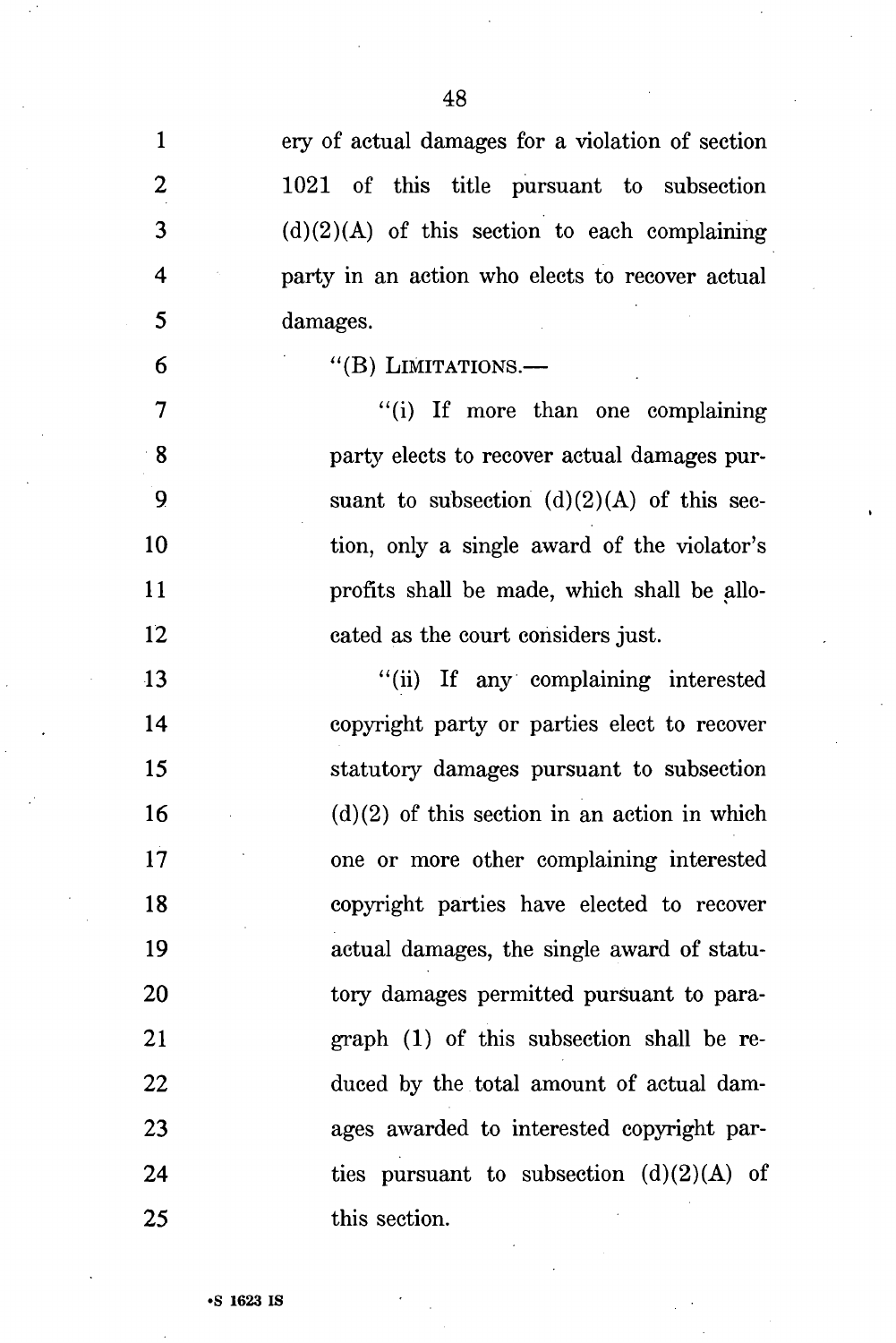1 "(f) PAYMENT OF OVERDUE ROYALTIES AND DAM-2 AGES.—The court may allocate any award of damages 3 under subsection (d) of this section between or among 4 complaining parties as it considers just. Any award of 5 damages that is allocated to an interested copyright party 6 and any award of overdue royalties and interest under 7 subsection (c) of this section shall be deposited with the 8 Register pursuant to section 1013 of this title, or as may 9 otherwise be provided pursuant to a negotiated arrange-10 ment authorized under section 1016 of this title, for distri-11 bution to interested copyright parties as though such 12 funds were royalty payments made pursuant to section 13 1011 of this title.

14 "(g) IMPOUNDING OF ARTICLES.—At any time while 15 an action under this section is pending, the court may 16 order the impounding, on such terms as it deems reasona-17 ble, of any digital audio recording device, digital audio 18 interface device, phonorecord, or device specified in section 19 1021(b) of this title that is in the custody or control of 20 the alleged violator and that the court has reasonable 21 cause to believe does not comply with, or was involved in 22 a violation of, section 1021 of this title.

23 "(h) LIMITATIONS REGARDING PROFESSIONAL MOD-24 ELS AND OTHER EXEMPT DEVICES.—Unless a court finds 25 that the determination by a manufacturer or importer that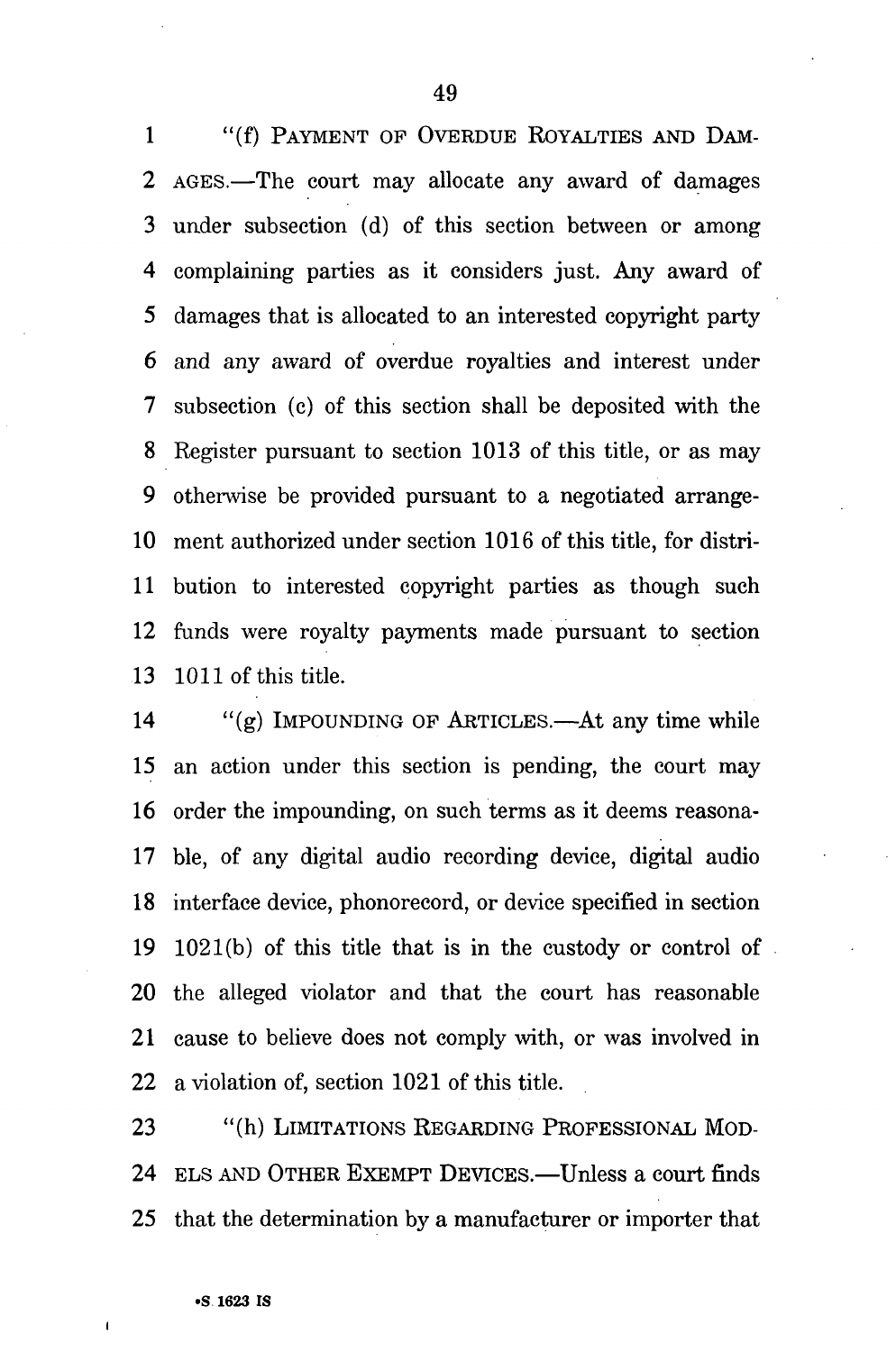1 a device fits within the exemption of subparagraph (A) 2 or (B) of section 1001(3) of this title was without a rea-3 sonable basis or not in good faith, the court shall not grant 4 a temporary or preliminary injunction against the distri-5 bution of such device by the manufacturer or importer. 6 "(i) REMEDIAL MODIFICATION AND DESTRUCTION 7 OF ARTICLES.—As part of a final judgment or decree 8 finding a violation of section 1021 of this title, the court 9 shall order the remedial modification, if possible, or the 10 destruction of any digital audio recording device, digital 11 audio interface device, phonorecord, or device specified in 12 section 1021(b) of this title that—

13 "(1) does not comply with, or was involved in 14 a violation of, section 1021 of this title, and

15  $\frac{1}{2}$  (2) is in the custody or control of the violator 16 or has been impounded under subsection (g) of this 17 section.

18 "(j) DEFINITIONS.—For purposes of this section—

19 "(1) the term 'complaining party' means an in-20 terested copyright party, interested manufacturing 21 party, or the Attorney General of the United States 22 when one of these parties has initiated or intervened 23 as a plaintiff in an action brought under this see-24 tion; and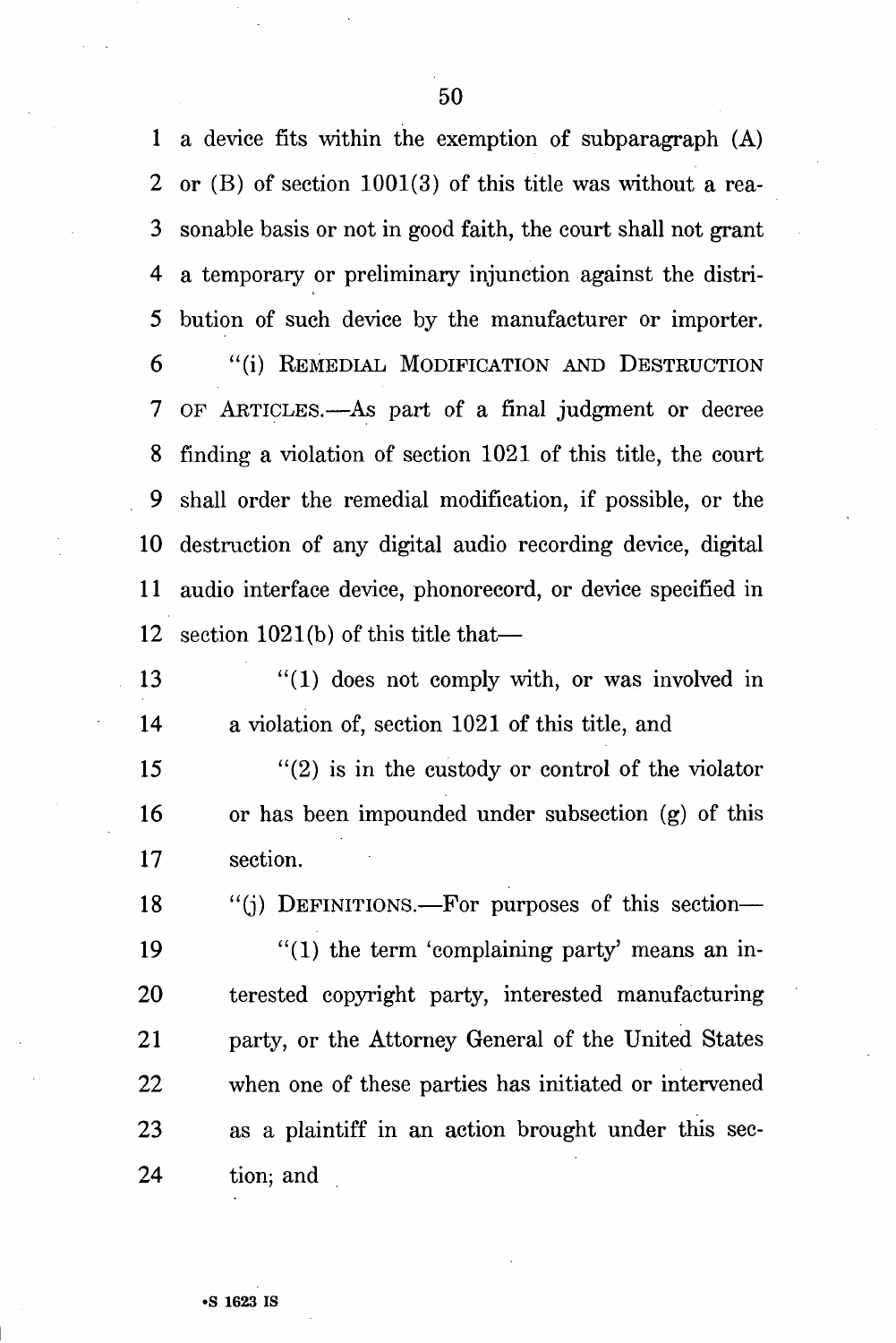1 "(2) the term 'device' does not include a phono-2 record.

3 "§ 1032. Binding arbitration

4 "(a) DISPUTES TO BE ARBITRATED.—Any dispute 5 between an interested manufacturing party and an inter-6 ested copyright party shall be resolved through binding ar-7 bitration, in accordance with the provisions of this section, 8 if—

9  $(1)$  the parties mutually agree; or

10 "(2) before the date of first distribution in the 11 United States of the product which is the subject of 12 the dispute, an interested manufacturing party or an 13 interested copyright party requests arbitration con-14 cerning whether such product is or is not a digital 15 audio recording device, a digital audio recording me-16 dium, or a digital audio interface device, or concern-17 ing the basis on which royalty payments are to be 18 made with respect to such product.

19 "(b) ARBITRAL PROCEDURES.—

20 "(1) REGULATIONS FOR COORDINATION OF AR-21 BITRATION.—The Register shall, after consulting 22 with interested copyright parties, prescribe regula-23 tions establishing a procedure by which interested 24 copyright parties will coordinate decisions and repre-25 sentation concerning the arbitration of disputes. No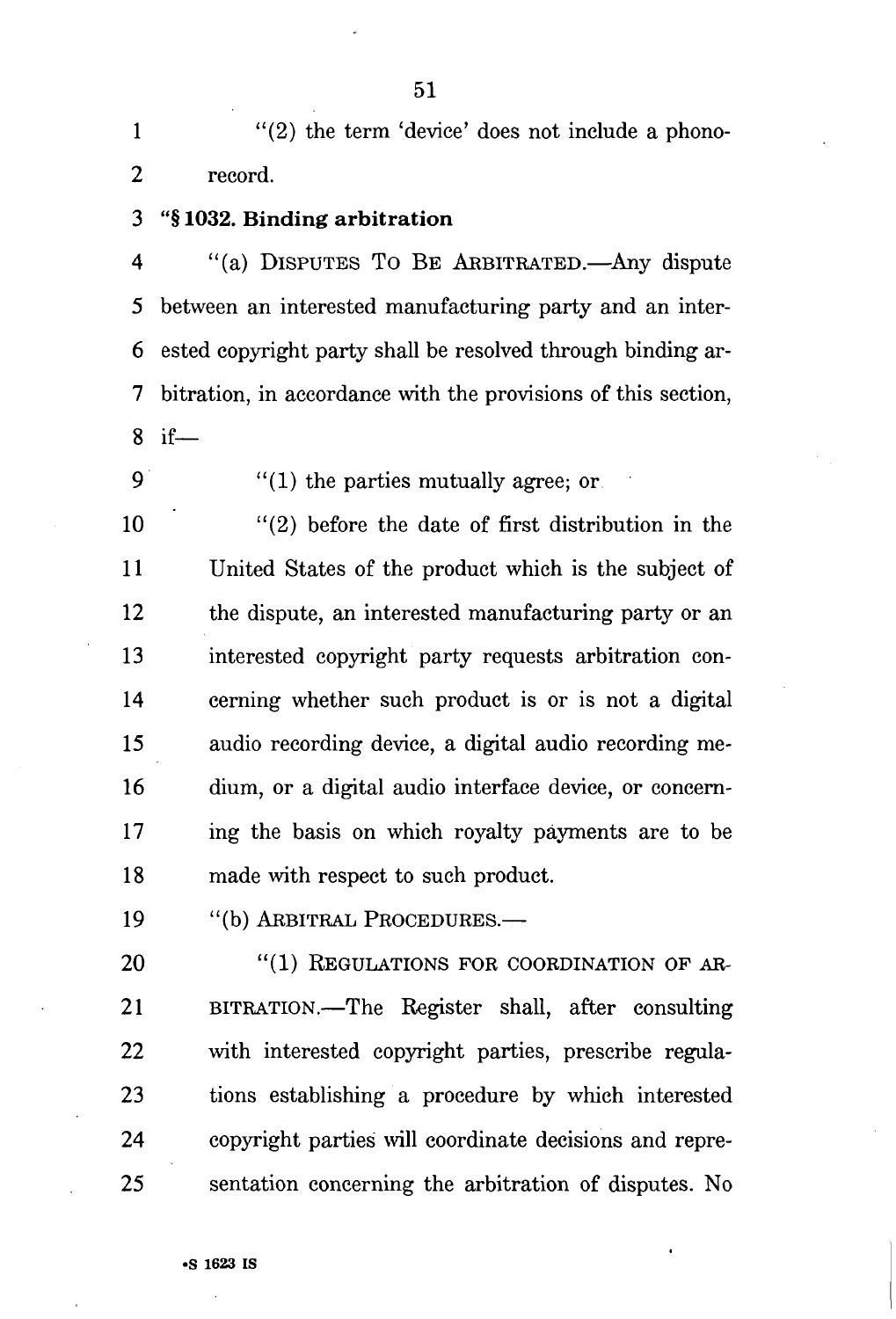1 interested copyright party shall have the authority to 2 request, agree to, or (except as an intervenor pursu-3 ant to subsection (c) of this section) enter into, bind-4 ing arbitration unless that party shall have been au-5 thorized to do so pursuant to the regulations pre-6 scribed by the Register.

7 "(2) PANEL.—Except as otherwise agreed by 8 the parties to a dispute that is to be submitted to 9 binding arbitration under subsection (a) of this sec-10 tion, the dispute shall be heard by a panel of three 11 arbitrators, with one arbitrator selected by each of 12 the two sides to the dispute and the third arbitrator 13 selected by mutual agreement of the first two arbi-14 trators chosen.

15 "(3) DECISION.—The arbitral panel shall 16 render its final decision concerning the dispute, in a 17 written opinion explaining its reasoning, within 120 18 days after the date on which the selection of arbitra-19 tors has been concluded. The Register shall cause to 20 be published in the Federal Register the written 21 opinion of the arbitral panel within 10 days after re-22 ceipt thereof.

23 "(4) TITLE 9 PROVISIONS TO GOVERN.—Except 24 to the extent inconsistent with this section, any arbi-25 tration proceeding under this section shall be con-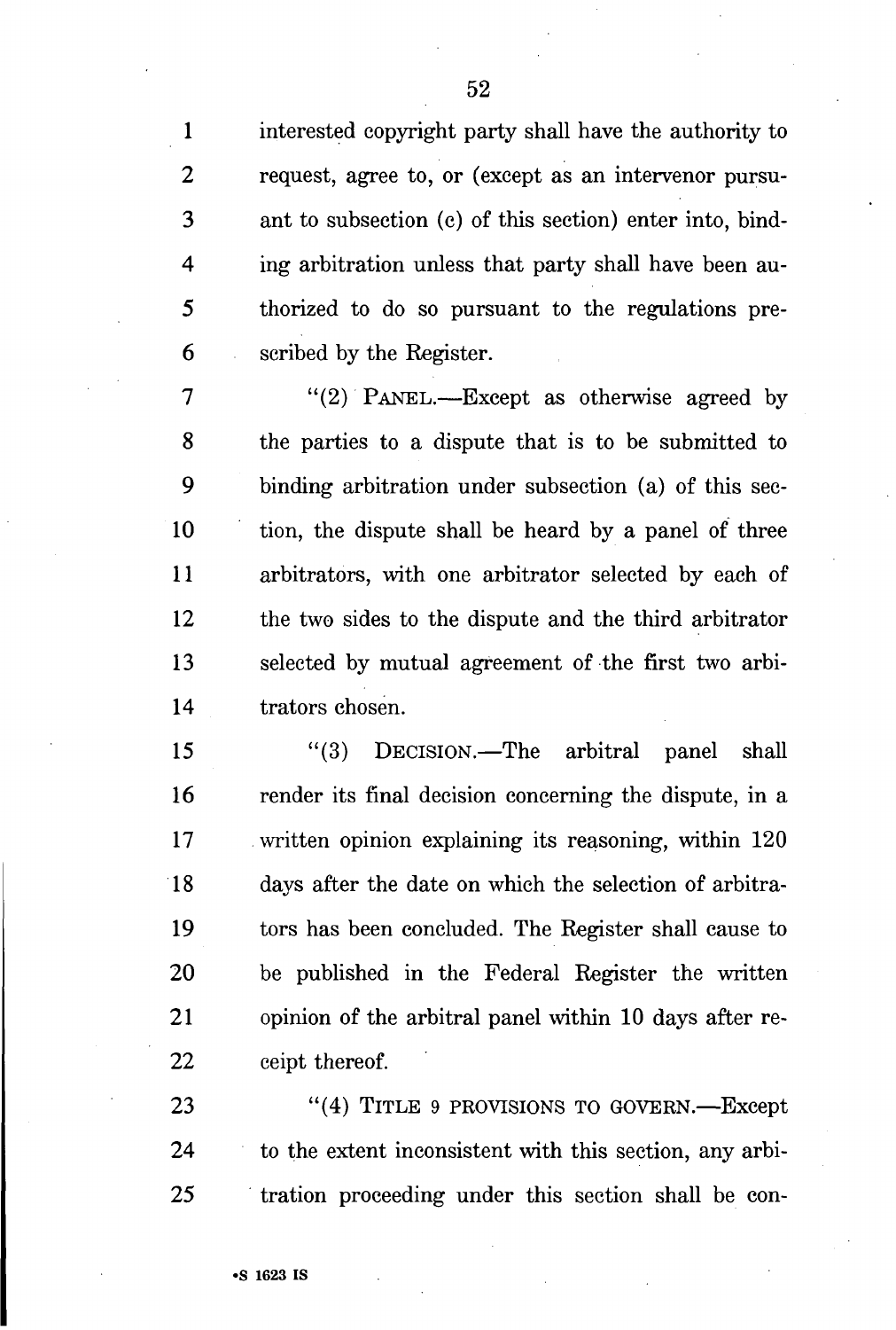1 ducted in the same manner, subject to the same lim-2 itations, carried out with the same powers (including 3 the power to summon witnesses), and enforced in 4 the courts of the United States as an arbitration 5 proceeding under title 9, United States Code.

6 "(5) PRECEDENTS.—In rendering a final deci-7 sion, the arbitral panel shall take into account any 8 final decisions rendered in prior proceedings under 9 this section that address identical or similar issues; 10 and failure of the arbitral panel to take account of 11 such prior decisions may be considered imperfect 12 execution of arbitral powers under section  $10(a)(4)$ 13 of title 9, United States Code.

14 "(c) NOTICE AND RIGHT TO INTERVENE.—Any in-15 terested copyright party or interested manufacturing 16 party that requests an arbitral proceeding under this sec-17 tion shall provide the Register with notice concerning the 18 parties to the dispute and the nature of the dispute within 19 10 days after formally requesting arbitration under sub-20 section (a) of this section. The Register shall cause a sum-21 mary of such notice to be published in the Federal Regis-22 ter within 10 days after receipt of such notice. The arbi-23 tral panel shall permit any other interested copyright 24 party or interested manufacturing party who moves to in-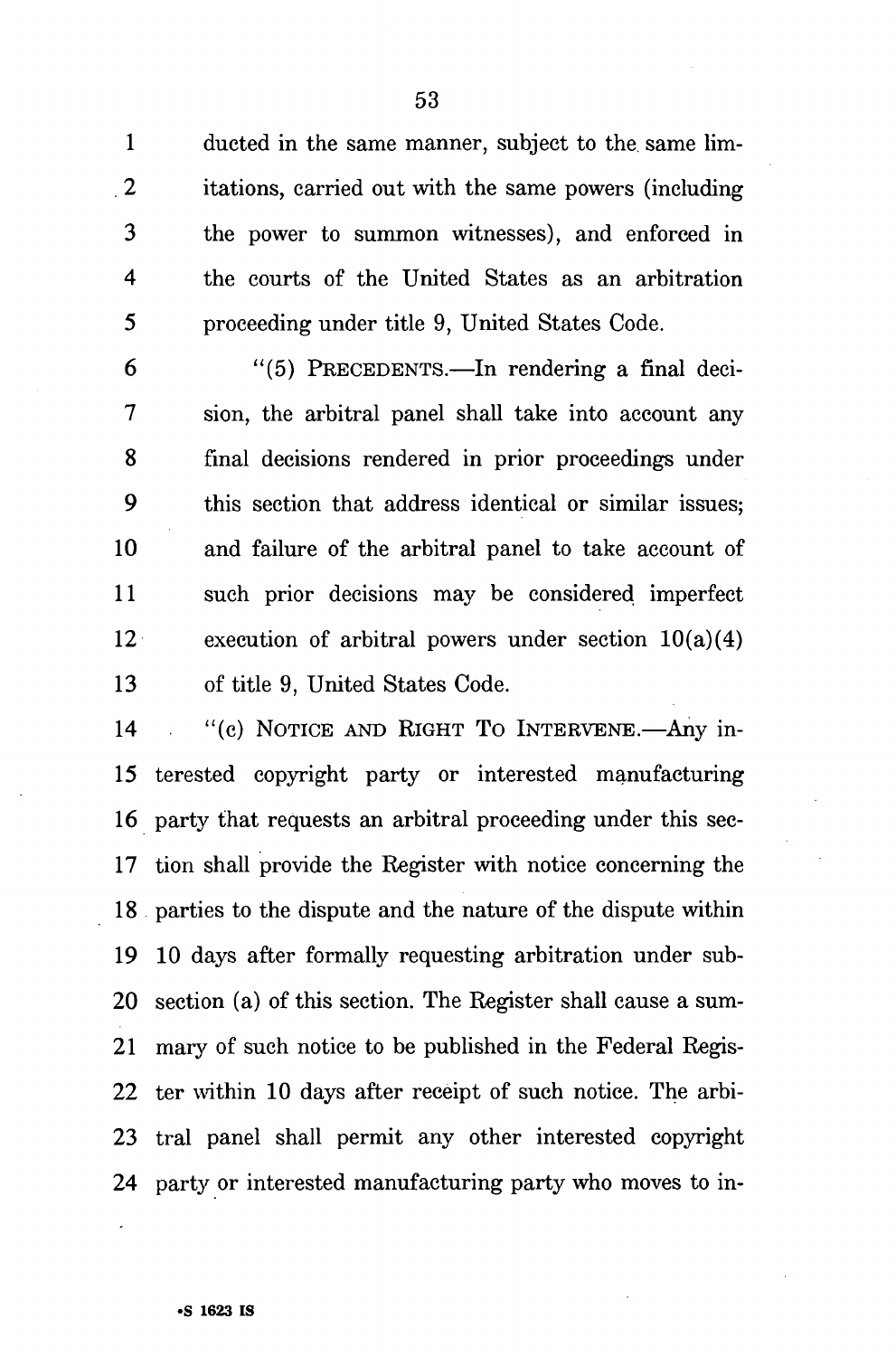1 tervene within 20 days after such publication to intervene 2 in the action.

3 "(d) AUTHORITY OF ARBITRAL PANEL TO ORDER 4 RELIEF.—

5  $(1)$  TO PROTECT PROPRIETARY INFORMA-6 TION.—The arbitral panel shall issue such orders as 7 are appropriate to protect the proprietary technology 8 and information of parties to the proceeding, includ-9 ing provision for injunctive relief in the event of a 10 violation of such order.

11 "(2) To TERMINATE PROCEEDING.—The arbi-12 tral panel shall terminate any proceeding that it has 13 good cause to believe has been commenced in bad 14 faith by a competitor in order to gain access to pro-15 prietary information. The panel shall also terminate 16 any proceeding that it believes has been commenced 17 before the technology or product at issue has been 18 sufficiently developed or defined to permit an in-19 formed decision concerning the applicability of this 20 chapter to such technology or product.

21 "(3) To ORDER RELIEF.—In any case in which 22 the arbitral panel finds, with respect to devices or 23 media that were the subject of the dispute, that roy-24 alty payments have been or will be due under section 25 1011 of this title through the date of the arbitral de-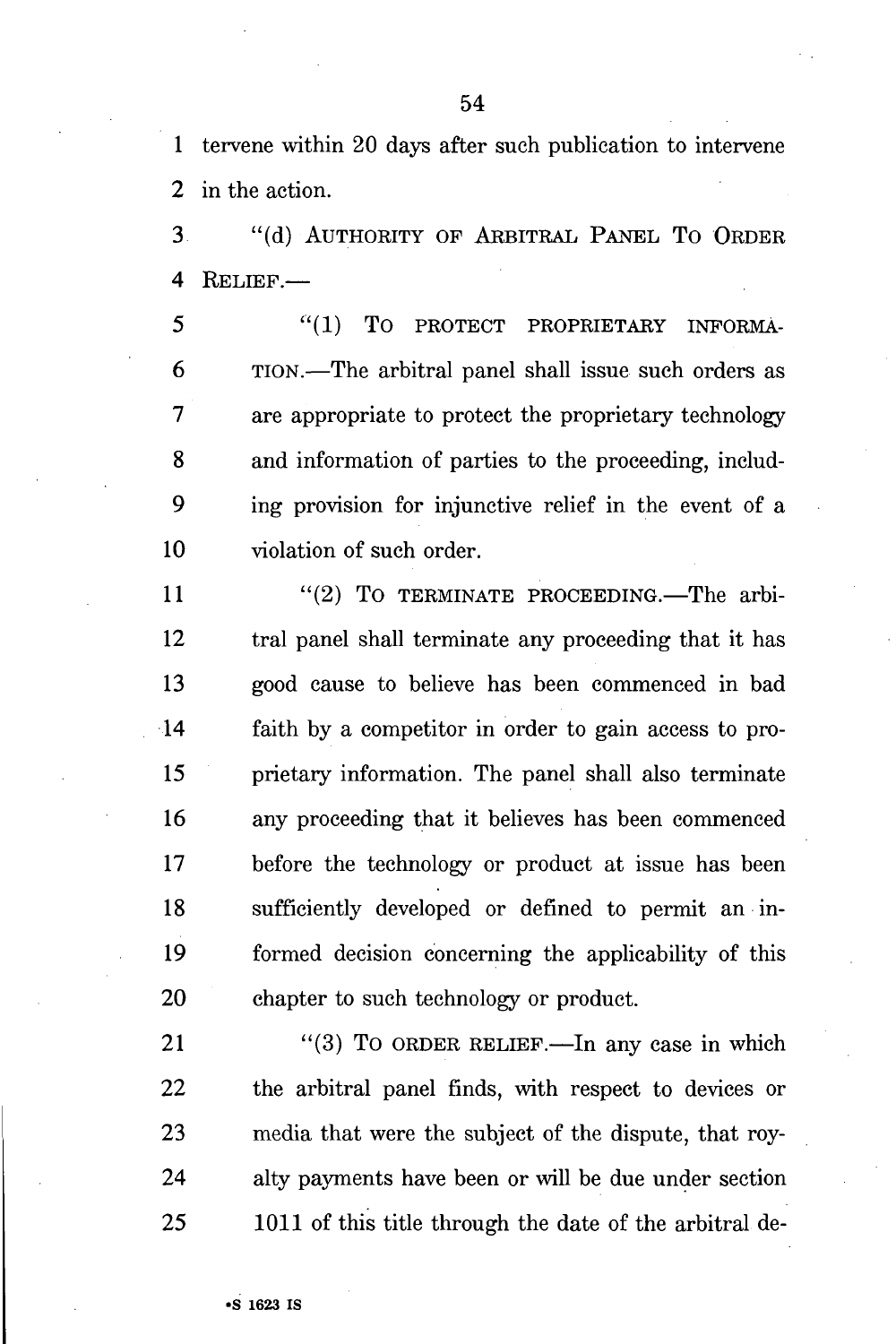1 cision, the panel shall order the deposit of such roy-2 alty payments pursuant to section 1013 of this title, 3 plus interest calculated as provided under section 4 1961 of title 28, United States Code. The arbitral 5 panel shall not award monetary or injunctive relief, 6 as provided in section 1031 of this title or otherwise, 7 except as is expressly provided in this subsection.

8 "(e) EFFECT OF ARBITRATION PROCEEDING ON 9 CIVIL ACTIONS AND REMEDIES.—Notwithstanding any 10 provision of section 1031 of this title, no civil action may 11 be brought or relief granted under section 1031 of this 12 title against any party to an ongoing or completed arbitra-13 tion proceeding under this section, with respect to devices 14 or media that are the subject of such an arbitration pro-15 ceeding. However, this subsection does not bar—

16 "(1) an action for injunctive relief at any time 17 based on a violation of section 1021 of this title; or  $18$  "(2) an action or any relief with respect to 19 those devices or media distributed by their importer 20 or manufacturer following the conclusion of such ar-21 bitration proceeding, or, if so stipulated by the par-22 ties, prior to the commencement of such proceeding. 23 "(f) ARBITRAL COSTS.—Except as otherwise agreed 24 by the parties to a dispute, the costs of an arbitral pro-25 ceeding under this section shall be divided among the par-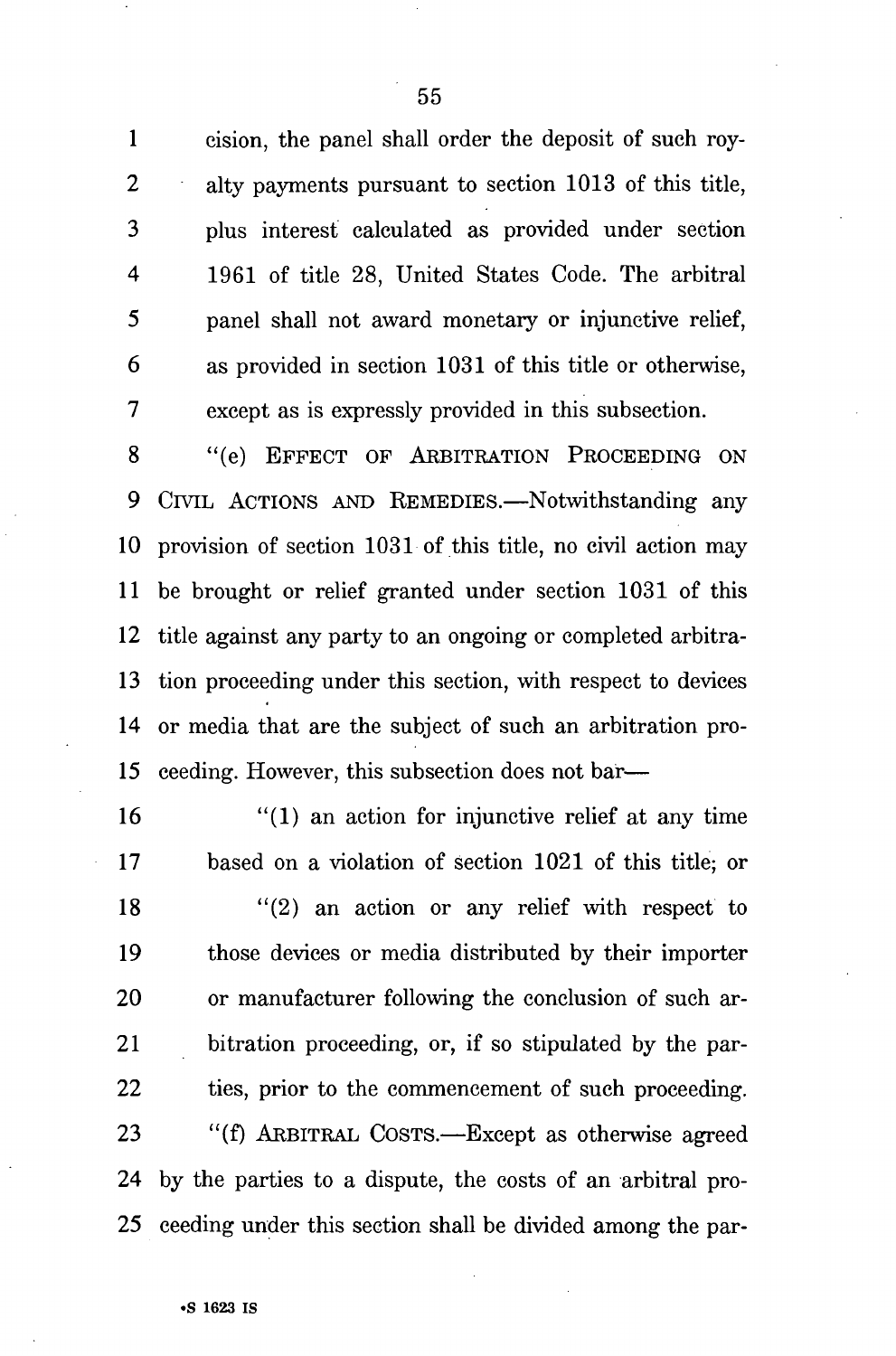1 ties in such fashion as is considered just by the arbitral 2 panel at the conclusion of the proceeding. Each party to 3 the dispute shall bear its own attorney fees unless the ar-4 bitral panel determines that a nonprevailing party has not 5 proceeded in good faith and that, as a matter of discretion, 6 it is appropriate to award reasonable attorney's fees to 7 the prevailing party.".

# 8 SEC. 3. TECHNICAL AMENDMENTS.

9 (a) FUNCTIONS OF REGISTER.—Chapter 8 of title 10 17, United States Code is amended—

11 (1) in section  $801(b)$ —

12 (A) by striking "and" at the end of para-13 graph (2);

14 (B) by striking the period at the end of 15 paragraph (3) and inserting "; and"; and

16 (C) by adding the following new paragraph 17 at the end:

18 "(4) to distribute royalty payments deposited 19 with the Register of Copyrights under section 1014, 20 to determine, in cases where controversy exists, the 21 distribution of such payments, and to carry out its 22 other responsibilities under chapter 10"; and

23 (2) in section  $804(d)$ —

24 (A) by inserting "or (4)" after 25 "801(b)(3)"; and